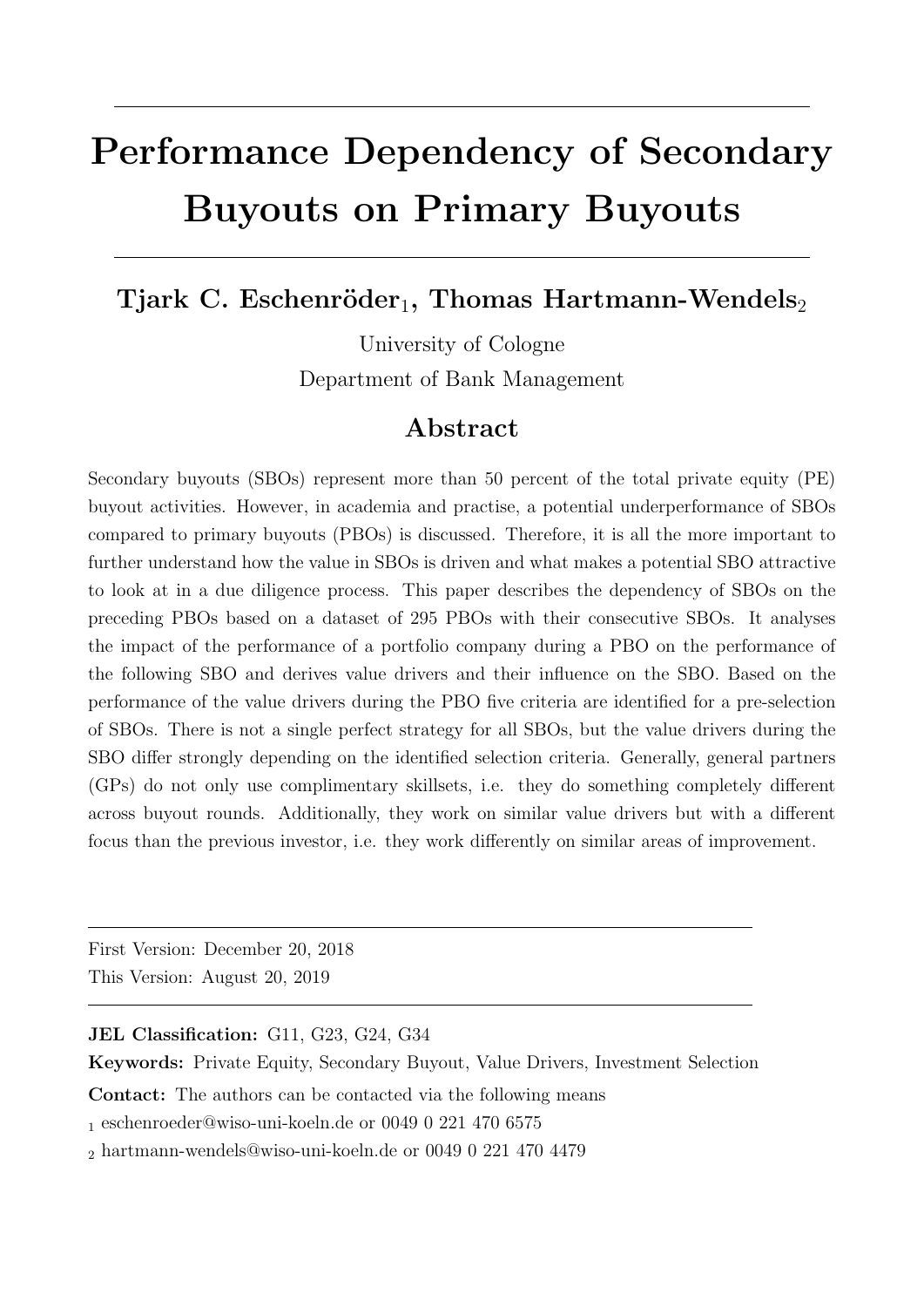## 1 Introduction

After the downturn of the private equity (PE) market during the global financial crisis PE is growing significantly ever since. PE funds are getting bigger and large amounts of committed money is available. This success however, puts general partners (GPs) in a conflict. On the one hand, GPs are facing a shortage of attractive investment targets. On the other hand, GPs are forced to exit their portfolio companies within the lifespan of the tendered fund. Due to this market design, secondary buyouts (SBOs) seem to represent a solution to the scacity of investment opportunities as their share of total buyouts is steadily growing. SBOs are leveraged buyouts (LBOs) in which one PE investor sells his portfolio company to another PE investor. As shown in Figure 1, the share of the SBO transaction volume on the total PE transaction volume grew since 2010 and reaches 52 percent in 2018, both in the EU and the US market.

During an LBO the PE investor creates value by using financial and operational engineering. After the closing the deal, the agenda of GPs is to optimse the portfolio company with respect to short-term and mid-term time horizons. Thus at first glance, a second investor should not be able to achieve abnormal investment returns as the value creation potential is already captured by the first PE investor (e.g. [Jenkinson & Sousa](#page-37-0) [\(2015\)](#page-37-0), [Wang](#page-38-0) [\(2012\)](#page-38-0), [Bonini](#page-36-0) [\(2015\)](#page-36-0)). However, PE investors may decide to acquire companies directly from other financial investors. There are several attempts on explaining the investment rational of SBOs. For example [Jenkinson &](#page-37-0) [Sousa](#page-37-0) [\(2015\)](#page-37-0) mention complimentary skill sets of the GPs, time pressure to sell the portfolio company early, marketing the successful sale of portfolio companies for future fund raising and usage of favourable debt market conditions as possible explanations. Another used argument is that both the primary buyout (PBO) and the SBO are successful as the organisational structure of PE is superior to non-PE organisational structures [\(Jensen](#page-37-1) [\(1989\)](#page-37-1)) and, thus, SBOs may still provide sufficient returns to investors. Nevertheless, the dependency between the two buyout rounds may further prove the advantages of SBOs. These analyses may provide criteria on how to achieve successful SBOs.

Following these findings, we provide empirical guidance for investing into successful SBO investments. First, we analyse the value drivers in PBOs and SBOs to understand how the total value creation is composed and whether value is driven differently amongst the individual buyout rounds. Second, after the identification of value drivers, we are able to study dependencies of value drivers across the buyout rounds. Do any value drivers during the PBO have an impact on the value creation during the SBO? Answering this question leads to certain characteristics that are favourable for the engagement in an SBO, thus identifying selection criteria for potentially successful SBOs. Third, once selection criteria are identified, a GP needs to understand what to focus on during the SBO based on the development during the PBO. Thus, we analyse the value drivers dependent on the identified selection criteria.

We find that the value drivers differ among buyout rounds. PBO investors primarily focus on company growth, profitability improvement, and boosting innovation to create value. In contrast, SBO investor focus more on increasing profitability and efficiency gains. We are able to identify five selection criteria for target selection that drive value creation during the SBO.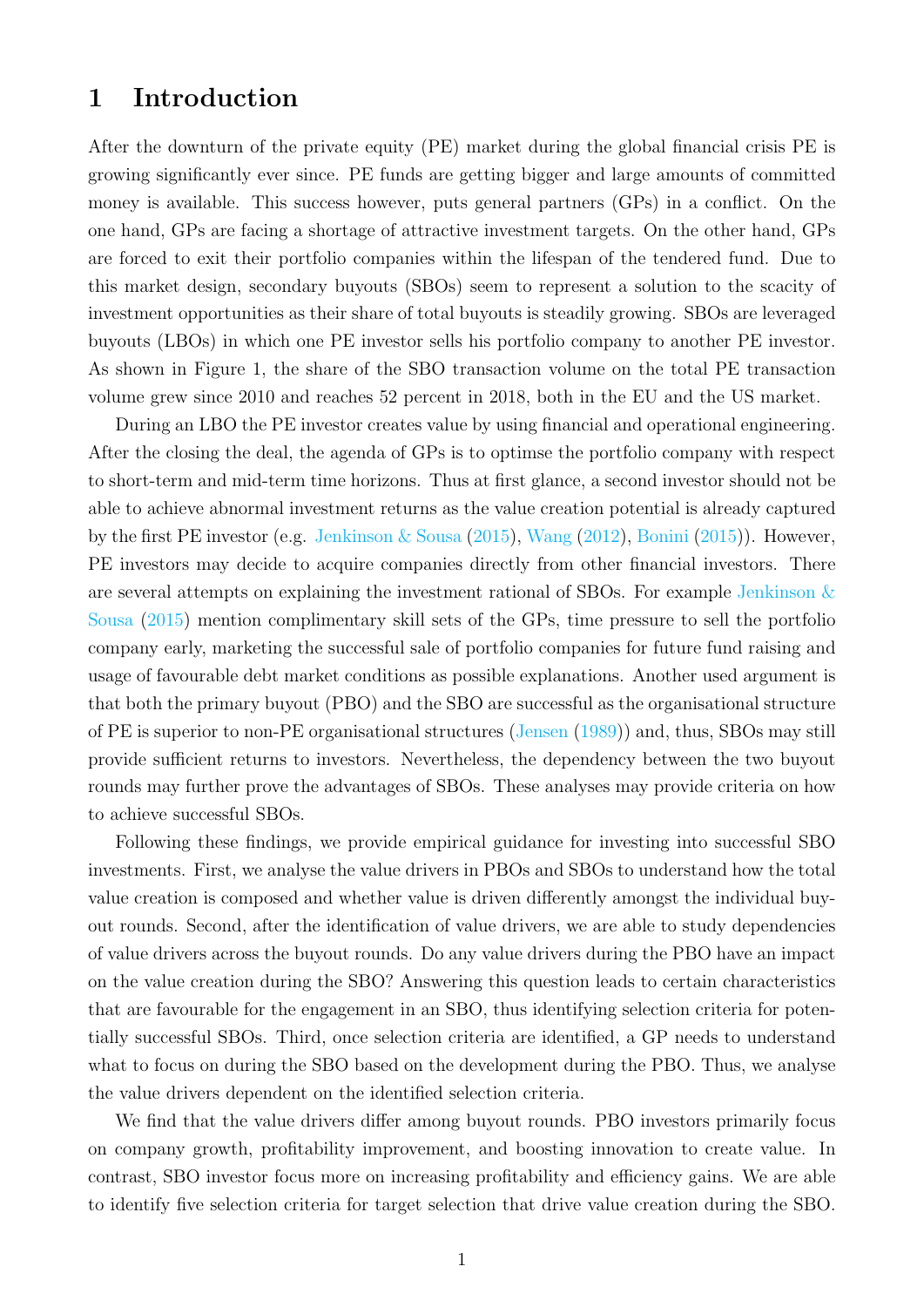Companies with a lower value creation during the PBO compared to its close peers are generally preferred for SBOs. On the one hand, portfolio companies with a great company growth and profitability development, in terms of EBITDA margin, are favoured. On the other hand, good SBO targets demonstrate weak efficiency during the PBO and, consequently, also an inferior development of return on assets compared to its close peers. The value drivers dependent on these selection criteria differ quite substantially. We confirm the findings of Jenkinson  $\&$ [Sousa](#page-37-0) [\(2015\)](#page-37-0) that complimentary skill sets exist, i.e. that GPs focus on something completely different across buyout rounds. Exemplary, the SBO investor improves profitability after the PBO investor has focussed on company growth. However, we also find that this is not the only way to create value in SBOs. SBO investors also do something similar as the previous PBO investor but with a different approach than the PBO investor. For example, the PBO investor works on profitability by improving the EBITDA margin, whereas the SBO investors also focusses on profitability but rather works on the improvement of return on assets. However, an SBO investor does not simply apply the same mechanics as was done during the PBO.

This paper contributes to the literature in the following ways. Most studies about PE performance and SBO performance consider PBO and SBO autonomously (e.g. [Achleitner &](#page-36-1) [Figge](#page-36-1) [\(2014\)](#page-36-1), [Degeorge et al.](#page-37-2) [\(2016\)](#page-37-2)). In our opinion, for a rigorous analysis it is crucial to consider two consecutive deals rather than any two independent deals because the dependencies are measured between two back-to-back buyouts rather than individual, independent buyouts. Otherwise the underlying data may suffer from a random selection of individual PBOs and SBOs. To our knowledge, only [Bonini](#page-36-0) [\(2015\)](#page-36-0) analyses the operating performance of two sequential deals and aims to find reasons for investing into consecutive private equity transactions. This paper does not suffer as much from selection bias as others. By using both public data providers and private data from a large fund of fund manager, we make sure that unsuccessful PE deals are also included. Furthermore, the full length of the holding period of back-to-back buyouts is considered. Most importantly, based on fundamental data it is the first paper that identifies selection criteria and company profiles that are suitable for successful SBOs. We are able to give advice on what to do during SBOs dependent on the individual selection criteria to make the buyout successful.

This paper is structured as follows. The following chapter describes the dataset and its preparation in detail. Chapter three presents the summary statistics of the dataset. The following three chapters explain the hypotheses of the three consecutive research questions, the underlying methodology for the analyses, and present the empirical findings of this study. Finally, the conclusion can be found in the last chapter.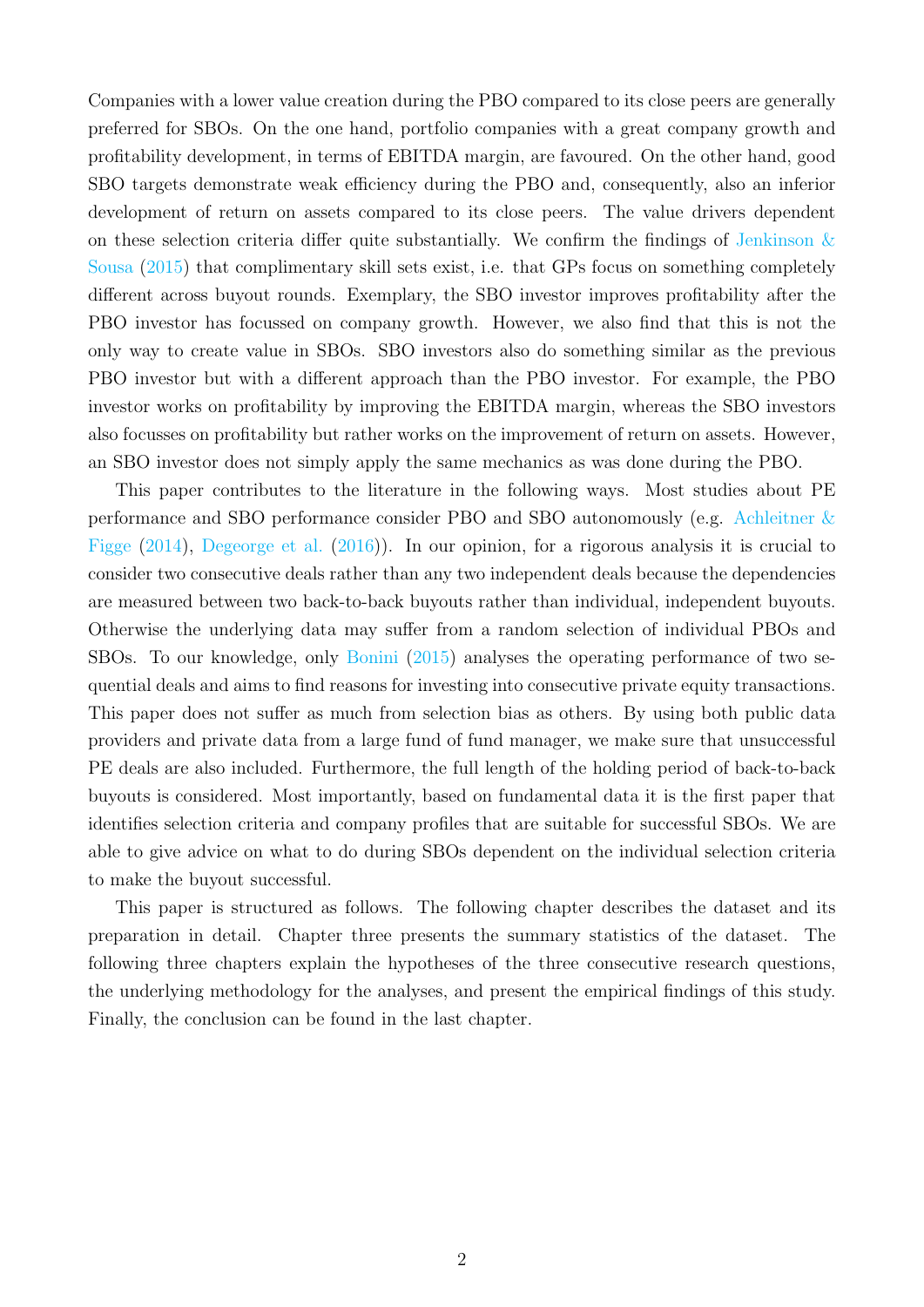### 2 Data Sample

## 2.1 Explanation of the Data Sample, the Peer Group and the Underlying Variables

Many studies about PE, and especially about SBOs, face tremendous problems gathering sufficient observations for reasonable analyses. Firstly, compared to other transactions, PE deals cover relatively fewer deals. Secondly, many PE transactions are taken privately, which does not require the financial investor to disclose financial information in many countries. Thirdly, due to the construction of PE and the underlying holding periods of portfolio companies, many transactions during the last few years cannot be considered as the financial investor has not yet exited the investment. This is especially critical for our study as we use two consecutive PE deals and thus we can only consider PBOs with an early exit. Lastly, data providers are strongly dependent on financial investors publishing the news of acquiring and exiting their investment, which is also not always the case.

Our original dataset consists of PE portfolio companies, which are located in the United Kingdom (UK). The UK is a very active PE market and, therefore, provides a significant amount of observations. In contrast to the USA, most of the companies in the UK need to publish their full financial accounts, which enables operative analyses on a more detailed level.

We used several data providers to retrieve an initial list of all buyouts that are labelled as "secondary buyout" and "financial buyout". These data were collected from Capital IQ, Thomson Reuters Eikon, Prequin, Mergermarket and private information from a large fund of fund manager. The list of SBOs includes the names of the portfolio companies that the PE companies invested in and the date of the investment entry and most of the time the investment exit. We eliminated all buyouts that are in fact tertiary buyouts or any other financial buyouts that occurred after the SBO. Most data providers start the portfolio company search in 1996 and companies need at least one year to publish their financial accounts in a timely manner. Therefore, the portfolio companies had their PBO no earlier than 1996 and their SBO exit no later than 2017. We chose those dates as the time horizon needs to be as large as possible to guarantee a sufficient number of observations. Per definition of the consecutive deal analysis, the PBO investment exit date is equal to the SBO investment entry date. After matching for company keys and company name, only few companies had the full date information for the first transaction date (at PBO entry), for the second transaction date (at PBO exit/at SBO entry), and for the third transaction date (at SBO exit). However, for most companies at least one out of the three dates was still missing. Thus, we hand-collected the missing dates, if available, from the financial investor's websites or other official transaction publications.

We then retrieved accounting information for the underlying portfolio companies for the fiscal years which are the closest to the first, second, and third transaction date, respectively. On the one hand, collecting data only for the fiscal year before the entry date and for the fiscal year after the exit date covers the full time span of the deal but if the entry date and the respective fiscal year are too far apart mayor early improvements of the GP may not be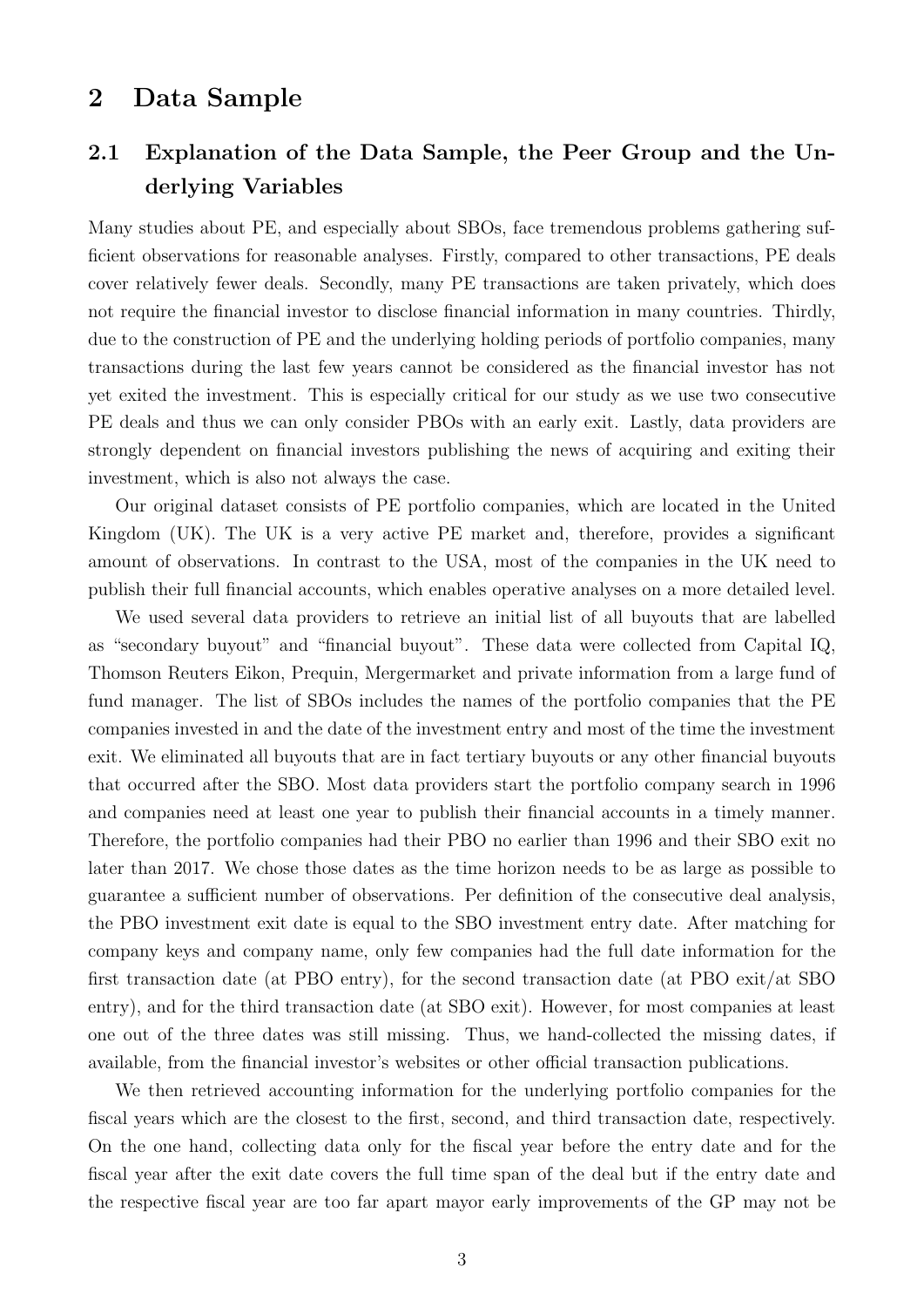recognized in the analysis. On the other hand, collecting data for the fiscal year after the entry date and for the fiscal year before the exit date may not cover the full value creation of the specific buyout. We assume that using the closest fiscal year to the transaction date provides the lowest bias possible. For most private companies in the UK, only the balance sheet and the P&L are published and for some rarer cases the cash flow statement is also published. The reason to track both of those financial statement's items is to combine the static view of the balance sheet with operative, dynamic measures of the P&L statement. Furthermore, we retrieved the number of fulltime employees if available. Table [1](#page-27-0) provides an overview of all the retrieved financial information. Ideally 23 variables and ratios have been retrieved, however, that strongly depends on the availability and depth of the financial information. Even if not the full information were available the observation was kept in the sample. Multicollinearity for the observed variables should not be a problem as can be inferred from the low correlations in Table [2.](#page-29-0)

#### - Table [1](#page-27-0) about here -

The final sample consists of 295 companies. We were able to collect accounting data at the three transaction dates within the setting of consecutive PE deals. This means that we collected information about 590 investments, thus having access to a maximum of 885 transactions per variable. Obviously due to the depth of the available information the number of observations for individual variables may differ significantly.

#### - Table [2](#page-29-0) about here -

As explained in the following section a peer group is needed for both calculating the relevant performance measures and the valuation of our sample companies. The peer group consists of public companies from the UK and the USA. Obviously for our UK sample it is reasonable to use a UK peer group. Due to the fact that we apply an accurate matching procedure over a large time horizon, our potential peer group needs to be very large. The peer group's quality can be improved by enlarging the dataset with other countries that share similar investment characteristics. Especially for bigger companies, such as buyout companies, other countries that share a similar investment market should suffice for an improved comparison [\(Schreiner](#page-38-1) [\(2009\)](#page-38-1)). The American market should therefore serve well as an enlargement of the UK peer group as the PE markets are quite similar. We used Compustat database to retrieve data for all companies that were listed from 1996 to 2017 on the UK and US equity markets. Additionally, we were able to retrieve the same accounting information as for the sample firms.

#### 2.2 Preparation of the Dataset

#### 2.2.1 Valuation of Sample Companies

The analysis aims to identify the value drivers of the intrinsic value creation. Thus, the equity valuation needs to be considered. For several reasons, we chose to value the equity of our sample companies ourselves by using multiple valuation techniques. For most PE transactions the deal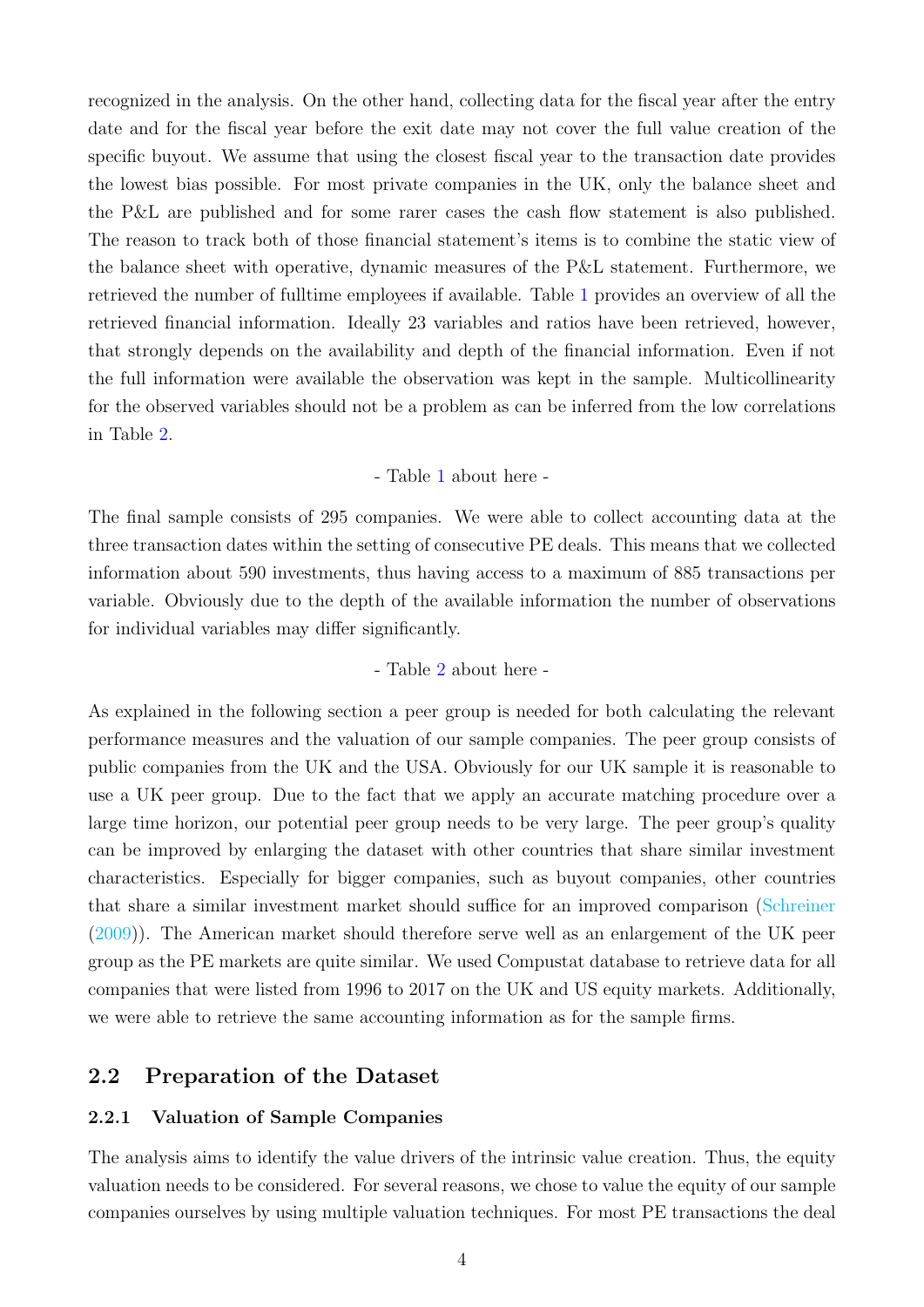values are not published or at least the value at either entry or exit is missing. Only using those deals, for which deal values are available, would decrease the total number of observations drastically. From our point of view the pricing of transaction values is determined by many factors that do not directly inherit the private equity core activity. Such factors include price influencers, e.g. negotiation skills of the PE firms [\(Achleitner et al.](#page-36-2) [\(2011\)](#page-36-2)) or random shifts in the demand and supply of potential target companies. In fact, we have been trying to isolate the operational value creation and thus created a fair market value of the sample's companies using public market data. We assumed that the success of a buyout is a combination of several drivers and thus analysed the combined effect of those drivers, expressed as multiple valuations on certain key accounting information. The multiple valuation has the advantage that the observed companies' valuation seems to be more homogenous throughout time, which enables good comparability as small unobservable, firm specific drivers may be included over the time period of the two consecutive deals. Lastly, multiple valuation shares the same fundament as comprehensive valuations and thus provide a good groundwork for deal values [\(Liu et al.](#page-37-3) [\(2002\)](#page-37-3)). Although these market values may differ slightly from actual deal values, they serve well as tendencies of the actual price and are assumed to be quite accurate.

Accordingly, we used trading multiples rather than transaction multiples for the valuation of our sample companies. Most importantly, using transaction multiples would again provide us with price distortion, e.g. in form of transaction fees, possible synergy effects between the target and the acquiring firm and liquidity premia. Thus, for determining purely the operational success, transaction multiples do not seem to provide a reasonable valuation basis. Choosing transaction multiples, we would need to use PE transaction to truly capture all the PE mechanics. A lack of suitable observations may be a problem in that case, too. We, therefore, favoured trading multiples in our study. Within the category of trading multiples several studies analyse the differences between forecasting multiples, trailing multiples and the combination of both of them. Forecasting multiples are those multiples that are based on forecasted accounting information, such as the consensus of broker reports' forecasts. Those forecasting multiples lead to the lowest valuation error [\(Liu et al.](#page-37-3) [\(2002\)](#page-37-3)). Unfortunately, broker reports are not available in the necessary quantity for private companies. We decided to not forecast the financial information ourselves, as we feel that such a forecast would lead to a too subjective outcome. As a result, trailing multiples seem to be the right choice for valuing the sample's companies. Trailing multiples are those multiples that are based on past fundamental data. Several studies aim to identify both the stand-alone accuracy of the multiple valuations and of the combination of several multiple valuations. Amongst others sales, EBITDA, earnings and equity book value multiples perform the best. [Liu et al.](#page-37-3) [\(2002\)](#page-37-3) find that those multiples perform very well and are not much weaker than forecasting multiples. They analyse the effects of cash flow multiples and find that they perform significantly worse than the above mentioned multiples. For some observations it may be reasonable to implement industry-specific multiples. However, due to the various and detailed industry specifications of our sample, it would not be feasible as most companies do not publish the necessary information. Therefore, sales, EBITDA, earnings and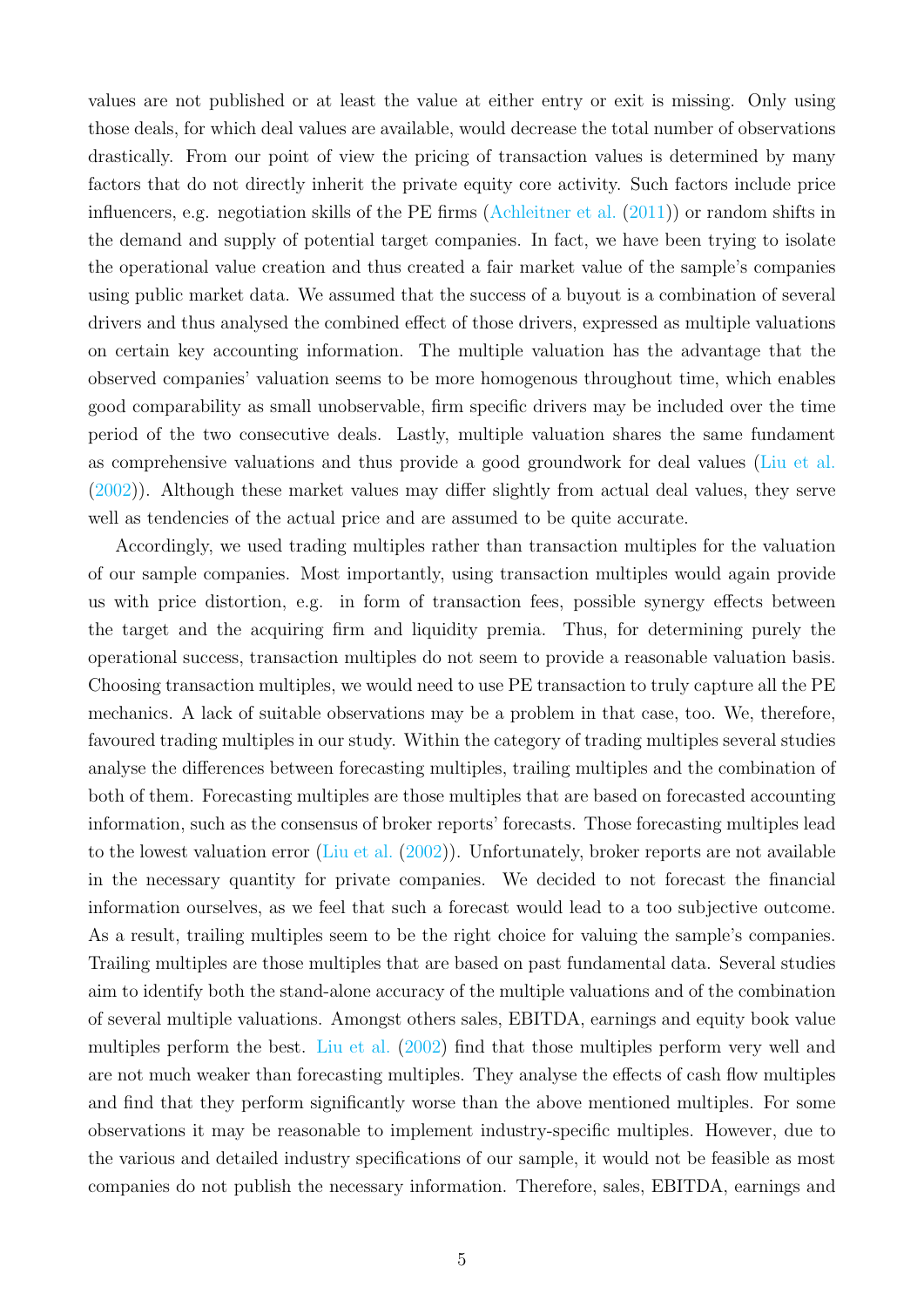book equity multiples seemed to be the best choice for a sufficient multiple valuation.

The identification of the best possible peer group is a crucial process for optimising the valuation accuracy. Therefore, our identification process and the underlying matching process underwent a complex and detailed structure. The matching procedure followed the LBO matching procedures of [Guo et al.](#page-37-4) [\(2011\)](#page-37-4) to apply a pre-performance matching, i.e. finding suitable matches before the activity of the PE investor begins. Generally, we matched our sample portfolio companies with the listed companies from the peer group. The pre-performance matching was done twice, before the PBO as well as before the SBO. With this process we reset the benchmark of the underlying observations. Many other studies apply an industry-size-year matching as this process is supposed to identify the most similar companies available [\(Barber](#page-36-3)  $\&$  Lyon [\(1996\)](#page-36-3)). However, we assumed that sometimes matching for industry, size, and year as proposed is not enough. Ceteris paribus, a company that is very profitable should perform differently compared to a company that is specified as a loss company, and thus develop differently. Therefore, we followed the idea of Bhojraj  $\&$  Lee [\(2002\)](#page-36-4) and included a measure of profitability, namely the EBITDA margin, in our matching process. For every sample company, the matching process results in the five closest peer companies. First of all, the sample company's year of transaction has to be exactly the same as the trading year of the peer company in order to eliminate time effects. Secondly, as we track the development of both the sample and peer group companies, the peer firm still needed to be listed at the end of the PE firm's buyout. Thirdly, the companies needed to have a similar size at the beginning of the buyout as a proxy for a similar development within the business lifecycle [\(Alford](#page-36-5) [\(1992\)](#page-36-5)). Thus, a peer group company may not deviate more than 50 percent in total assets from the sample firm. Fourthly, the companies should have a similar profitability. The peers do not deviate more than 25 percentage points in EBITDA margin and should have the same sign of the EBITDA margin. Both of these cut-off points were chosen by us to represent a reasonable comparison. The profitability interval is slightly lower compared to the size interval because the margin is usually centered around an industry average anyways, whilst the size is not necssarily bound to an industry benchmark. Lastly, the companies needed to be in the same industry for all the other premises to be comparable. Out of the standard industry classification codes, GICS codes perform the best for a reasonable valuation [\(Bhojraj et al.](#page-36-6) [\(2003\)](#page-36-6)). We followed [Alford](#page-36-5) [\(1992\)](#page-36-5) as we matched by the most detailed industry code at the beginning. If there are less than five matches per sample firm, we reduced the depth of the industry codes until every PE portfolio company has at least five matches. If there were more than five matches per portfolio company, the five peers which had the most similar size were selected. A good peer group should have enough observations to smoothen the results, but too many observations may distort the results. [Pereiro](#page-37-5) [\(2002\)](#page-37-5) and [Schreiner](#page-38-1) [\(2009\)](#page-38-1) show that a peer group should consist of 2 to 10 peers. We followed Bhojraj  $\&$  Lee [\(2002\)](#page-36-4) and find the five most similar peers, as this is in accordance with the leading literature. Due to the nature of the dataset and the corresponding possible peer group, the geographic matching occured between the UK and the US. A single country-matching would be superior but usually the number of similar compa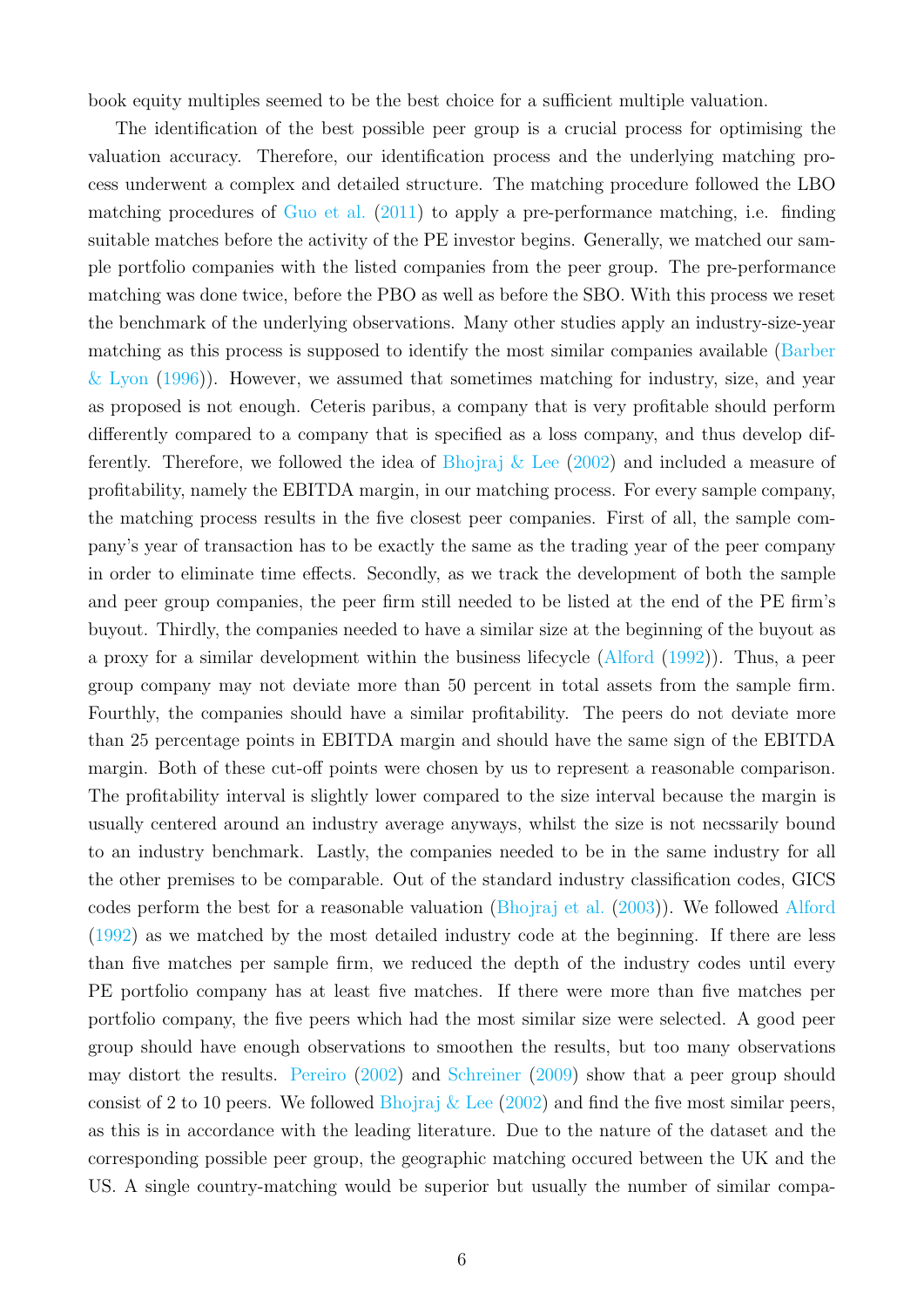nies in each year and industry is very limited, thus there is no harm to increase the potential comparable companies by comparing to similar economies as well [\(Schreiner](#page-38-1) [\(2009\)](#page-38-1)).

After the identification of the correct peers for each sample company, the peer group multiples needed to be estimated. First of all, we extracted the accounting data of the peer group which are matched with the three transaction dates of the sample companies. The accounting data for the peer group have the same fiscal year as in the sample data collection, i.e. the closest fiscal year to the transaction date. For every match we calculated the multiples of sales, EBITDA, earnings, and equity book value based on the market capitalisation of the respective companies. After the calculation of the individual value for all peer group companies, these values needed to be aggregated. Herrmann  $\&$  Richter [\(2003\)](#page-37-6) find that using the arithmetic mean would lead to an overestimation of the valuation and thus distort the valuation. They as well as [Baker & Ruback](#page-36-7) [\(1999\)](#page-36-7) instead propose that the median is a very good way to aggregate these valuations. Thus, we chose to use the median values. Ultimately, we got the median values for sales, EBITDA, earnings and book equity multiples of the portfolio companies that we wanted to value.

The actual valuation was simply done by multiplying the peer group's multiple values with the sample company's respective accounting data. This process provided four company values as each multiple valuation was done independently of each other. As the companies are quite similar by the nature of the matching process, we applied an arithmetic mean to find the average company equity value among all the multiple valuations.

After the valuation of our sample companies' equity we retrieved as many actual deal values as possible for those sample companies in order to validate these valuation. We were able to retrieve 136 actual transaction values of our given sample. A mean test between the actual observation and the valuations was performed. Both our initial sample and the actual deal values were not significantly different from each other, already indicating that the valuation was not too far off. Further, we regress the value of the self-valued companies on the actual transaction prices in order to see whether our estimates performed well at predicting the actual transaction price. With a coefficient of 0.9333 and a R-squared of 0.85 the company valuations seem to be a very good fit and thus may be used for further analysis.

#### 2.2.2 Variable Calculation

Our study focusses on the development of both the overall company growth, but also the growth of all the observed financial information. Generally, when calculating growth two categories of measurements arise. Those variables that always stay positive can be calculated with the compound annual growth rate (CAGR),

$$
CAGR_{i,t}(X) = \left(\frac{x_{i,t}}{x_{i,t-k}}\right)^{1/k} - 1\tag{1}
$$

with  $x_{i,t}$  being the variable of interest at time t of company i, and k being the holding period of the investment.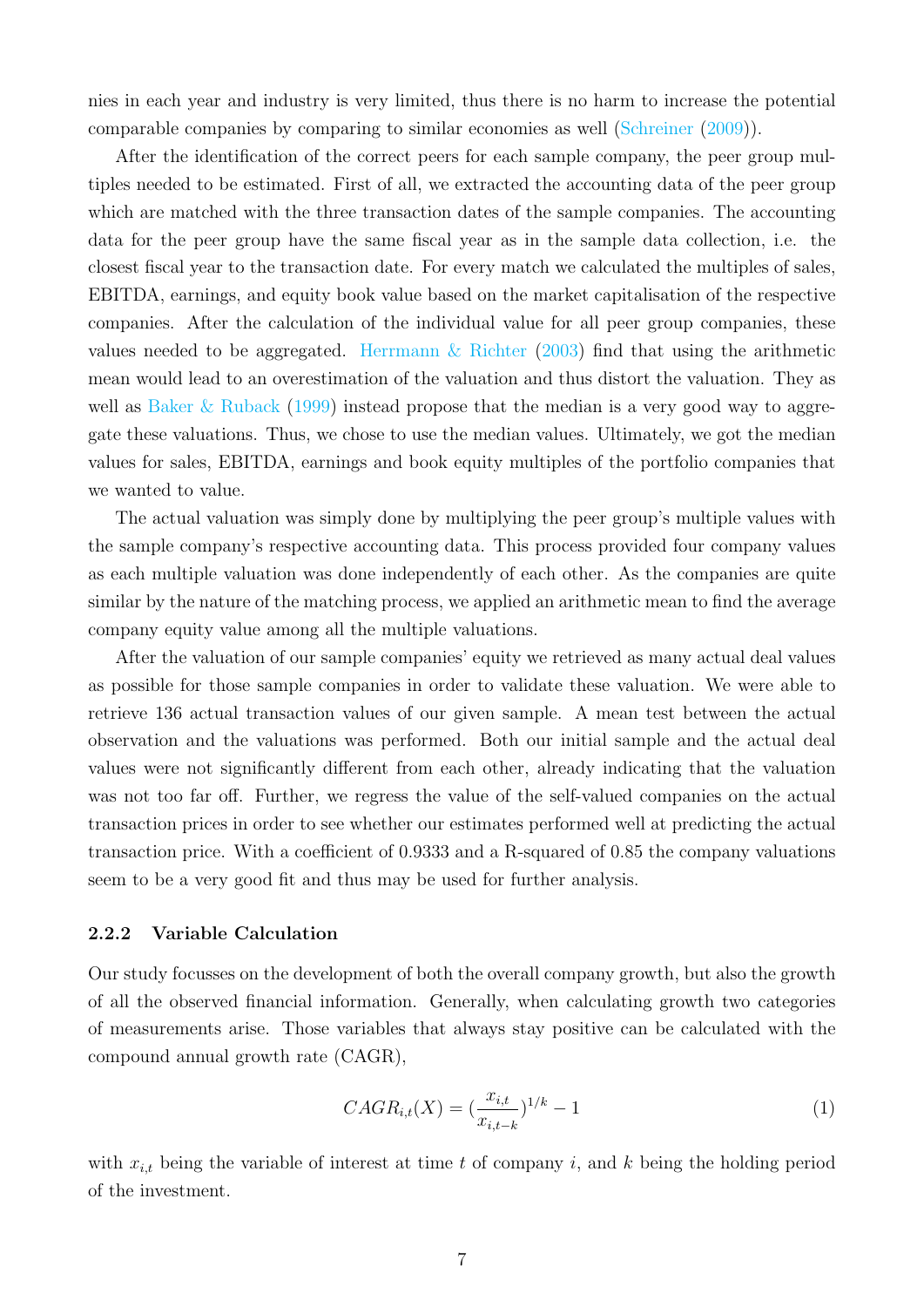As the nominator and denominator will always be positive, it is possible to distinguish a positive growth from a negative growth. In the underlying analysis the growth of the company value, total assets, equity, number of full-time employees and sales are calculated with the CAGR.

Other variables may become negative over the investment period. For these values the CAGR is mathematically not feasible. For that reason we chose to calculate the yearly growth ratios by dividing the total change in the underlying ratio by the length of the holding period in years.

$$
Growth_{i,t}(X) = \left(\frac{x_{i,t} - x_{i,t-k}}{t-k}\right)
$$
\n
$$
(2)
$$

with  $x_{i,t}$  being the variable of interest at time t of company i, and k being the holding period of the investment.

Winsorising is a commonly used method in the related literature to adjust the underlying data for thorough and generally applicable studies. All the relevant fundamental data were winsorised at the 1 percent and 99 percent level as only a few observations strongly distorted the results. This approach is in accordance with other studies in the research field of PE (e.g. [Achleitner & Figge](#page-36-1) [\(2014\)](#page-36-1)).

We further chose to use the absolute excess development rather than simply analysing the companies' performance isolated. Especially, for investment purposes it is more important how a company performs in comparison to its peers and the industry it operates in. Although a certain performance indicator may be high in absolute terms it does not mean that the company is well managed as it may underperform its close peer group. Therefore, similar to [Bonini](#page-36-0) [\(2015\)](#page-36-0), we calculated the difference between all variables of the underlying portfolio company and the corresponding variables of its peer group as follows.

$$
d_{i,p} = (x_i - m_p) \tag{3}
$$

where  $x_i$  is the performance indicator x for company i, and m being the median of the performance indicator of peer group p.

#### 2.3 Variable Selection

This chapter presents the variables that were used in this paper. In the following, the measurement of growth, profitability, financial engineering, liquidity, efficiency, and innovation are explained.

The growth of a portfolio company is measured in two ways, namely total sales and equity growth. The analysis of total sales growth is necessary for two reasons. Increasing sales either represents a sufficient market share on the total market or it may indicate a growing industry.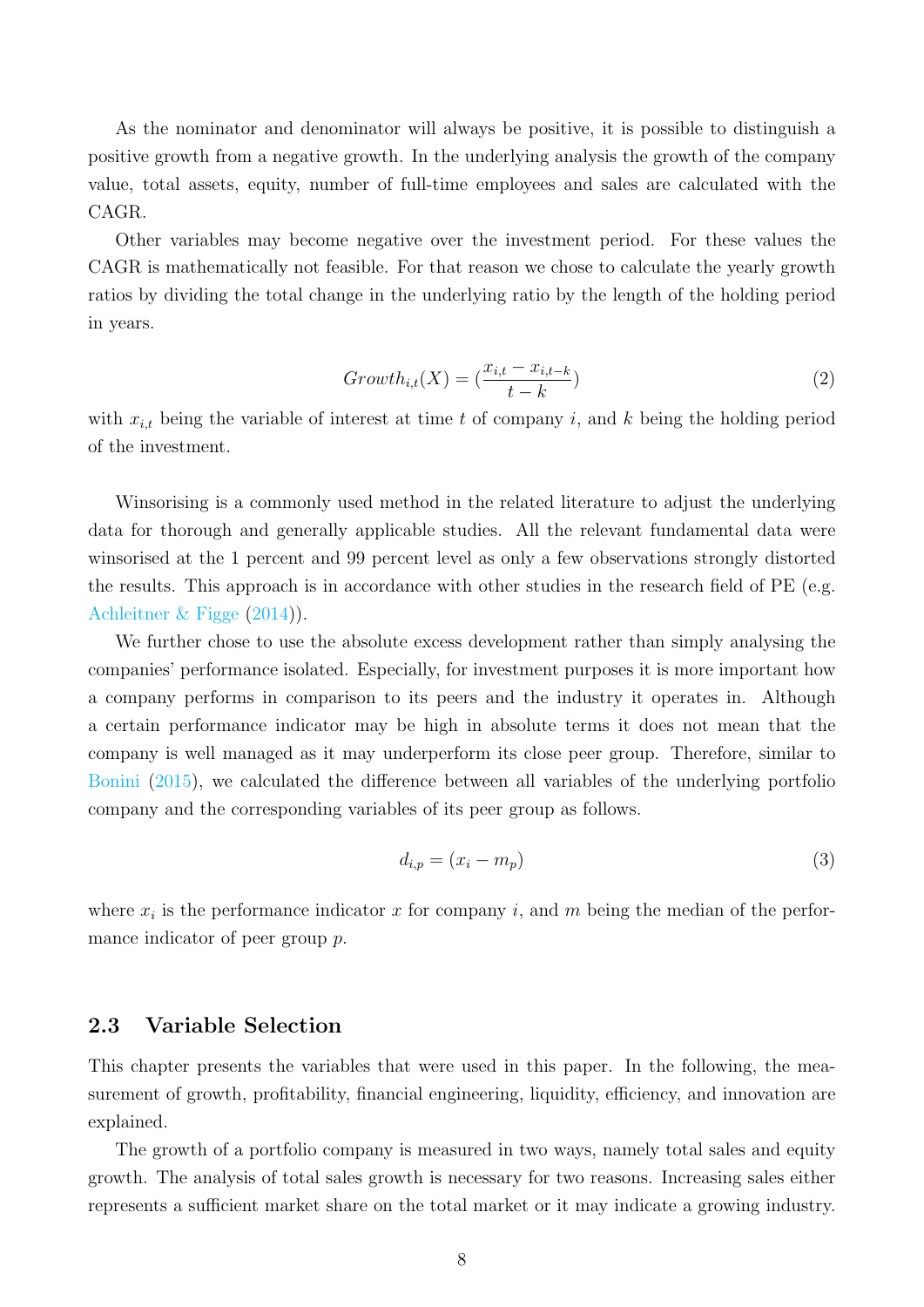Further, the growth of equity is analysed as it is a balance sheet position and thus provides a more stable view on the development throughout the holding period than a profit and loss account position.

The profitability is measured with four variables, namely the EBITDA margin, profit margin, return on equity, and return on assets. The first two variables measure the operating earnings in comparison to the total sales. The EBITDA margin clearly identifies the operating earnings without considering any financing and accounting effects. Complimentary to this measure, we use the profit margin because it also inherits the interest payments and taxes. Usually, GPs are not able to strongly reduce the tax liabilities of the portfolio company, but due to high leverage, interest payments may be very high. The other two profitability variables rather measure the earnings in contrast to the input of capital. They are also crucial to analyse because they are more stable compared to pure profit and loss profitability measures. Within this category of variables, we need to measure both asset and equity returns because the amount of total assets and equity usually differ strongly in buyouts due to the financial leverage.

The capital structure and financial engineering is measured with the development of the financial leverage. The financial leverage is measured as the ratio of liabilities to equity. It serves both well as explanatory variable and control variable of the capital structure.

Liquidity is measured with two variables, namely the cash ratio and the current ratio. The cash ratio is measured as cash and cash equivalents over current liabilities. Especially for high risk investments, such as buyouts, the availability of cash to pay off current liabilities directly, seems to be a valid proxy for liquidity. The current ratio is defined as the current receivables over current liabilities. This ratio measures a similar degree of liquidity but also considers other assets, which shows how solvent a company is in the short-term.

This paper uses two proxies as part of the portfolio company's efficiency. The inventory sales ratio, which is defined as sales over inventory, measures the efficiency on how the inventory is used to achieve certain sales. Generally, companies may aim to reduce the necessary inventory whilst always having just enough inventory to keep the business running smoothly. The receivables turnover ratio represents the efficiency of a company to convert receivables into actual sales. It is defined as sales over receivables outstanding.

Innovation and asset structure are measured with the intangible asset ratio, which is the proportion to intangible assets on total assets. It shows the degree of innovation and brand value, as mostly patents and goodwill are incorporated in intangible assets. Also, it can serve well as a control variable for asset structure, which may be important especially when considering the recent development of digitalisation.

The control variables are manifold. First, we use credit spreads, the employment rate, inflation rate, and GDP index as macroeconomic control variables. Second, as we consider the growth of variables, we need to control for the length of the holding period to differentiate between short-term and long-term value drivers. Third, total assets are used to control for the size of the company. Fourth, we control for the risk of financial distress of the portfolio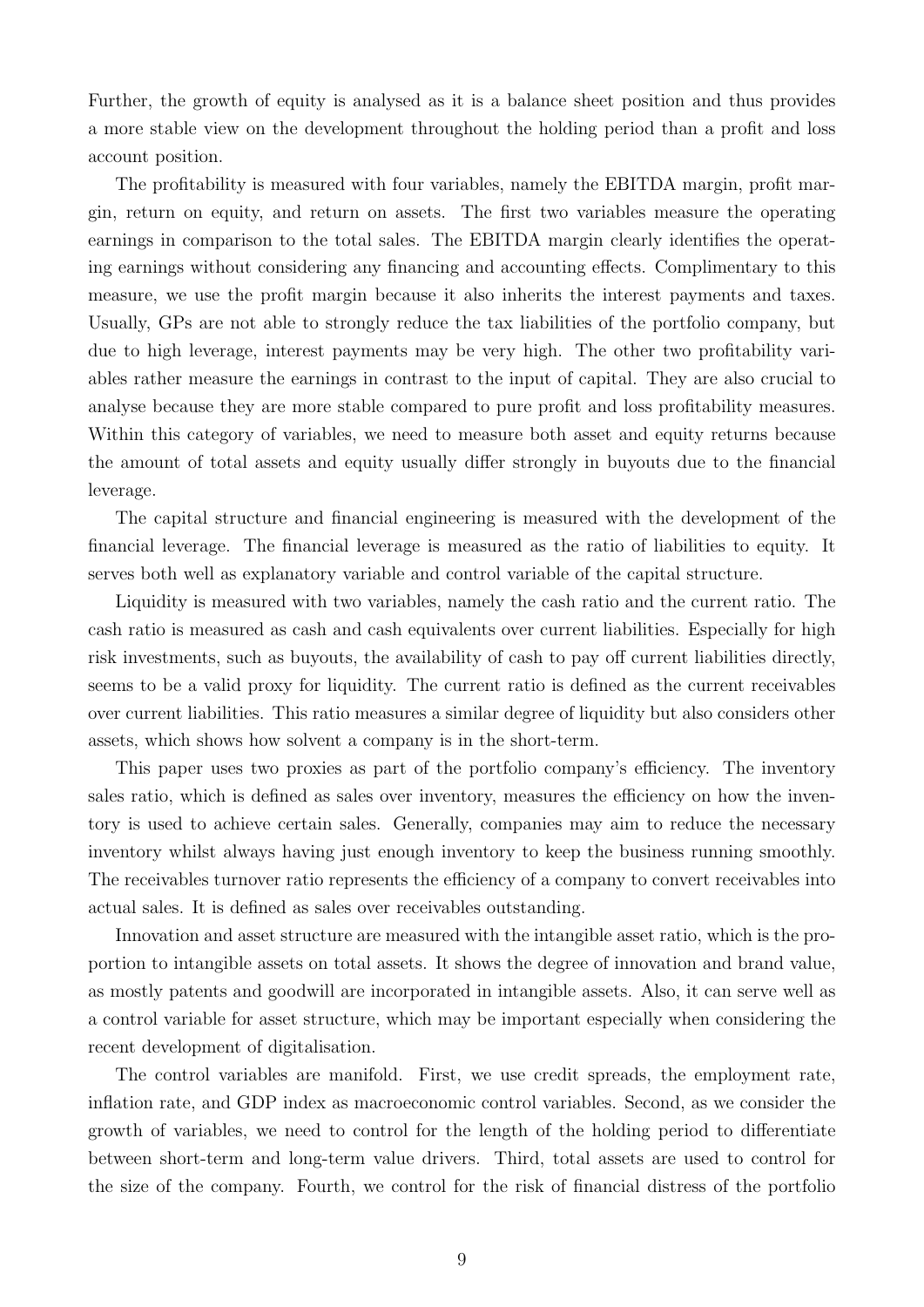company. As portfolio companies are not listed, a market price and its underlying volatility cannot be observed. For that purpose, we choose to measure the risk of a company by analysing its fundamental data as well. The Altman Z-score is a well-established measure to predict financial distress and thus serves well as control variable of risk for private companies [\(Altman](#page-36-8) [\(1968\)](#page-36-8)). Lastly, we apply time and industry dummies.

### 3 Summary Statistics

Table [3](#page-30-0) displays the summary statistics for the final dataset of 590 investments. For informational purposes all the statistics are split into three categories: the total sample, primary buyouts and secondary buyouts. Mean T-tests and nonparametric equality-of-medians tests are performed to recognise the differences in characteristics between PBOs and SBOs. The statistics are divided into two panels: the company information at entry and the company information developments. The observations are relatively well balanced, i.e. for most information the full number of potential observations are available so that only few observations go missing in further analysis.

#### - Table 3 about here -

The first panel covers the valuation, some fundamental data, and selected ratios to display the operative and financial characteristics of the portfolio companies at the beginning of the investment. Figure [2](#page-25-0) provides an overview on the investment entry year. The valuation at entry for the total sample has a mean of 60.8 million GBP. This is slightly lower than the deal values in other studies. The size difference may arise from the specific country focus. Large deals are also less likely to be bought twice by financial investors as those deals are quite rare anyway. Thus, in this setting it is less likely to include those large companies twice. The valuation at entry of PBOs is significantly greater in its mean with a weak significance compared to entry valuation of SBOs, indicating that value is created throughout the primary buyout. The medians of the two buyout types are significantly different from each other which clearly shows that value is created in PBOs. As shown by the valuation CAGR all PE-backed companies develop positively over time, again by construction, the fundamental data should be higher at the entry of the SBO. However, the mean differences of the three ratios at entry of PBOs and SBOs, namely return on equity, return on assets and the leverage, are not significantly different from each other. Both return measures are very similar both in mean and median. Both first round investors and second round investors start with a similar return on the invested equity and assets. Although the operative earnings increase, the equity and assets invested to achieve this return grow proportionally the same. Surprisingly, the mean leverage ratios at entry are not significantly different from each other. The standard deviations of both means are extremely high which clearly indicates that there are different approaches on how to use leverage as a tool for value creation. The median tests show roughly the same results and thus do not require further interpretation.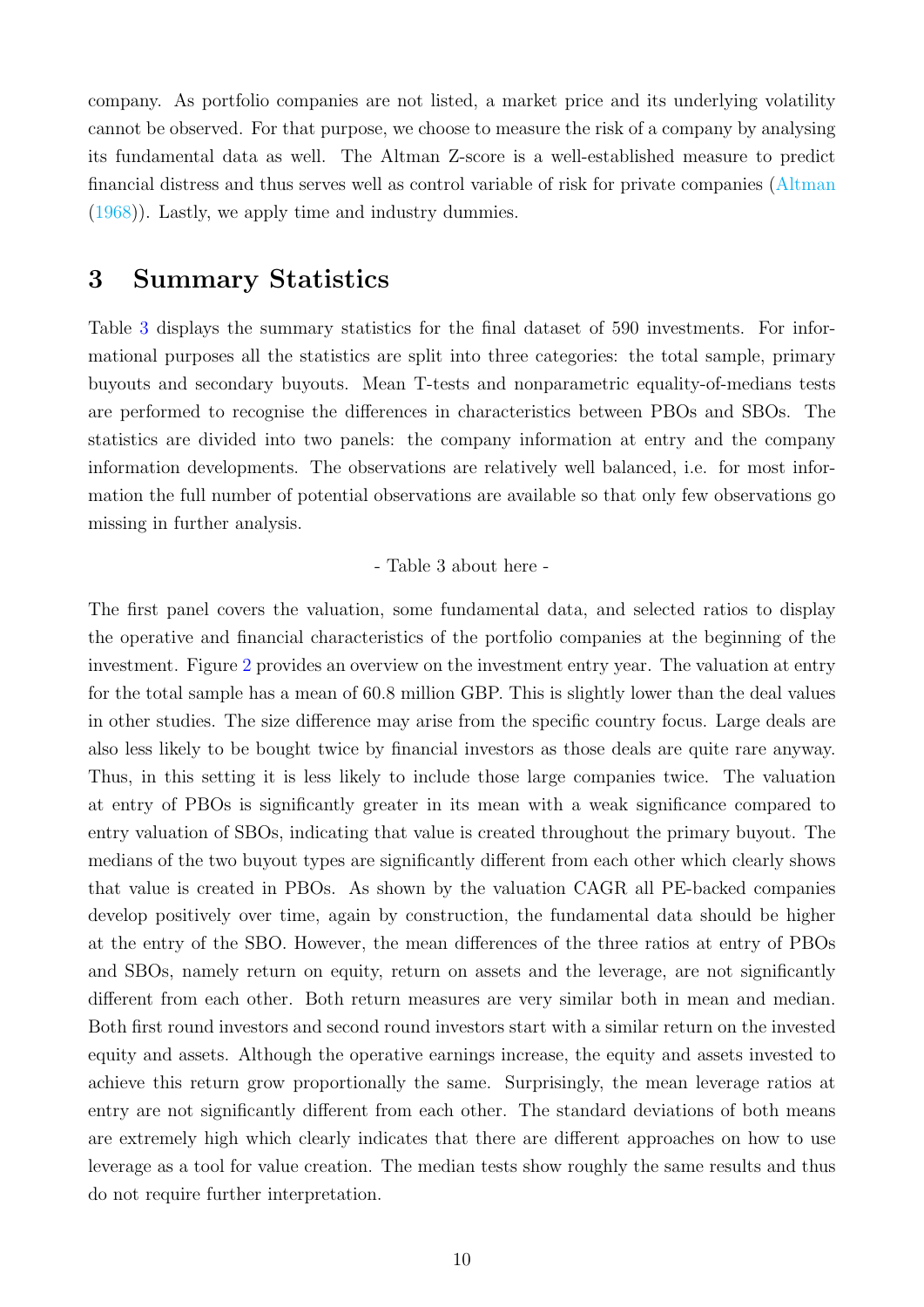The second panel shows the development of the valuation, the aforementioned fundamental data, and their ratios. Most variables' means are not significantly different from another. This suggests that neither investment type generally performs better or worse than the other. This brings up the question which deal, PBO or SBO, outperforms in the respective fields. The valuation CAGR is positive for both buyout types indicating that both buyouts create excess value compared to its peer group. However, neither the mean nor the median are different from another, showing that in this sample PBOs do not necessarily perform better than SBOs. The mean growth of total assets and equity are significantly different from another which shows that PE firms may bloat the balance sheet more during the PBO. Interestingly, the medians of developments of sales, the EBITDA margin, the EBIT margin, the profit margin and total assets are significantly different from each other and higher in PBOs, showing that for many deals the development of the selected performance indicators are better during the first investment round. The holding period for the total sample on average is 4.1 years. The mean holding periods are not significantly different from another which might indicate that SBOs on average do not follow the idea of having buying and selling pressure more than PBOs. Figure [3](#page-26-0) further represents the deviation of holding periods according to PBOs and SBOs.

## 4 Differing Value Drivers Across Buyout Rounds

Throughout the history of PE, portfolio companies generally faced two phases of buyout activity. The first phase focussed on value creation through financial engineering. The second phase made use of operational engineering. Nowadays, both financial and operational engineering are applied to maximise the value creation within a buyout.

[Jensen](#page-37-1) [\(1989\)](#page-37-1) states that a buyout structure with high leverage allows the PE investors to align management incentives and to create efficient and lean organisational structures. Other studies further show that a high leverage reduces agency costs due to a high powered incentive system (e.g. [Jensen & Meckling](#page-37-7) [\(1976\)](#page-37-7), [Jensen](#page-37-8) [\(1986\)](#page-37-8)). [Korteweg](#page-37-9) [\(2010\)](#page-37-9) finds that during the early investment stages, PE investors often prefer high leverage as their optimal capital structure. The evidence about leverage as value driver in SBOs is rather mixed. [Achleitner &](#page-36-1) [Figge](#page-36-1) [\(2014\)](#page-36-1) propose that all GPs may use similar skill sets for operational improvements and therefore the only way to create additional return is by increasing the leverage. On the other hand, [Wang](#page-38-0)  $(2012)$  states that a successful PBO usually relies on an almost optimal capital structure and therefore the second PE buyer should not change the leverage. For these partially mixed reasons, we expect leverage to have at least a small positive effect on value creation in both buyout rounds of our sample.

After a downturn in debt markets, financial investors had to reinvent their business model and focused on operational performance enhancement rather than simply implementing financial engineering [\(Matthews et al.](#page-37-10) [\(2009\)](#page-37-10)). GPs are more focussed on strategic and operative decision-making and thus trying to improve the efficiency and profitability of the underlying investment companies [\(De Fontenay](#page-36-9) [\(2014\)](#page-36-9)). Operational engineering may come in form of im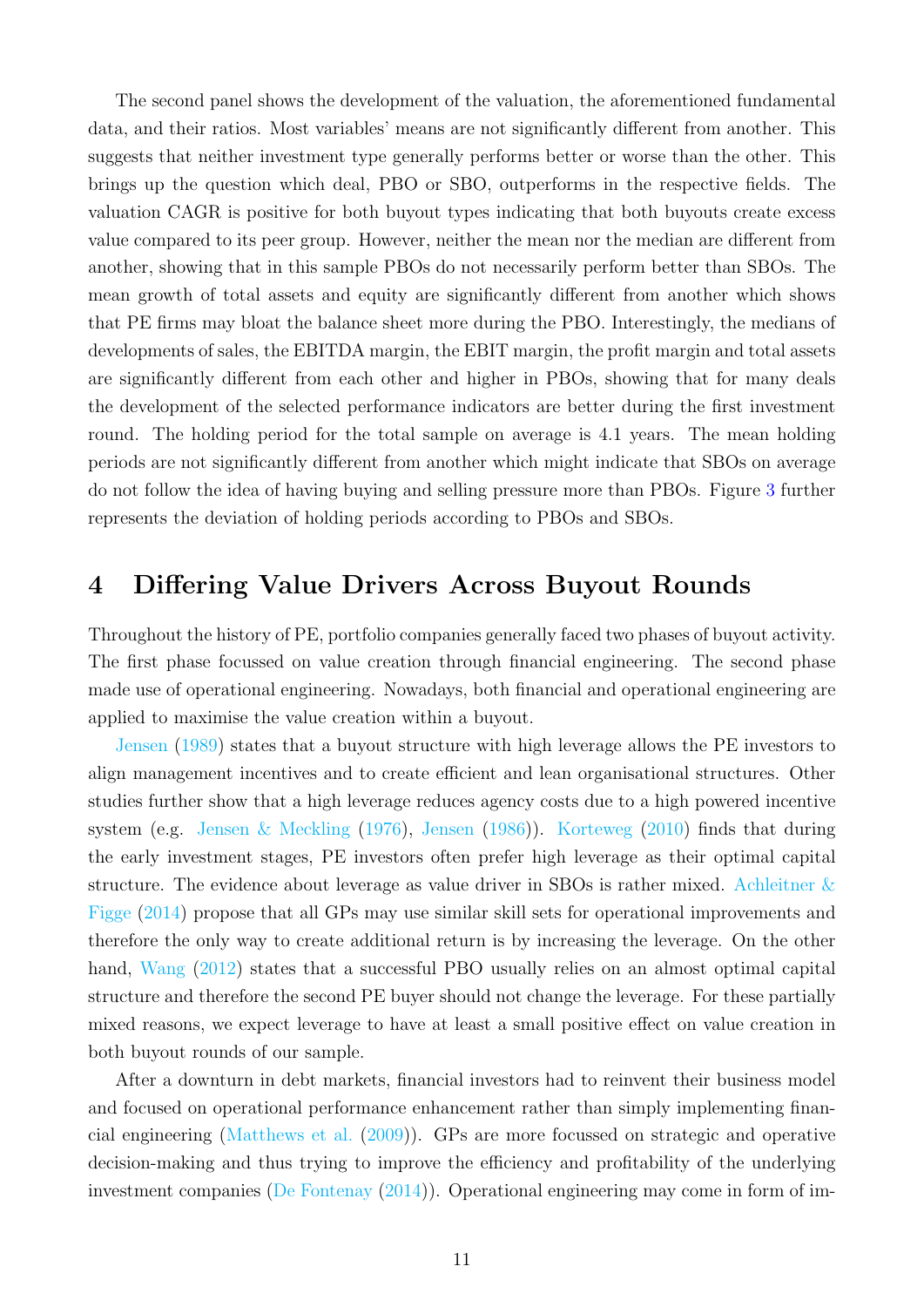provements in production, cost structures, marketing, human resource management, inorganic growth, repositioning in the market, or restructuring [\(Acharya et al.](#page-36-10) [\(2012\)](#page-36-10), [Lee et al.](#page-37-11) [\(2001\)](#page-37-11), [Wright et al.](#page-38-2)  $(2001)$ ). According to [Perembetov et al.](#page-37-12)  $(2014)$ , operational engineering and its underlying improvements comprise about 51 percent of the total value creation in PE, whereas financial engineering and multiple effects explain 31 percent and 18 percent, respectively. Generally, SBOs inherit some theoretical problems with respect to operational engineering. The idea of PE is that either GPs are good at identifying and selecting strong performing companies or they are able to optimise portfolio companies throughout the investment period. After the completion of the holding period there should not be any or only little value creation potential left. Thus, after the PBO, the SBO should not be able to achieve a significantly more additional value compared to the first buyout round. Achleitner  $\&$  Figge [\(2014\)](#page-36-1), however, find that financial buyouts still offer potential for operational performance, such as sales growth and margin expansion, which habe not developed during the PBOs. Therefore, SBOs do not develop differently compared to PBOs.

Growth and expansion as value drivers should be relevant in buyout rounds, but probably more during the PBO because during a PBO a lot of capital is invested into the portfolio company to gain high market shares and expand quickly. Although SBO investors may also try to grow the portfolio company, further and quick market growth may be more difficult to achieve as marginal costs to achieve the growth are higher, resulting in a lower expected effect of growth on value creation.

GPs do not only make use of expansive growth but also ultimately turn the previous growth into profitable cashflows. Thus, we expect that an improvement in profitability has a positive influence on value creation during both buyout rounds. However, this effect could be more relevant during the SBO because the portfolio company is older and thus potentially further developed in the business life cycle. After the growth period during the PBO, the SBO may aim on streamlining the business as a following step.

PE investments belong to the illiquid investment class and, therefore, do not suffer from any short-term goals from shareholders. The portfolio companies do not need to provide a huge degree of liquidity, just enough to run the business smoothly. Shortages in liquidity may also be covered by further capital injections by the financial sponsor. Thus, we expect that financial sponsors focus less on the portfolio companies' liquidity and, therefore, that there is a negative effect of liquidity on value creation during the buyout rounds.

The growth and expansion of companies during buyout rounds leads to inflated balance sheet positions (e.g. assets and equity). Consequently, efficiency ratios suffer as the input variables may increase more than the output variables. The portfolio company is possibly streamlined with respect to those measures during the SBO as part of the "fine-tuning" after the implementation of main value drivers during the PBO. We, therefore, expect a positive correlation with value growth during the SBO but an insignificant effect during the PBO.

During a PBO the PE firm may aim to invest heavily to foster growth, which may also come in form of growth in intangible assets, representing mainly innovation (e.g. patents) and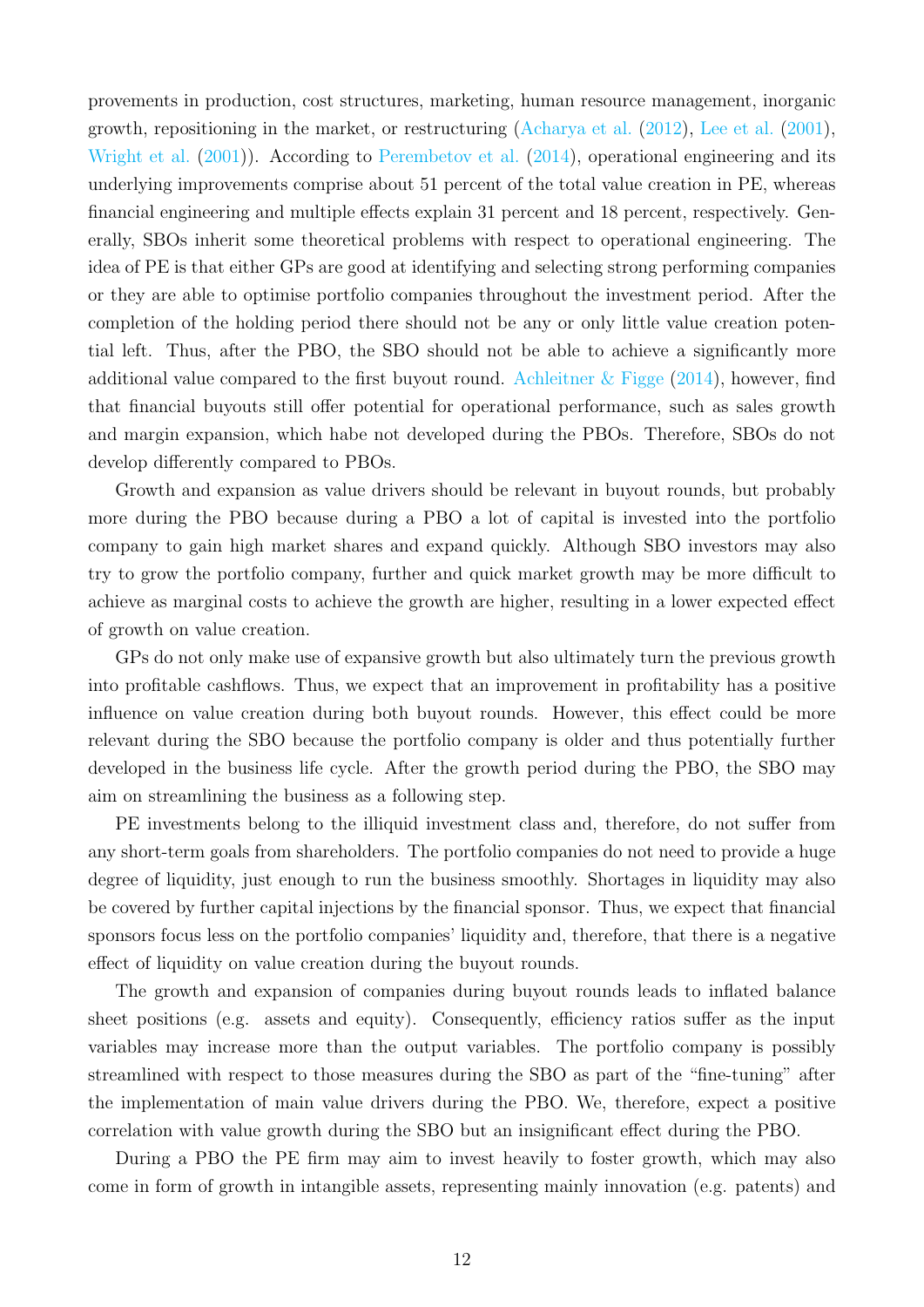brand value. The SBO investor can either make use of the increased level of innovation or even further invest in research and development. Due to superior negotiation skills of PE firms and the accompanying high exit price of the portfolio company [\(Achleitner et al.](#page-36-2) [\(2011\)](#page-36-2)), it is reasonable to assume an above average goodwill development for PBOs. Assuming similar negotiation skills between PBO and SBO investors, the amount of goodwill should not change a lot during the SBO. Thus, we expect a stronger increase of innovation and brand value during the PBO and thus a greater effect on value creation.

#### 4.1 Methodology

We analyse which determinants are related to value growth of the portfolio companies. As our SBOs directly follow the PBOs, we are able to construct a determinant analysis in form of a panel analysis. The model is defined as:

$$
y_{it} = \alpha + \beta * X_{it} + \gamma * Y_t + \epsilon \tag{4}
$$

where X describes the firm-specific variables and Y describes the macroeconomic variables for firm  $i$  at transaction date  $t$ .

The potential main value drivers are commonly used by other papers and serve well as a start of a determinant analysis. For that purpose, we include growth, profitability, leverage, liquidity, eifficiency, and innovation in this model (e.g. Achleitner  $\&$  Figge [\(2014\)](#page-36-1), [Bonini](#page-36-0) [\(2015\)](#page-36-0), [Achleitner et al.](#page-36-2) [\(2011\)](#page-36-2)). However, as we were able to retrieve the whole profit and loss account and balance sheet we improve the analysis by including more detailed performance measures. We analyse the excess growth of the individual characteristics compared to its predefined peer group of public companies. We use a random-effects model, as the Hausmanntest estimates between random and fixed effects are not significantly different from another [\(Hausman](#page-37-13) [\(1978\)](#page-37-13)). We assume that we control for most of the relevant characteristics and the unobservable effects are rather small. Therefore, a random-effect model is also sensible from an economic point of view.

Afterwards, we apply an OLS regression for both PBOs and SBO separately. This helps to identify if value drivers are different in both buyout rounds. The variables and specification are the same as in the panel regression.

#### 4.2 Results

The determinant analyses consist each of three specifications which are displayed in Tables 4-6. The base case specifications only consider the four multiples that were used to perform the valuation of the observed company. Afterwards, in the second specifications, we further include controls for the size, the holding period, the macroeconomic environment, the time, and the main industry the company operates in. In the third specifications, we complete the regressions by adding more detailed firm characteristics that should serve as value drivers.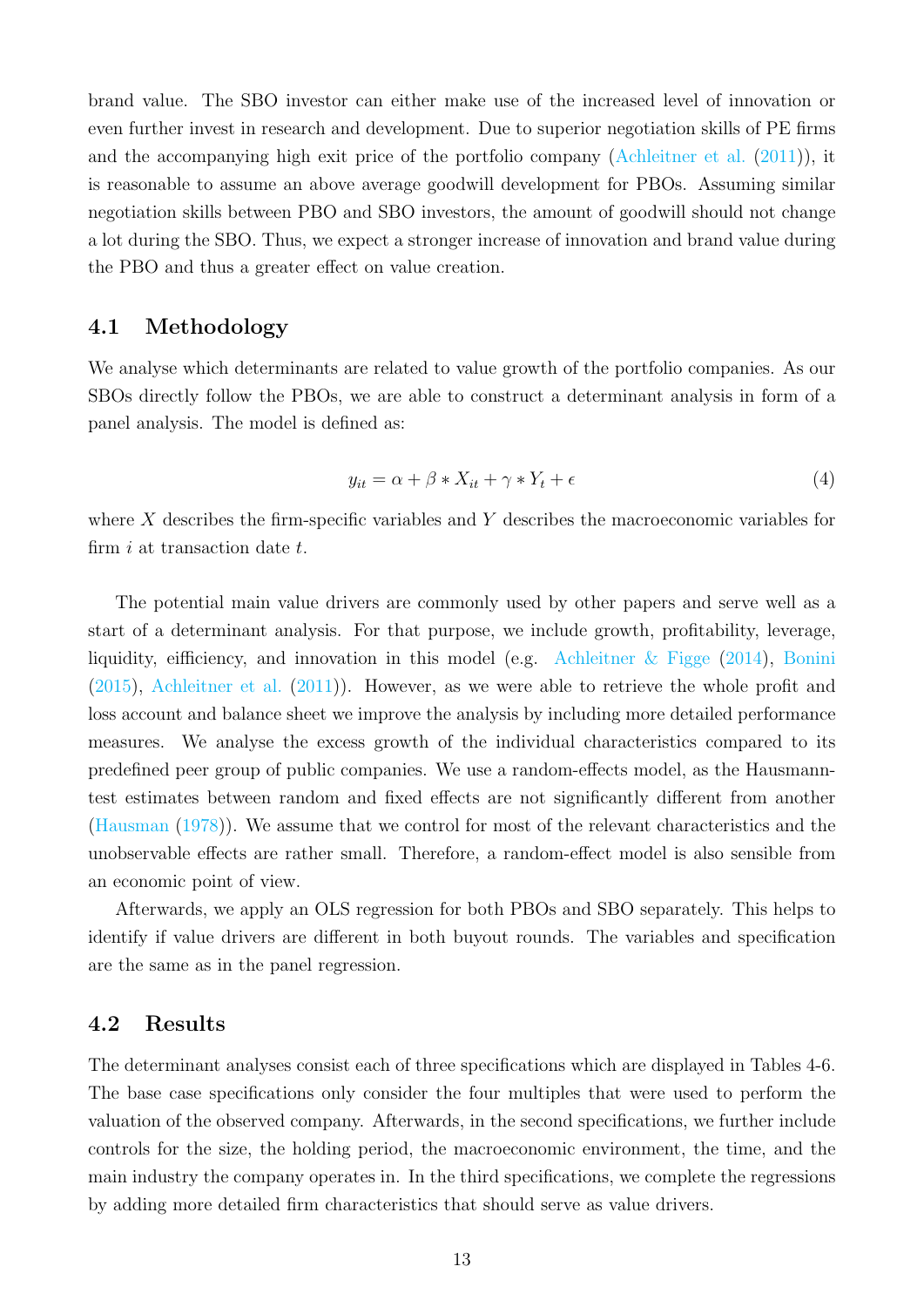The determinant analysis for all buyouts is a combination of the following two determinant analyses about PBOs and SBOs. Table 4 shows the results of all buyouts for comparison. The results are not further discussed as we rank the importance of the value drivers in PBO and SBO separately higher than for all buyouts in general. We can confirm that the results for all buyouts align with the PE literature.

- Table 4 about here -

Table 5 displays the determinant analysis of PBOs. The growth of a portfolio company is a significant value driver for primary buyouts as both sales CAGR and equity growth have positive and significant coefficients. Companies that expand their total sales and improve the operative earnings margin are likely to increase their operative cash flows and thus create higher value. Higher equity is equal to a greater intrinsic book value of the company. Further, those companies that are able to increase their equity over time indicate a positive past performance and higher stability, thus increasing the company value.

- Table 5 about here -

Profitability seems to play various roles for value drivers in PBOs. The EBITDA margin is significant for all specifications and the profit margin for the last, most relevant, specifications as well. The coefficient of the EBITDA margin is in line with the previous finding that ultimately, and in combination with sales increase, operative earnings and operative cash flows may be increased. Interestingly, the profit margin coefficient is not significant for the first two specifications but becomes weakly significant and negatively correlated to the company's valuation for the third specification. This observation indicates that portfolio companies that aim to have a great profit margin, without considering the other value drivers, may have a bad overall value development. Portfolio companies that aim to increase their profit margin seem to perform worse at other value drivers, e.g. sacrificing the growth in sales for a higher profitability margin. Furthermore, due to a strong leverage, portfolio companies tend to pay high interest and thus portfolio companies may have negative net earnings. The return on assets and equity are not significant, indicating that the necessary capital may work against the increase in earnings.

In this sample, financial engineering does not seem to be relevant as the coefficient is not statistically significant. However, this development of the financial leverage may be explained because GPs aim to reduce the leverage towards the end of the holding period as can be inferred as well from the summary statistics. Therefore, this explanation may be a reason why there is not an effect on the value creation of a PBO portfolio company.

As expected, the developments of liquidity and efficiency do not influence the value creation during the PBO. These findings however, need to be treated with caution because due to the construction of this dataset, SBOs are the follow-up investors. Assuming that PE investors care less about the underlying liquidity of companies compared to strategic buyers, PBO investors do not focus as much on this measure because SBO investors simply may not regard these developments as valid selection criteria.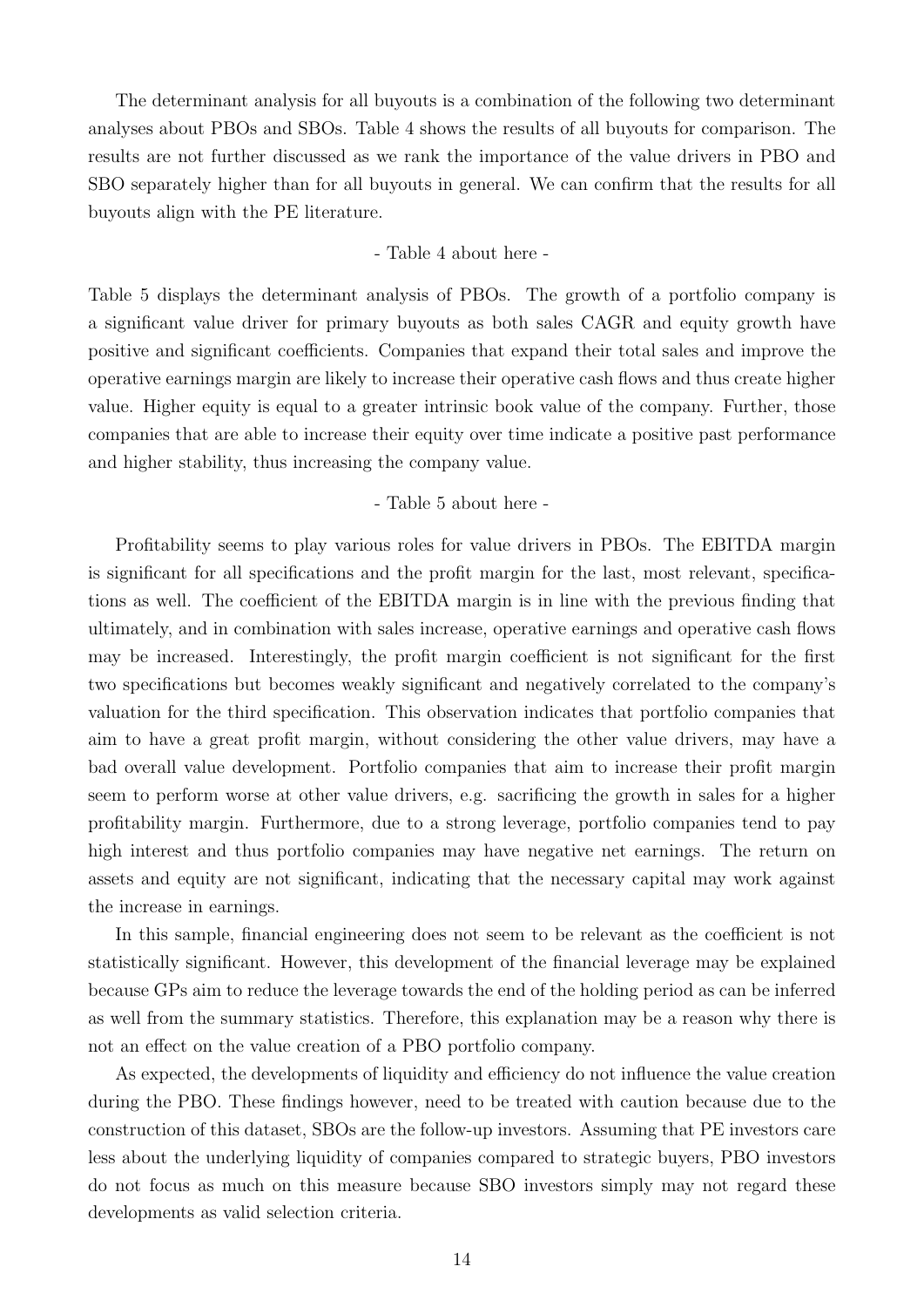PBOs seem to benefit from early innovation and improvement of goodwill. Companies that increase the share of intangible assets in total assets have a stronger value growth. This might be explained by the fact that those younger companies tend to focus more on intellectual property generation or goodwill growth than companies with older and traditional thinking. This finding needs to be treated with caution as well because the result can be heavily driven by the increase from goodwill after the exit of the PBO when comparably there was less or no goodwill incorporated before the PBO.

The results of the SBO value driver analysis are presented in Table 6. Growth seems to be less important in SBOs than in PBOs. The sales CAGR is only significant for the first specifications with a positive coefficient. The coefficient is slightly higher than in specifications of the PBO, which may indicate that during the PBO the expansion of the business probably comes at a lower cost as low hanging fruits can easily be collected.

#### - Table 6 about here -

The focus of profitability changes during SBOs compared to PBOs. The EBITDA margin development is weakly significant and positive for the first and the third specification with a slightly lower coefficient than in the PBO analysis. This finding is also as expected, as companies with a positive development of a profitability experience superior operative earnings, thus increasing the company value. However, the weaker effect of the EBITDA margin development on value creation for SBOs compared to PBOs, indicates that the improvement comes along with higher opportunity costs during the SBO than during the PBO. The return on assets is positively correlated and significant with a very high coefficient, showing that the return on assets is extremely important in SBOs. It seems that portfolio companies may become cost efficient, in terms of EBITDA margin, during the PBO but lack the asset efficiency in order to achieve that certain profitability. As shown in the t-test, total assets increase strongly during the PBO. This increase seems to be too high in comparison to achieving certain earnings. During an SBO the GP increases total assets significantly less than during a PBO, indicating that total assets are not build up unnecessarily during an SBO and thus creating a better return on assets metric.

Similar to the finding for PBOs, financial engineering does not have a statistically significant effect on value creation during the SBO. This absence of significance is probably driven for the same reason as for PBOs that the leverage is reduced towards the end of the holding period anyways and thus the full effect cannot be observed.

In contrast to PBOs, in SBOs it is rather important to focus more on liquidity. One of the two possible measures for liquidity, namely the current ratio, is significant with a positive coefficient. This result indicates that financial sponsors should hold sufficient current assets to cover all outstanding short-term payables. This is increasingly important when the SBO exits via a strategic sale or through an IPO as liquidity is reasonably more important to non-PE buyers. This reason also explains the difference between PBOs and SBOs for liquidity as value driver during the holding period.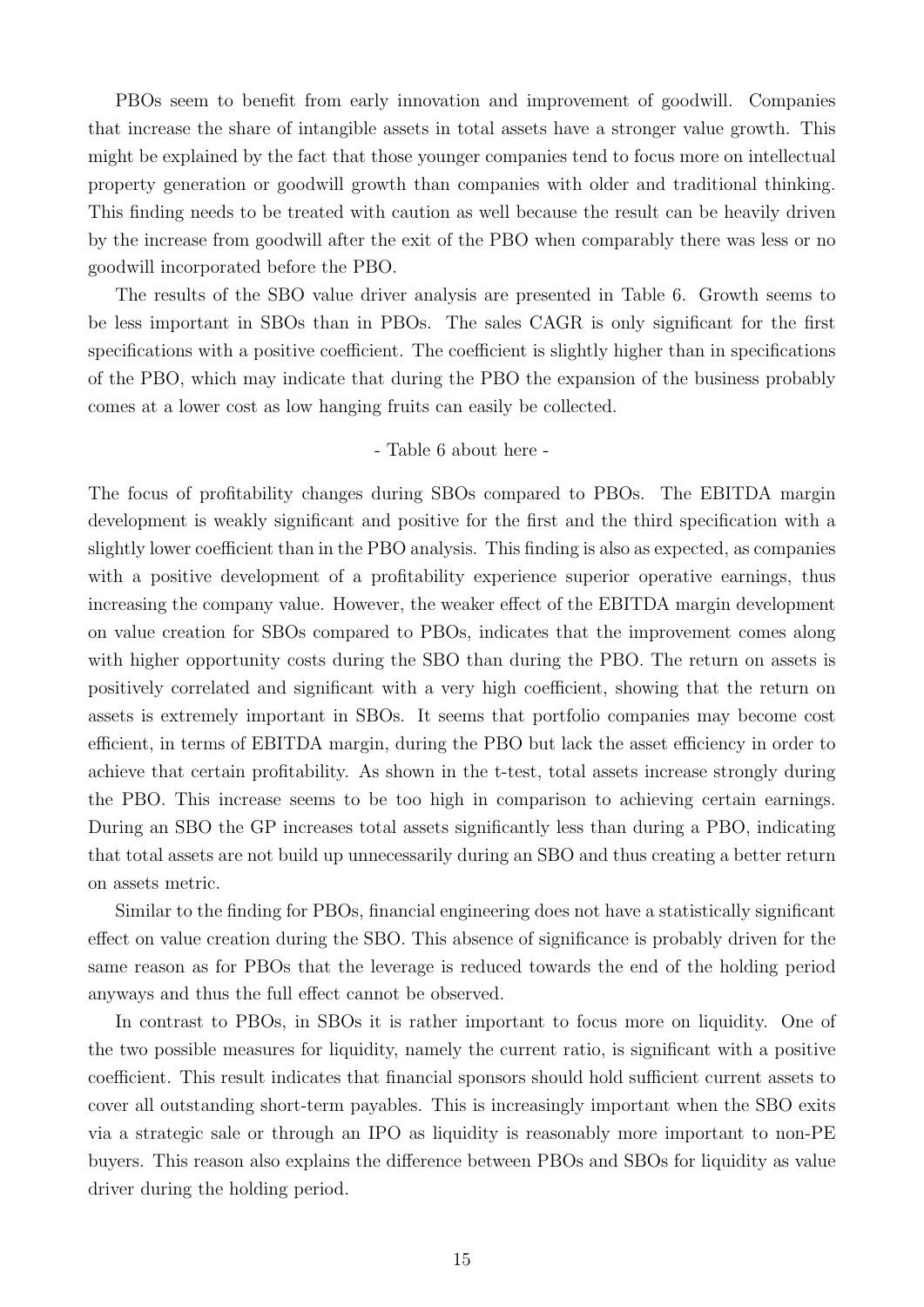Efficiency gains throughout the SBO holding period also become increasingly important. The inventory sales ratio is highly significant and negatively correlated, as expected. GPs pursue inventory management and thus indicate that they can sell off their inventory quickly or find ways of using the inventory more efficiently. This measure is also amplified through the former analysis of the return on assets metric, as good inventory management reduces the amount of necessary current assets to achieve a certain level of sales and ultimately operative earnings.

The development of innovation is not significant for value creation during SBOs. As expected, innovation does not play a role in value creation for SBOs. As the overall valuation creation is not superior for SBOs compared to PBOs, as can be inferred from the summary statistics, an above-average development of goodwill will not be achieved at time of the exit. Further, total assets increase significantly less during the SBO compared to the PBO, also indicating that probably less growth in intangible assets can be recognized.

## 5 Selection Criteria for SBOs

The previous analysis shows that the value drivers differ across buyout rounds, but still do have some similarities. The differences may be explained by two factors. First, the typical GP of an SBO may prefer to implement other measures than the GP of a PBO. Second, and more importantly, different action needs to be taken considering the state of the company at time of the investment entry. Whereas PBOs stem from a less specialised and less streamlined field of business, i.e. the non-PE backed background, SBO investors acquire companies that have been in the hand of a GP before. Having the same PE driven mindset can serve beneficial for SBOs because the business structures are very similar and many of the favourable traits (such as governance engineering) are already implemented in the business. On the contrary, the potential for value creation might be closed and only little or no potential to create value exists.

Achleitner  $\&$  Figge [\(2014\)](#page-36-1) argue that SBOs are able to exploit gaps of value creation if the optimisation process during the PBO could not been completed. The remaining potential for SBOs may occur for several reasons. For example, there may not be enough time in the lifespan of the funds and the portfolio company must be sold early before the GP could cover the whole value creation potential (Jenkinson  $&$  Sousa [\(2011\)](#page-37-14)). For marketing purposes during the fund raising, some investments will be exited early to illustrate good performance to potential investors [\(Wang](#page-38-0) [\(2012\)](#page-38-0) [Jenkinson & Sousa](#page-37-14) [\(2011\)](#page-37-14)).

As this paper aims to truly identify the dependency of value creation, we take a closer look at the value chain. As a first step, a good potential target needs to be identified. Identifying good investment targets based on past performance indicators is also done in non-PE areas of corporate finance (e.g. [Capron & Shen](#page-36-11)  $(2007)$ ). The selection of targets should not differ between PE and non-PE in the way how the analysis is conducted. Therefore, we analyse the effect of the portfolio company's development during the PBO on the value creation during the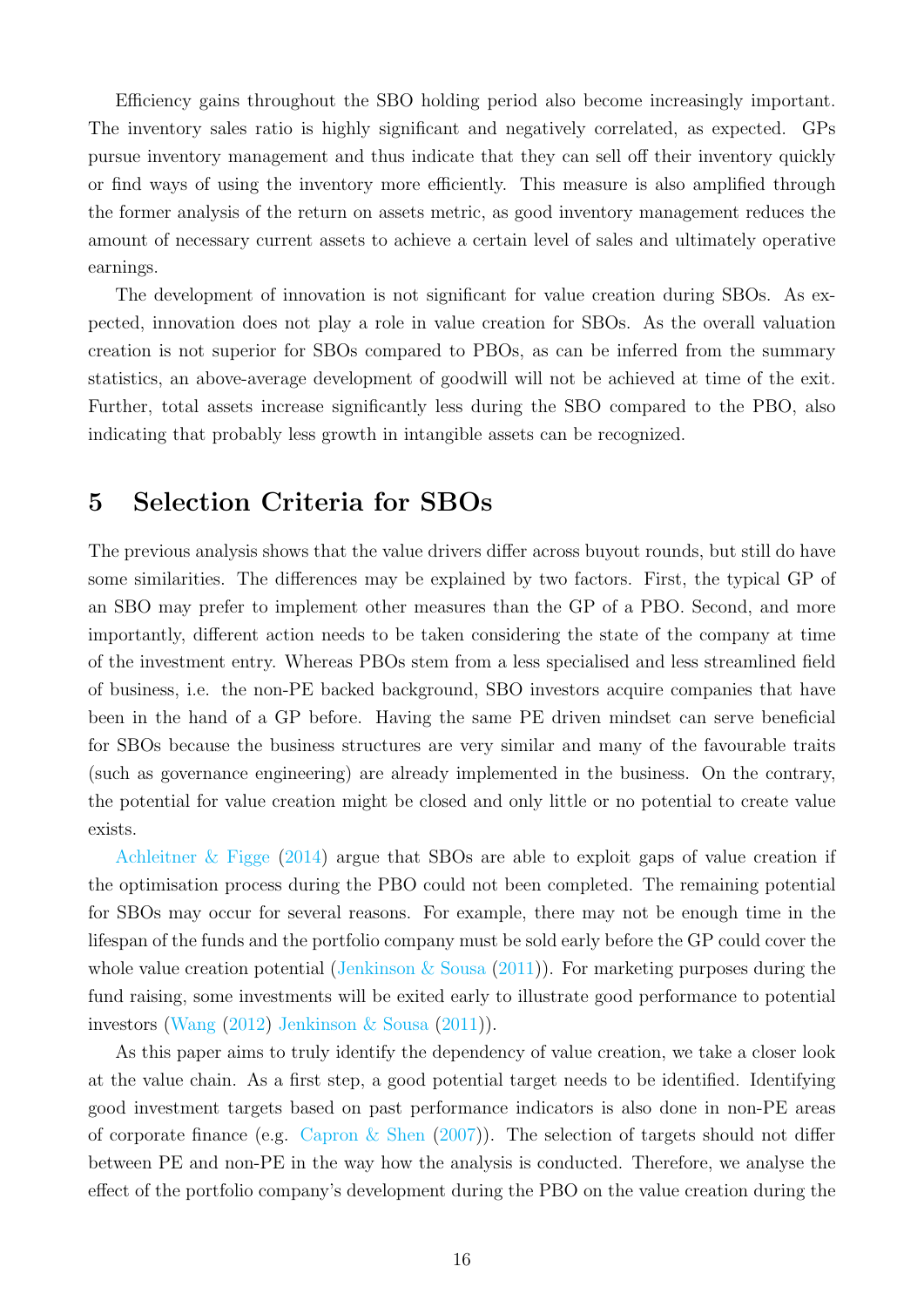SBO. This approach helps to identify individual good traits of an SBO. The academic findings on target selection from a PE perspective are unusually silent. Whereas Jenkinson  $&$  Sousa [\(2015\)](#page-37-0) describe in which situations SBOs are the best choice of exit, there is only little evidence on the characteristics of the process from a buying perspective. [Wang](#page-38-0) [\(2012\)](#page-38-0) aims to answer the question why to engage in an SBO rather than which company to select.

Growth during the PBO may be a very important selection criteria. Usually during the PBO, GPs aim to scale the portfolio company. The odds to sufficiently expand the company during the SBO are reasonably low if the PBO investor was not able to do so, assuming a similar ability to implement growth strategies. Thus, it might be worth looking at strongly growing companies which represent a good acceptance of the market and an increasing market share. Therefore, we expect that the portfolio company's expansion during the PBO has a positive effect on the value creation during the SBO.

Consistent with the argument that targets of SBOs are further progressed in the business life cycle, improving the portfolio company's profitability during the SBO might be the correct step forward. As seen in the previous analyses, the EBITDA development is positively and the development of the profit negatively correlated to the value creation within the buyout. Thus, it may also be that the portfolio company is already quite profitable and further improvement of the profitability is rather difficult. Due to the mixed explanations, on average we do not expect that the profitability development during the PBO has a significant effect on the value creation during the SBO.

The probability that the portfolio company is exited via SBO is higher when the underlying company has a great debt bearing capacity [\(Achleitner et al.](#page-36-12) [\(2014\)](#page-36-12)), indicating that leverage seems to be important to potential financial acquirers. Although leverage is not a significant value driver in our sample, it may be possible that the optimal capital structure has already been found during the PBO. When the leverage is relatively low after the PBO or the portfolio company is able to absorb additional debt, leverage may very well be a value driver for SBOs. Therefore, we expect leverage development during the PBO to have a negative effect on value creation during the SBO.

Liquidity does not seem to be important to GPs, as they can cover shortages in liquidity by providing more capital to the portfolio company. On the other hand, GPs do not intend to inject unnecessary capital into the company and, thus, an very low level of liquidity is not desired. Therefore, on average, whether the investment becomes more liquid during the PBO should not matter for the decision of investing in an SBO as long as the liquidity is acceptable from a buyer's point of view.

As can be inferred from the previous analysis, efficiency gains are made in SBOs to create value. SBO investors may focus on this area in a second step because in-detail efficiency gains may not belong to the category of low-hanging fruits. The less efficient companies become during the PBO in contrast to their peers, the more attractive they become as potential targets for SBOs because there is simply more space for improvement. Thus, we expect that the efficiency improvement during the PBO is negatively correlated to the value creation during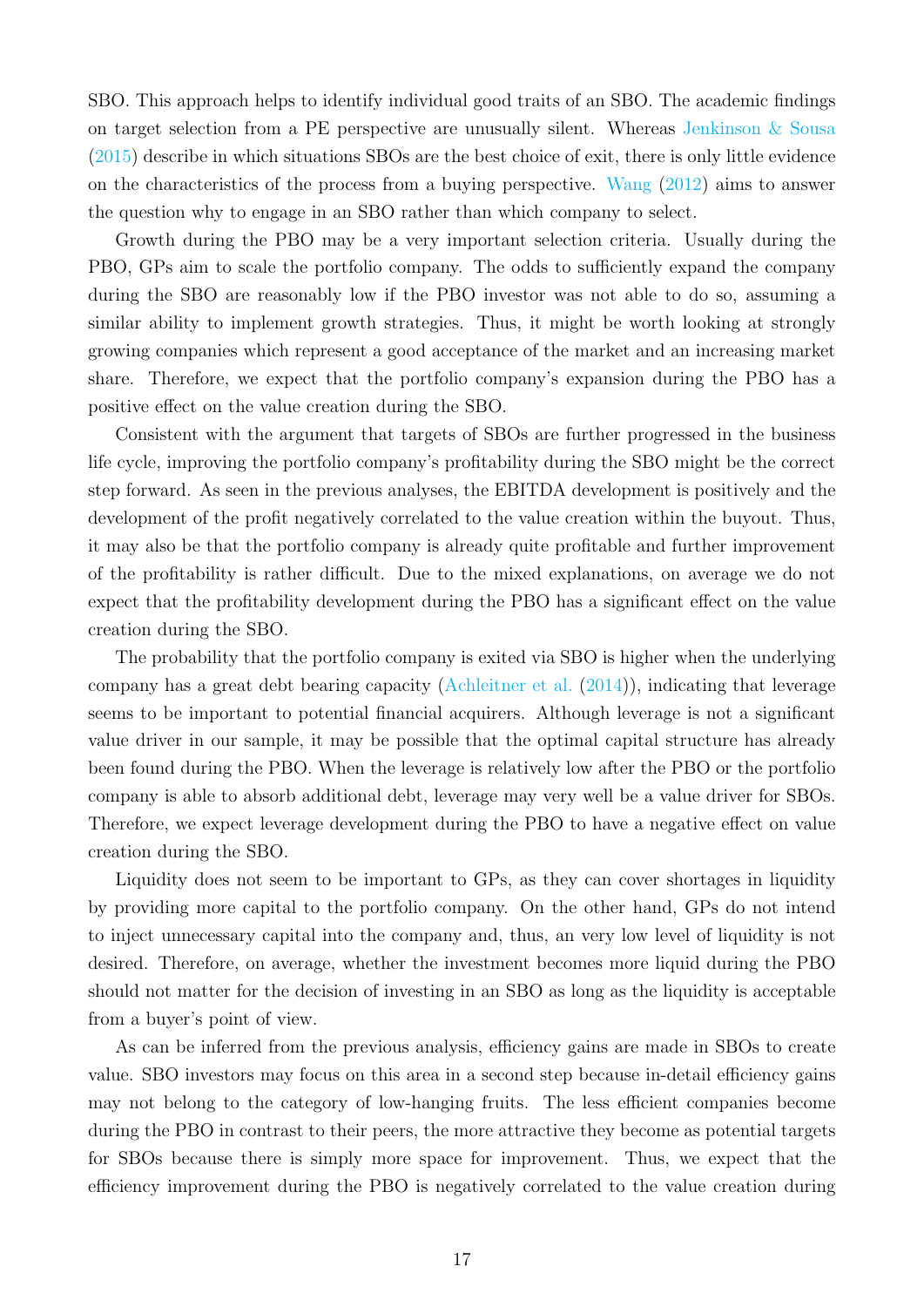the SBO.

Innovation during the PBO may indicate strongly growing companies and thus align with the growth hypothesis. At the same time, SBO investors may wish to invest in companies that are not as innovative yet because already little investments may foster the value growth. Due to these mixed explanations, we do not expect a significant effect of the degree of innovation during the PBO on the development of the company value during the SBO.

#### 5.1 Methodology

After understanding which value drivers are relevant in a general environment, we analyse if and how the success in the second investment round is dependent on the development of the performance drivers during the PBO. We calculate the possibility of an SBO being successful depending on the success of the PBO. A deal is defined as successful when it produces a superior company value development compared to its predefined peer group. Those companies that have an above average development are assigned a "1" in a binary variable setting. Due to the assignment in the binary variable setting, we are able to calculate probabilities whether an investment is going to be successful conditional on the outcome of the prior investment. This overview provides a first idea whether there might be dependencies between the two buyout stages. The conditional probabilities for each case are calculated as follows:

$$
P(SBO|PBO) = \frac{P(SBO \cap PBO)}{SBO}
$$
\n<sup>(5)</sup>

In addition, we use an OLS regression to determine whether the development during the PBO has any influence on the value creation during the SBO. This analysis determines which companies are suitable for an SBO. We regress the valuation development during the secondary buyout conditional on the developments of the value drivers during the PBO. We use the value drivers from the determinant analysis and use the following model specification:

$$
y_{it}(SBO) = \alpha + \beta * X_{it}(PBO) + \gamma * Y_t + \epsilon
$$
\n<sup>(6)</sup>

where y describes the company value growth of company i at time t during the SBO,  $X$  describes devlopment of the firm-specific variables during the PBO and Y describes the economic variables.

#### 5.2 Results

The probability tree in Figure [4](#page-26-1) shows the success probabilities for all buyout rounds and the conditional probabilities for all four cases after the SBO. In our sample there are more deals that outperformed their peer group than deals that underperformed compared to their peer group.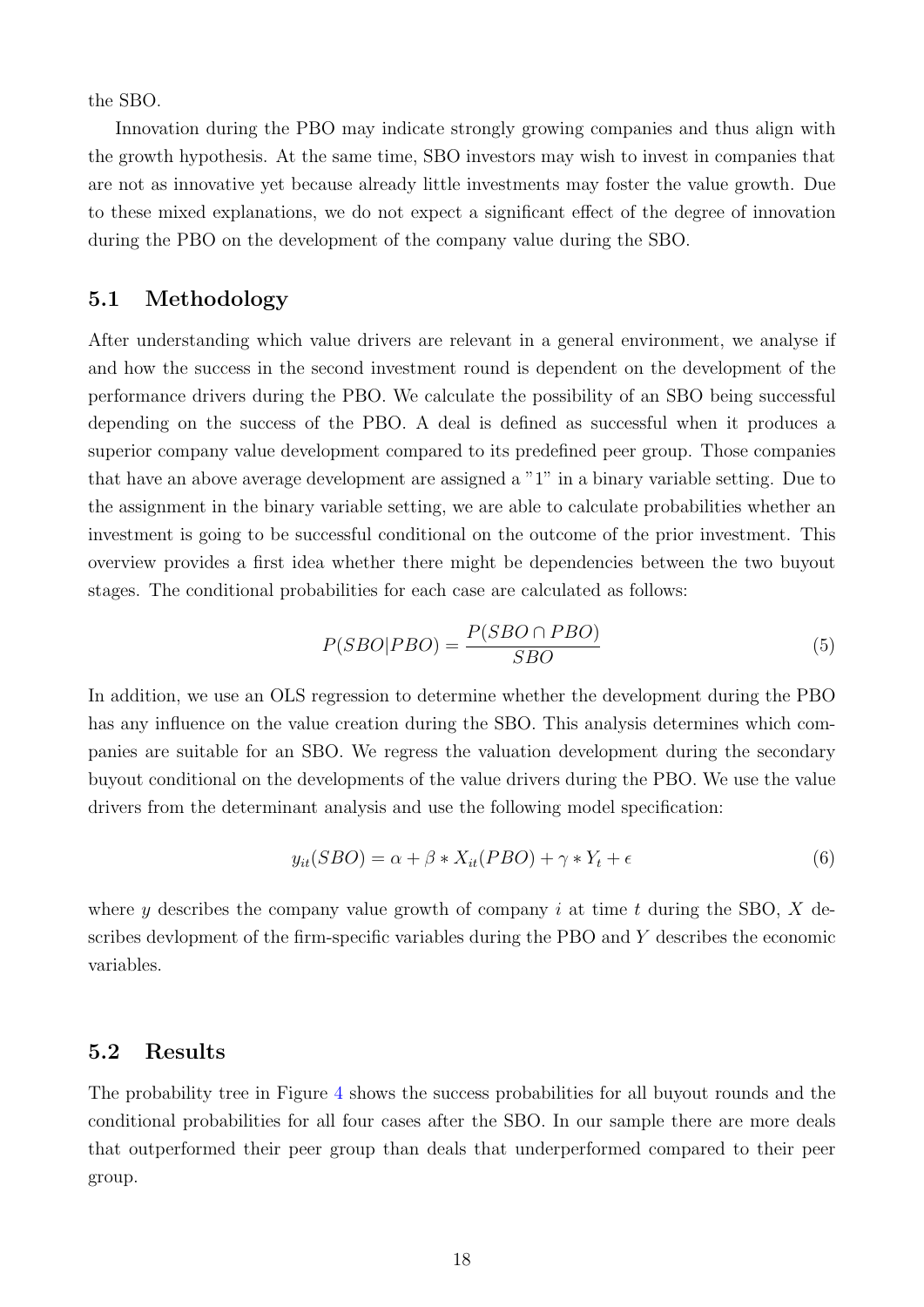The conditional probabilities of the SBO being successful are similar with 64.9 percent and 67.3 percent for a successful and unsuccessful PBOs, respectively. Thus, it seems that PE investors themselves may perform superior compared to other shareholders and thus on average foster the companies' growth more than their peer group. However, after any development of the PBO there are evidentially some differences between outperforming the market and underperforming the market. The conditional probabilities show that there are slight differences for the success of the SBO conditional on how the PBO performed. However, the differences are not very large and thus we may need a more detailed analysis on how to engage in a successful SBO. Therefore, in the following we analyse which companies are especially suitable for good SBOs.

Table [7](#page-34-0) summarises the results of the OLS regression. The evidence about dependency of growth and expansion during the PBO is rather mixed. In all specifications the value growth during the PBO has a negative influence on the value growth during the SBO with a high significance. Those companies, which develop a higher company value during the PBO than their competitors, perform worse during the SBO. This result follows the idea that most of value creation potential is already used up during the PBO. This result corroborates the finding from the conditional probabilities, but its extent is weaker as the conditional probabilities for success are only in a binary variable setting and thus inherit less variation. This theory aligns with the partially significant and negative coefficients in equity development during the PBO as a measure of intrinsic value growth. The sales CAGR is at least for the last specification weakly significant with a positive coefficient. Companies that grow rapidly represent products and services that are promising or generally well-developing brands and thus indicate potential further growth in the future. These results indicate that it is beneficial when the intrinsic value of the company developed rather weakly during the PBO, whilst the market participation, measured in sales, grows.

#### - Table 7 about here -

The results for SBO value creation based on the profitability development during the PBO is also mixed. The EBITDA margin development during the PBO is statistically significant and positively correlated to the value growth during the SBO. PE firms should invest into companies having a good operative margin. Companies that could not be improved into more efficient companies during the PBO may not improve the EBITDA margin during the SBO either as some businesses are not possible to streamline further. In contrast to the EBITDA-margin, the return on assets ratio is negatively and significantly correlated. We observe that it is important to find companies that use their assets badly to reach a certain operating profit. This finding aligns with the previous regression that return on assets is a very strong value driver for SBOs. Therefore, it seems that portfolio companies should have great operating earnings but require further fine-tuning according to asset usage. This finding is further backed by the inventory sales ratio. According to this variable, PE firms should acquire companies that are bad at selling off and managing their inventory, i.e. using parts of their assets inefficiently. Potentially, during an SBO the GP can sell off the excessive inventory, thereby reducing its working capital and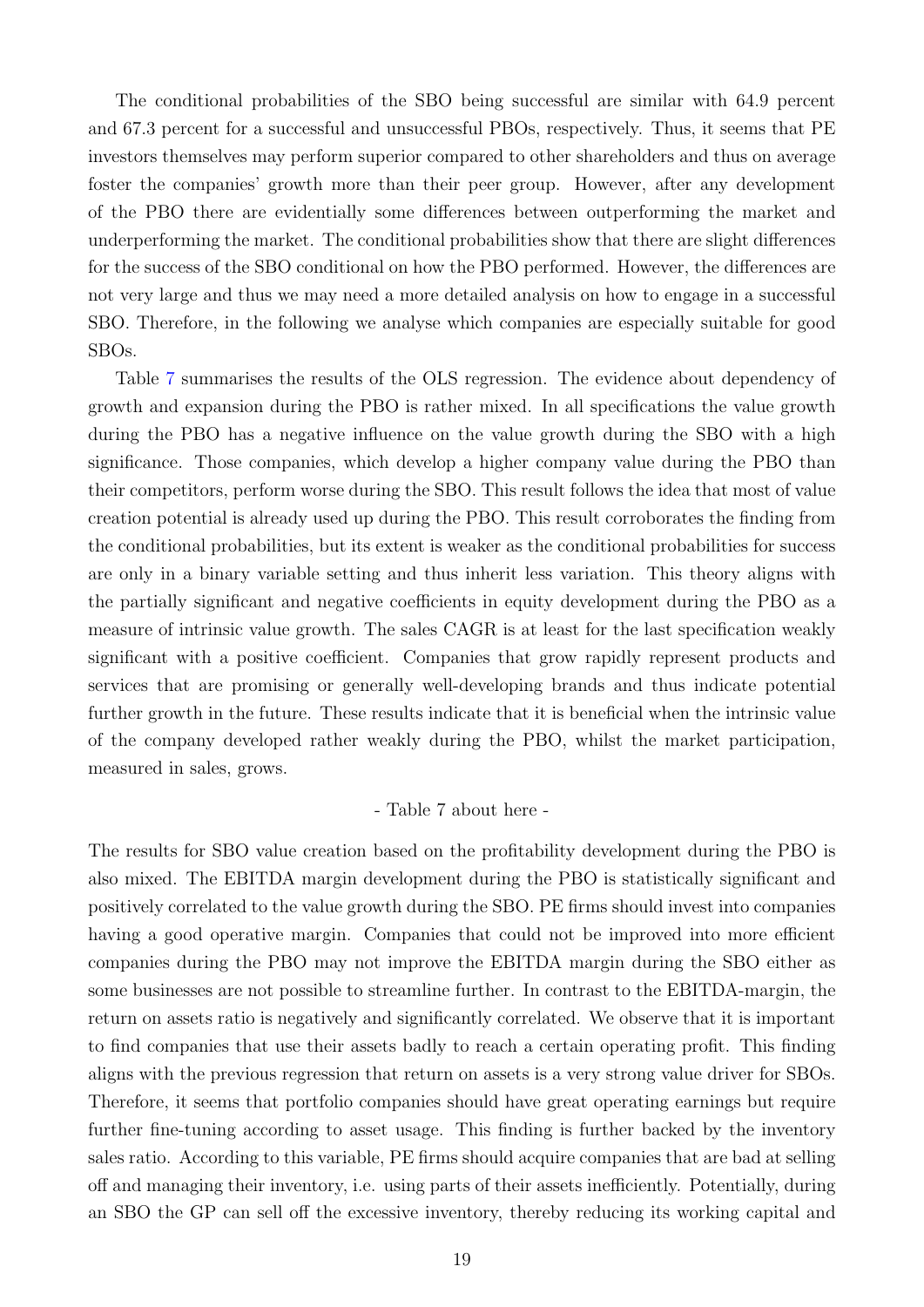thus improving its profitability with respect to the invested assets.

The coefficient of the financial leverage is not significant as expected. Leverage does not seem to be a value driver neither the PBO nor the SBO in this sample. Thus, it would be highly irritating if the development of the leverage during the PBO had an impact on value creation during the SBO. Interestingly, the current ratio is not significant in this regression, following the significance as SBO value driver. This can be due to the fact that this metric works a little different compared to other measures. It is assumed that low-hanging fruits can be collected for measures such as the EBITDA margin, i.e. with increasing marginal costs to improve. The liquidity measure may have a more linear function of marginal improvement and thus does not need a bad development during the PBO anyway.

Interestingly, the intangible asset's coefficient is statistically not significant. As the overall value creation during the PBO is negatively correlated, we would have expected a similar result, solely from the perspective of a goodwill creation. It seems that SBO investors do not seek companies that develop the degree of innovation during the holding period of the PBO. Thus, the growth in sales does not necessarily need to be triggered by innovative products and services.

## 6 SBO Value Drivers are Conditional on PBO Development

Knowing the fundamental selection criteria for superior SBO value creation, raises the questions what to do with the SBO, once the acquired portfolio company fulfils these criteria. Considering the previous development of the portfolio company, the value drivers should differ slightly from the first analyses in which the average effect of value drivers in SBOs is measured. Certain developments during the PBO may force the GP of the SBO to act in a way that the GP would not do otherwise. Generally, there should be three potential ways on how to generate further value. First, the second GP takes the exact same action as the first GP because there is still value creation potential left. Second, the SBO investor works on a similar measure but is better performing or takes a different approach. Third, the GP takes different actions and works on nother areas of interest, i.e. complementary skill sets [\(Degeorge et al.](#page-37-2) [\(2016\)](#page-37-2)). This study argues from another perspective than we do. They try to categorize the GPs considering their skillset and analyse the effect on value creation during the SBO. This paper claims that skillset of GPs belongs either to the category pf expansion or to the category of a margin grower, thus, possibly oversimplifying the skillsets of GPs. In our view, it is very likely that the GPs have multiple skillsets to act accordingly to very different companies. Thus, we do not categorize the GPs but rather observe what has been done during both buyout rounds. Observing the development in value drivers clearly show what the certain GP is capable of doing. Authors like Achleitner  $\&$  Figge [\(2014\)](#page-36-1) also argue that the main value drivers have already been implemented during the investment period of the PBO and thus the potential remaining value gap supposedly is relatively small. This explanation indicates that new measures need to be taken to exploit other gaps of value creation. Possibly, a mixture of all three aforementioned explanation might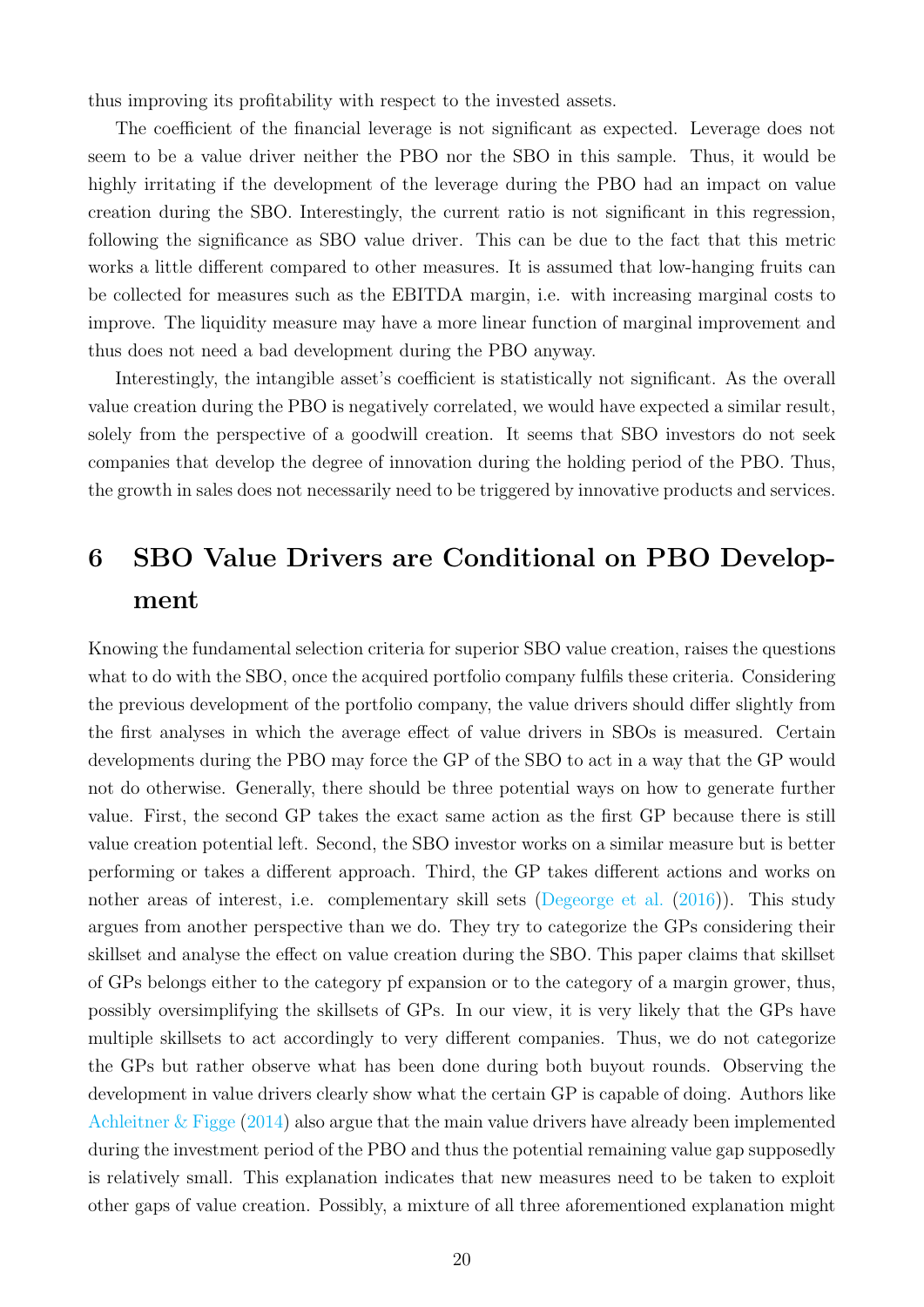work in SBOs. Therefore, we expect differing value drivers depending on the various selection criteria.

#### 6.1 Methodology

Lastly, after identifying the characteristics for suitable targets it is crucial to know what to do with the investment once it is acquired. During the analysis of the target selection we identified five company specific characteristics that make the acquisition of the portfolio company reasonable. These characteristics are lower company growth, strong sales growth, superior EBITDA margin development, weaker development in return on assets, and improved inventory sales ratio. We perform subsampling for all identified value drivers during the regressions for target selection, e.g. if we identified a negative value driver in the previous question, we construct a subsample consisting of all observations that underperform in that specific value driver compared to its peer group. This way, we are able to analyse what to do with a portfolio company if one of the previous selection criteria has occurred. We may be able to recognise similarities in the required actions of the different subsamples to finally identify which performance drivers to favour and therefore to increase the portfolio companies' valuation as much as possible. In this analysis, we look at those individual selection criteria separately. Thus, we apply an OLS regression for all SBOs with different subsamples:

$$
y_{it}(SBO) = \alpha + \beta * X_{it}(SBO) + \gamma * Y_t + \epsilon
$$
\n<sup>(7)</sup>

where y describes the company value growth of company i at time t during the SBO,  $X$  describes the firm-specific variables development during the SBO and Y describes the economic variables.

#### 6.2 Results

The results are summarised in Table [8.](#page-35-0) The five specifications represent the subsamples according to the significant variables from the previous question, namely valuation growth, sales growth, EBITDA margin development, return on asset development and inventory sales ratio development.

- Table 8 about here -

The first specification considers the subsample of all companies that underperformed in terms of valuation growth during the PBO. It is hard to tell how this subsample of 106 companies are characterised, as there are several value drivers during the PBO. The coefficient of the EBITDA margin is significant but economically rather small compared to the profitability coefficients from the previous analyses. The other specifications provide a better insight how the acquired companies are characterised and are therefore more interesting to this study.

The second specification analyses the subsample for those companies that had a superior sales development compared to its peers. Interestingly, the coefficient for sales is not signifi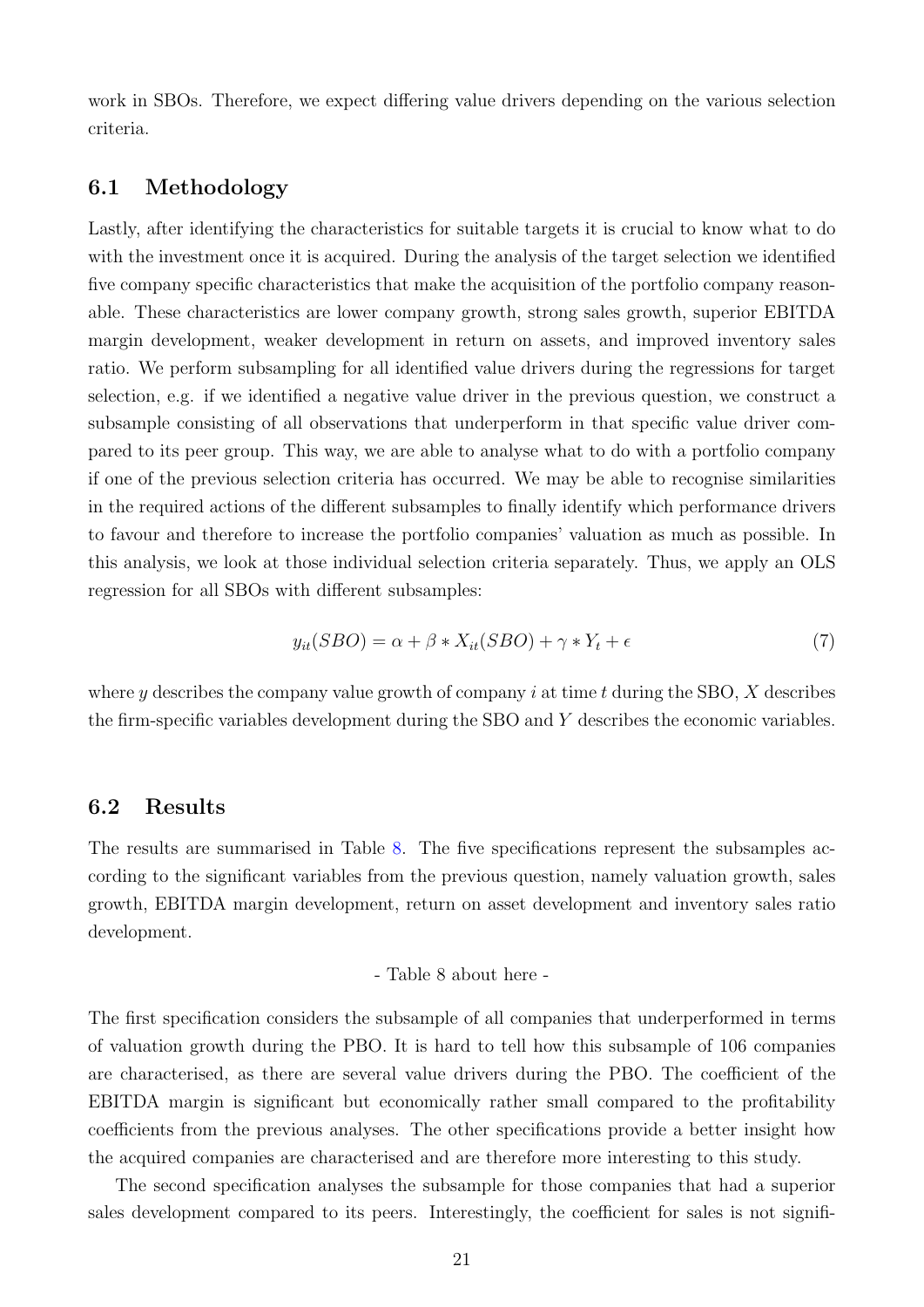cant although we found some significance in the SBO determinant analysis. This observation may indicate that GPs neglect the further excessive expansion of sales when a company grew strongly. On the other hand, the equity growth has a positive and significant coefficient, indicating that successful SBOs are able to channel their earnings into equity. The return on assets is both significant and also highly positive, indicating that it is highly important to improve the effective usage of the portfolio company's assets in order to realise strong value growth. Thus, GPs should focus to redirect the strong sales growth into a profitable operation in relation to its invested assets. The leverage ratio development is significant with a negative coefficient indicating that the proportion of liabilities to equity should decrease. It shows that financial engineering is less relevant when the underlying company has strongly expanded before and probably does not need further capital to generate additional value. Furthermore, it has the effect to reduce the amount of total assets which aligns well with the reasoning about the improvement in return on assets.

The third specification focuses on those companies whose excess EBITDA margin development was positive, i.e. the company developed its operative earnings margin better than its peer group during the PBO. The coefficient for sales growth is significant and positive, meaning that PE firms should rather concentrate on expanding the portfolio company's sales when the operating structures already became leaner. The portfolio companies may benefit strongly as for every additional unit in sales the operative earnings are relatively high. Again, the company should aim to improve the effective utilisation of assets as the significant coefficient for return on assets is very high positive. The size of the company at entry of the SBO, measured in total assets, is significantly and positively correlated to value growth, but the coefficient is too small to be economically relevant. Furthermore, the cash ratio is highly significant and positive, showing that the PE firm needs to use their profitable situation to build up cash, which may be used either to repay the high amount of debt or to invest.

The fourth specification includes those companies whose return on assets has not developed as well as in other companies. These companies need to consider the growth of the company and turn the company into a more profitable organisation to increase operating cash flows. It seems that the inferior return on assets is driven by lower operative earnings. Interestingly, the intangible asset ratio is significant and negatively correlated to value creation. It seems that counteracting the inferior return on assets is achieved by the reduction of intangible assets as they seem to be less effective in generating earnings, at least in the short-run and therefore SBO investors reduce the level of intangible assets on total assets.

The last specification concerns those companies that developed the inventory sales ratio stronger than their close competitors during the PBO, i.e. being worse at inventory management than the peer group. In this specification, only the sales growth coefficient is significant and positive. This indicates that rather than reducing the inventory for a certain level of sales, higher sales should be targeted.

Very interestingly, companies are not only successful when they have additional skillsets as previously assumed. First, they do apply additional skillsets, e.g. improving return on assets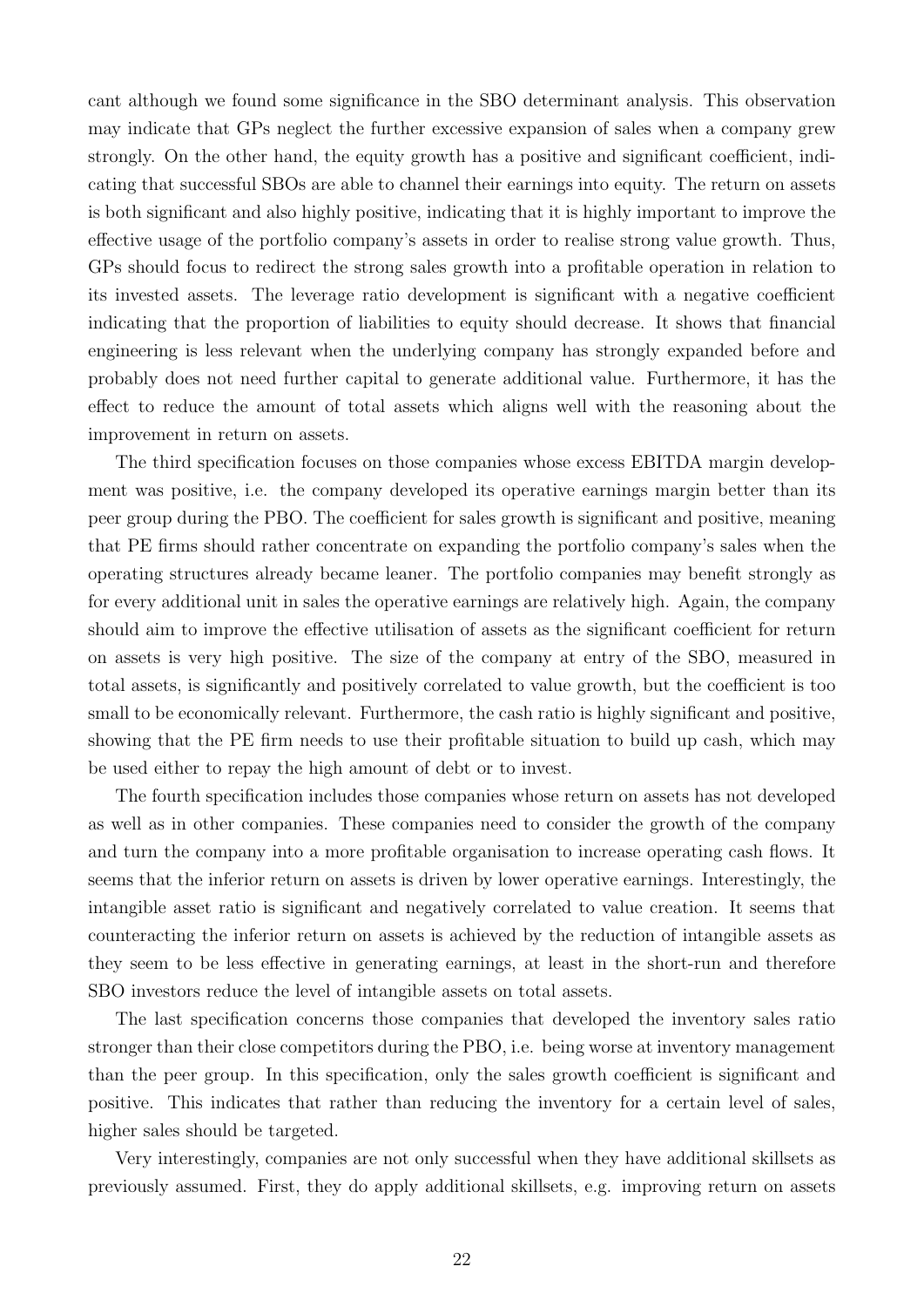during the SBO after sales growth during the PBO, and thereby do something different to create further value in a consecutive buyout. Second, SBO investors work on a similar area of value drivers, e.g. increasing profitability by improving return on assets, although profitability was already focussed on during the PBO as the EBITDA margin has been improved strongly. However, it seems that SBO investors do not simply continue the previous strategy by doing the same over again in the second buyout round.

Generally, there are different types of characteristics that make PBO portfolio companies interesting for an SBO. Our analysis shows that there is not just a single value driver for SBOs but rather a combination of reactions to the operational development during the PBO. Often the reasons for acquiring a company in an SBO are manifold and thus do not depend on one single indicator. However, the different indicators give a good first insight on how to handle companies in different economic and operational situations. The investors may decide to which category the investment belongs, test whether the significant value drivers can be implemented, and then decide accordingly.

## 7 Conclusion

With a dataset of 295 companies undergoing consecutive PBOs and SBOs this paper answers three research questions. First, we analyse whether PBOs and SBOs have differing value drivers. Second, we answer the question how a company should have developed during the PBO to be suitable for an SBO. Third, we investigate the separate value drivers dependent on the previous development of the portfolio company. Our paper contributes to the existing literature in many ways. The dataset is different from most papers, as it considers consecutive deals rather than PBO and SBO separately. Up to our knowledge this dataset is the largest and most detailed one with this specific construction of back-to-back buyouts. The dataset thus enables a more sensible way to analyse different sets of value drivers. Furthermore, as we hand-collect many data items, we are able to analyse other characteristics, for example risk, that have not been properly examined yet. It is also the first paper which does not only investigate the differences between the two buyouts but rather looks at the dependency between the two buyout rounds based on a fundamental analysis.

The descriptive summary indicates different value creation profiles of PBO and SBO. Like many other studies, we see that the portfolio companies develop well operationally compared to its non PE-backed peers. Interestingly, the mean differences between PBO and SBO are not significant for most of the applied measures. However, the median differences of the same measures are often significantly different from another, mostly with better medians for the PBO. The mean for the valuation CAGR is greater for SBOs than for PBOs, whilst the median value is greater in PBOs than in SBOs. This is the first indication that it is possible to create more value during an SBO than during PBOs but there is simply much more volatility in the operational success of an SBO. Thus, we look closer into the value creation of buyouts and especially of SBOs. The dependency analyses help to identify mechanisms that promote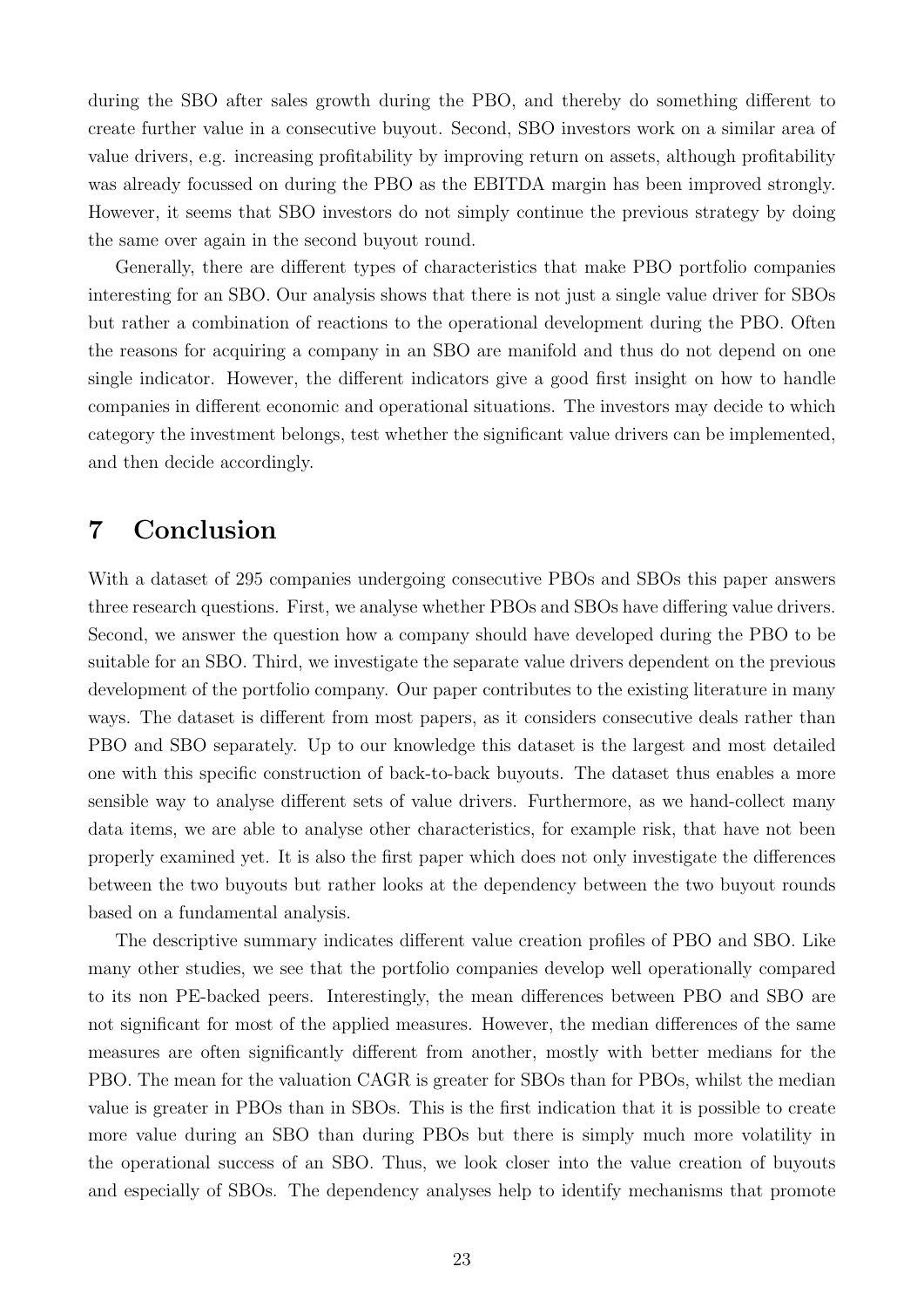successful SBOs.

We find that dependencies between the operational performance of PBOs and the operational performance of SBOs exist. We identify five developments during the PBO that influence the value creation during the SBO and thus serve well as selection criteria. The more value was created during the PBO, the less attractive it becomes as potential target for an SBO. However, SBO investors should seek to invest into strongly expanding companies as these companies represent promising markets and, by this, stronger pertinence. When a portfolio company's profitability developed well during the PBO it becomes favourable for SBO acquisitions, an inferior return on assets on the other hand is favourable as it allows further fine-tuning during the SBO. Lastly, the less a portfolio companies improves its efficiency during the PBO, the higher the value creation during the SBO.

The required action taken by the SBO investors differs among the identified selection criteria. Generally, two types of value drivers exist which are conditional on certain selection criteria. First, we find supporting evidence that complimentary skillsets exist, e.g. when sales is developed strongly during the PBO, SBO investors tend to improve the profitability of the portfolio companies. Second, the SBO investors also work on similar measures as the PBO investors but do it differently, e.g. although profitability is focussed on PBO, in terms of EBITDA margin, the SBO investor still aims to work on the profitability, but rather focuses on the improvement of the return on assets. SBO investors either need to set different objectives for their performnce management compared to PBO investors or they concentrate on the same objectives with a different approach. However, a simple continuation of the PBO strategy does not create value during the SBO.

Future research may expand this study by further analysing the combination of these effects. Whilst our study provides an initial overview on which companies to acquire and what to do once they are acquired, these findings solely focus on individual effects. Usually, companies are acquired for several reasons rather than just one. This directly effects the combination of what to do with the portfolio company and may differ from what we found. Further, up to this point, it is not clear which of the proposed dependencies provides the greatest success.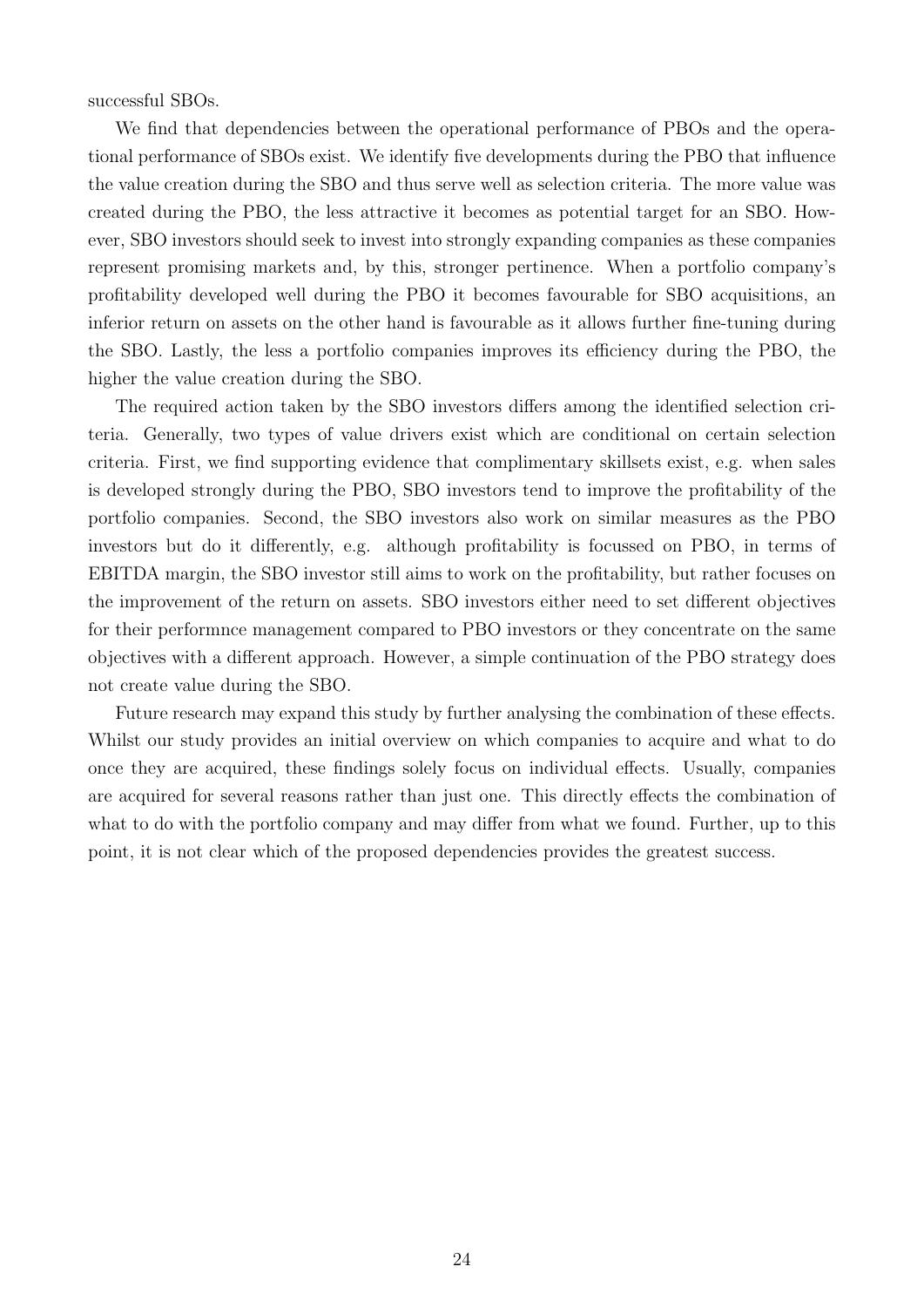## 8 Appendix



Figure 1: Buyout Exits

<span id="page-25-0"></span>Source: Based on [PitchBook](#page-37-15) [\(2018a\)](#page-37-15) and [PitchBook](#page-37-16) [\(2018b\)](#page-37-16).



Note: This figure shows the density of the sample's investment entry year.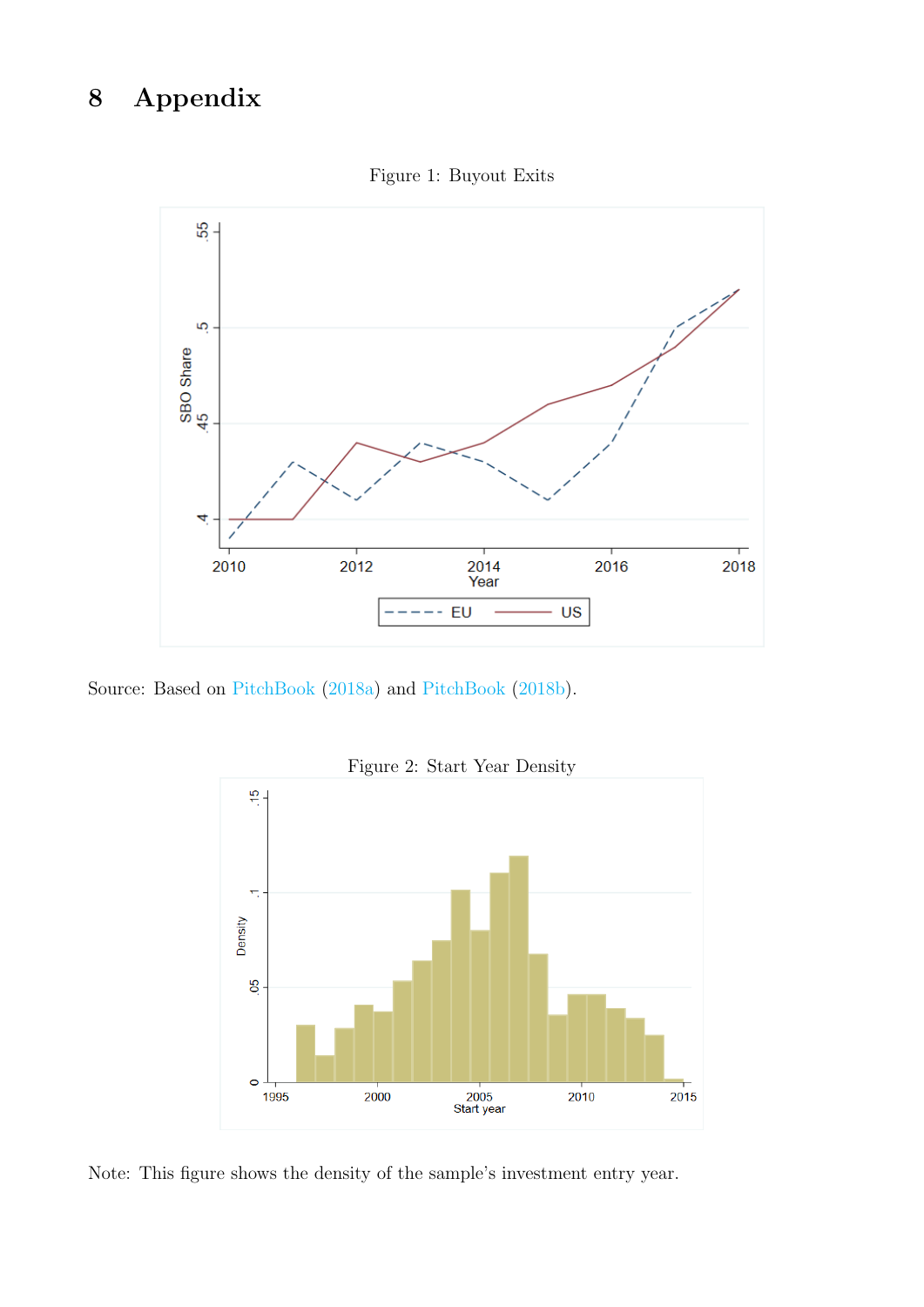<span id="page-26-0"></span>

Figure 3: Holding Period by Buyout



Figure 4: Conditional Probability

<span id="page-26-1"></span>

Note: This figure shows the (conditional) success probabilities during the PBO and SBO.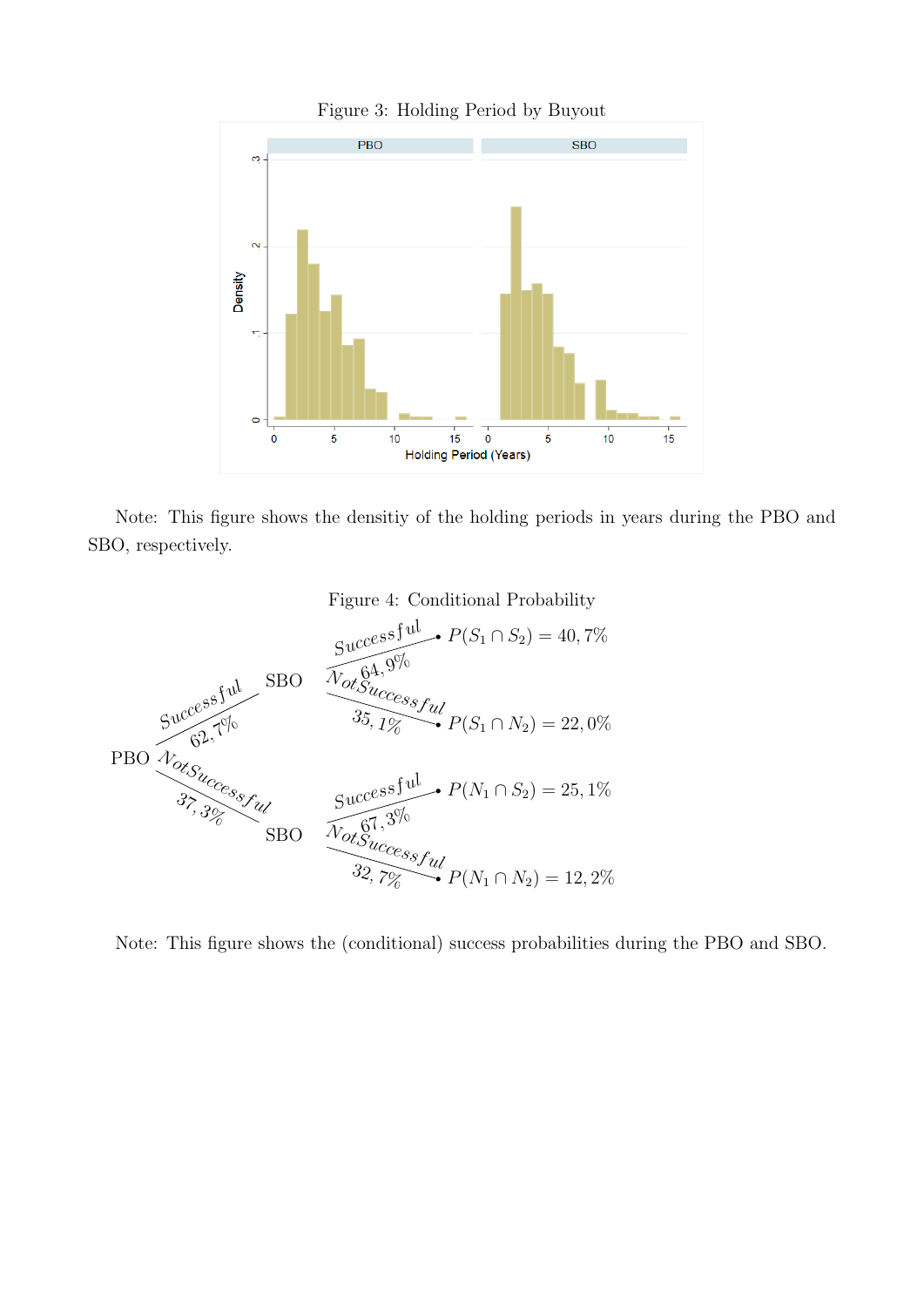<span id="page-27-0"></span>

| Name                                 | Description                                                                                                                                                                                                                                        |  |  |  |  |  |
|--------------------------------------|----------------------------------------------------------------------------------------------------------------------------------------------------------------------------------------------------------------------------------------------------|--|--|--|--|--|
| Company Specific<br>Valuation Growth | The portfolio company's compund annual growth rate in valuation. This variables is winsorised at $1\%$ and $99\%$ .                                                                                                                                |  |  |  |  |  |
| Growth                               |                                                                                                                                                                                                                                                    |  |  |  |  |  |
| Sales Growth<br>Equity Growth        | The portfolio company's compund annual growth rate in sales. This variables is winsorised at 1% and 99%.<br>The portfolio company's valuation compund annual growth rate. This variables is winsorised at $1\%$ and $99\%$ .                       |  |  |  |  |  |
| Profitability                        |                                                                                                                                                                                                                                                    |  |  |  |  |  |
| <b>EBITDA</b><br>Margin<br>Growth    | The development of the EBITDA margin between the investment exit and investment entry divided by the years of the holding period. This<br>variables is winsorised at $1\%$ and $99\%$ .                                                            |  |  |  |  |  |
| Profit<br>Margin<br>Growth           | The development of the profit margin between the investment exit and investment entry divided by the years of the holding period. This variable<br>is winsorised at $1\%$ and $99\%$ .                                                             |  |  |  |  |  |
| Return on Equity<br>Growth           | The development of the return on equity between the investment exit and investment entry divided by the years of the holding period. Return<br>on equity is defined as profit over equity. This variable is winsorised at $1\%$ and $99\%$ .       |  |  |  |  |  |
| Return on<br>Assets<br>Growth        | The development of the return on assets between the investment exit and investment entry divided by the years of the holding period. Return<br>on assets is defined as EBITDA over total assets. This variable is winsorised at $1\%$ and $99\%$ . |  |  |  |  |  |
| Leverage<br>Ratio<br>Growth          | The development of the leverage ratio between the investment exit and investment entry divided by the years of the holding period. The leverage<br>ratio is defined as liabilities over equity. This variable is winsorised at 1% and 99%.         |  |  |  |  |  |
| Liquidity                            |                                                                                                                                                                                                                                                    |  |  |  |  |  |
| Cash Ratio Growth                    | The development of the cash ratio between the investment exit and investment entry divided by the years of the holding period. The cash ratio                                                                                                      |  |  |  |  |  |
|                                      | is defined as cash over current liabilities. This variable is winsorised at $1\%$ and $99\%$ .                                                                                                                                                     |  |  |  |  |  |
| Current<br>Ratio                     | The development of the current ratio between the investment exit and investment entry divided by the years of the holding period. The current                                                                                                      |  |  |  |  |  |
| Growth                               | ratio is defined as receivables over current liabilities. This variable is winsorised at 1% and 99%.                                                                                                                                               |  |  |  |  |  |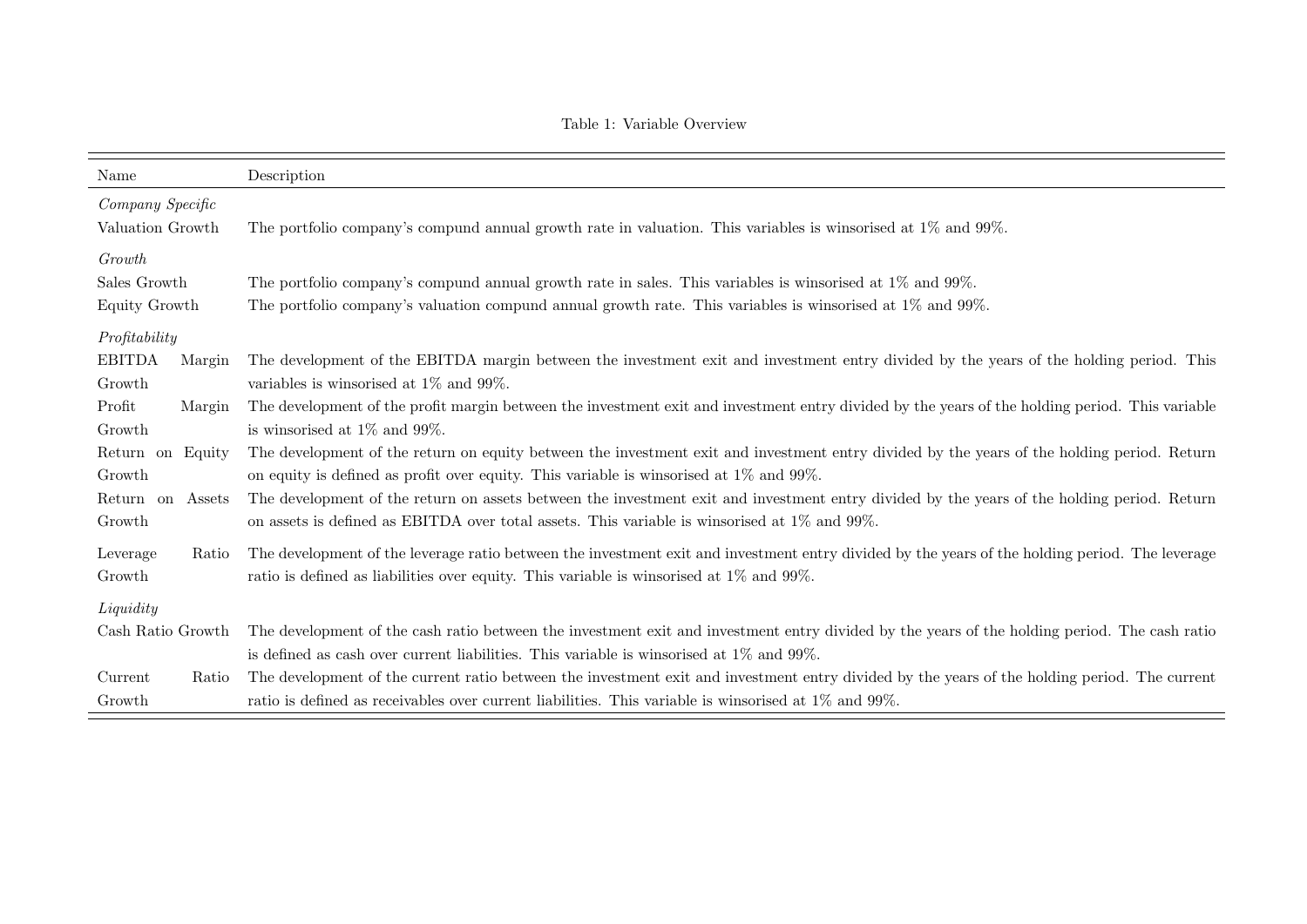| Name                  | Description                                                                                                                                                                         |  |  |  |  |  |  |  |
|-----------------------|-------------------------------------------------------------------------------------------------------------------------------------------------------------------------------------|--|--|--|--|--|--|--|
| Efficiency            |                                                                                                                                                                                     |  |  |  |  |  |  |  |
| Inventory-Sales Ra-   | The development of the inventory sales ratio between the investment exit and investment entry divided by the years of the holding period. This                                      |  |  |  |  |  |  |  |
| tio Growth            | variable is defined as stocks over sales. This variable is winsorised at $1\%$ and $99\%$ .                                                                                         |  |  |  |  |  |  |  |
| Receivables-          | The development of the receivables turnover ratio between the investment exit and investment entry divided by the years of the holding period.                                      |  |  |  |  |  |  |  |
| Turnover<br>Ratio     | The receivables turnover ratio is defined as sales over debtors. This variable is winsorised at 1% and 99%.                                                                         |  |  |  |  |  |  |  |
| Growth                |                                                                                                                                                                                     |  |  |  |  |  |  |  |
| Intangible<br>Asset   | The development of the intangible asset ratio between the investment exit and investment entry divided by the years of the holding period. The                                      |  |  |  |  |  |  |  |
| Growth                | intangible asset ratio is defined as the proportion of intangible assets of total assets. This variable is winsorised at $1\%$ and $99\%$ .                                         |  |  |  |  |  |  |  |
| Altman<br>Z-Score     | The development of the Altman Z-score between the investment exit and investment entry divided by the years of the holding period.                                                  |  |  |  |  |  |  |  |
| Development           |                                                                                                                                                                                     |  |  |  |  |  |  |  |
| Control Variables     |                                                                                                                                                                                     |  |  |  |  |  |  |  |
| SBO Dummy             | Dummy variable that indicates whether the deal is a secondary buyout. Variable is equal to one when the underlying deal is a secondary buyout.                                      |  |  |  |  |  |  |  |
| Total Assets          | The portfolio company's total assets including all fixed assets and current assets at the time of the respective transaction. This variables is<br>winsorised at $1\%$ and $99\%$ . |  |  |  |  |  |  |  |
| Start Year Dummy      | Dummy variables that indicate the entry year of the underlying deal.                                                                                                                |  |  |  |  |  |  |  |
| <b>Holding Period</b> | The time (in years) the investors holds the portfolio company during the first and second buyout, i.e. the time difference between the first and                                    |  |  |  |  |  |  |  |
|                       | second transaction date and the time difference between the second and third transaction date.                                                                                      |  |  |  |  |  |  |  |
| GICS Dummy            | Dummy variables that indicates the industry classification of the portfolio company. The classification is based on the 8-digit sub-industry GICS                                   |  |  |  |  |  |  |  |
|                       | code.                                                                                                                                                                               |  |  |  |  |  |  |  |
| Market-Based          |                                                                                                                                                                                     |  |  |  |  |  |  |  |
| Inflation Rate        | The annual inflation rate at time of entry and exit of the underlying deal.                                                                                                         |  |  |  |  |  |  |  |
| Credit spreads        | Difference between Moody's BAA bond index (corporate bond index) and the risk-free UK government bond (risk-free rate)                                                              |  |  |  |  |  |  |  |
| Employment Rate       | The yearly employment rate in the UK; Employed Working People/Working People                                                                                                        |  |  |  |  |  |  |  |
| GDP Index             | GDP Index Development with $1996=100$                                                                                                                                               |  |  |  |  |  |  |  |

Note: The table above presents all variables and ratios that are used in the analysis of this paper. All development measures are calculated for both the PBO and the SBO. When applicable, the absolute excess development compared to the close peer group is considered (see section 3.2.2.). The table includes company specificinformation, deal-specific, and economic data.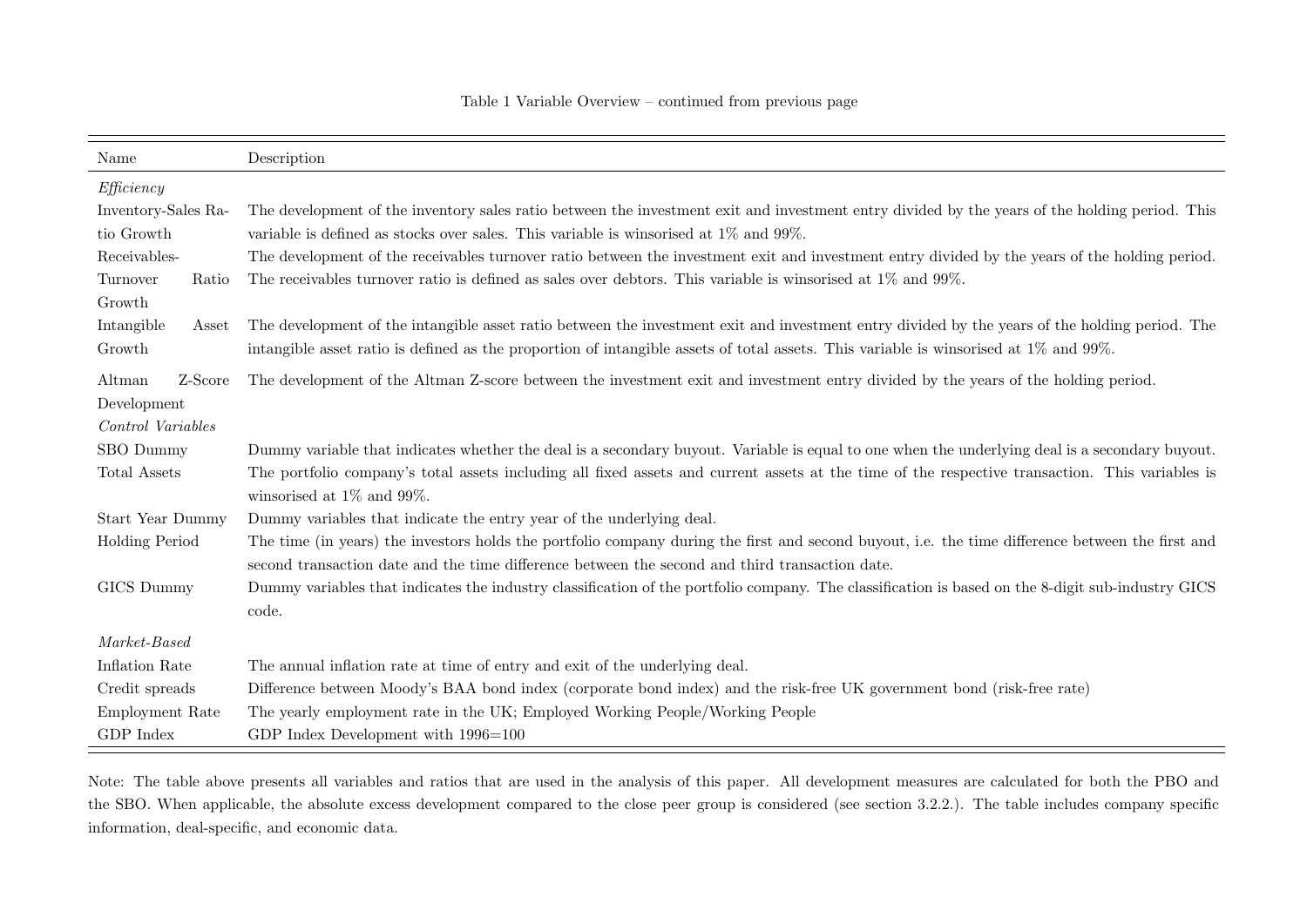Table 2: Cross-correlation table

| Variables         | (1)      | $\overline{(2)}$ | $\overline{(3)}$ | (4)      | (5)      | (6)      | (7)      | (8)       | (9)      | (10)     | (11)     | (12)     | (13)     | (14)     | (15)     | (16)     | (17)  | (18)  |
|-------------------|----------|------------------|------------------|----------|----------|----------|----------|-----------|----------|----------|----------|----------|----------|----------|----------|----------|-------|-------|
| Valuation         | 1.000    |                  |                  |          |          |          |          |           |          |          |          |          |          |          |          |          |       |       |
| Sales             | 0.422    | 1.000            |                  |          |          |          |          |           |          |          |          |          |          |          |          |          |       |       |
| <b>EBITDA</b>     | 0.421    | 0.466            | 1.000            |          |          |          |          |           |          |          |          |          |          |          |          |          |       |       |
| Profit            | 0.223    | 0.229            | 0.588            | 1.000    |          |          |          |           |          |          |          |          |          |          |          |          |       |       |
| Equity            | 0.086    | $-0.221$         | 0.041            | 0.059    | 1.000    |          |          |           |          |          |          |          |          |          |          |          |       |       |
| Total Assets      | $-0.088$ | $-0.217$         | $-0.113$         | $-0.049$ | 0.102    | 1.000    |          |           |          |          |          |          |          |          |          |          |       |       |
| Holding Period    | $-0.194$ | $-0.214$         | $-0.022$         | 0.036    | 0.076    | $-0.049$ | 1.000    |           |          |          |          |          |          |          |          |          |       |       |
| Intangible Asset  | 0.105    | 0.131            | 0.099            | 0.029    | $-0.221$ | $-0.130$ | $-0.018$ | $1.000\,$ |          |          |          |          |          |          |          |          |       |       |
| Leverage Ratio    | $-0.047$ | 0.009            | 0.049            | 0.028    | $-0.003$ | 0.100    | $-0.064$ | $-0.033$  | 1.000    |          |          |          |          |          |          |          |       |       |
| Current Cash      | 0.027    | $-0.057$         | 0.015            | 0.043    | 0.012    | $-0.005$ | 0.087    | $-0.025$  | $-0.002$ | 1.000    |          |          |          |          |          |          |       |       |
| Return on Equity  | 0.071    | $-0.012$         | 0.010            | 0.150    | $-0.005$ | $-0.055$ | 0.000    | 0.006     | 0.045    | 0.015    | 1.000    |          |          |          |          |          |       |       |
| Return on Assets  | 0.238    | 0.127            | 0.327            | 0.412    | 0.023    | $-0.073$ | 0.067    | 0.001     | 0.021    | 0.078    | 0.279    | 1.000    |          |          |          |          |       |       |
| Receivables Sales | 0.040    | 0.185            | 0.224            | 0.338    | 0.000    | $-0.053$ | $-0.028$ | $-0.011$  | $-0.032$ | $-0.040$ | 0.240    | 0.196    | 1.000    |          |          |          |       |       |
| Inventory Sales   | $-0.280$ | $-0.201$         | $-0.193$         | $-0.295$ | $-0.003$ | $-0.030$ | 0.029    | 0.001     | $-0.001$ | $-0.046$ | 0.047    | $-0.044$ | $-0.044$ | 1.000    |          |          |       |       |
| Credit Spreads    | 0.078    | 0.008            | 0.005            | $-0.006$ | 0.033    | 0.049    | $-0.190$ | 0.016     | 0.003    | $-0.025$ | 0.002    | $-0.074$ | 0.008    | $-0.004$ | 1.000    |          |       |       |
| Employment Rate   | $-0.069$ | $-0.025$         | $-0.041$         | $-0.041$ | $-0.042$ | $-0.029$ | 0.023    | 0.008     | $-0.001$ | 0.018    | 0.022    | $-0.002$ | 0.014    | 0.067    | $-0.353$ | 1.000    |       |       |
| Inflation Rate    | $-0.006$ | $-0.043$         | $-0.003$         | $-0.028$ | 0.034    | 0.047    | $-0.018$ | 0.023     | 0.040    | 0.026    | $-0.038$ | $-0.042$ | $-0.078$ | 0.004    | 0.286    | $-0.528$ | 1.000 |       |
| GDP Index         | 0.059    | $-0.053$         | 0.049            | 0.023    | 0.015    | 0.048    | $-0.179$ | 0.063     | 0.000    | $-0.034$ | 0.014    | $-0.046$ | 0.056    | 0.001    | 0.170    | 0.164    | 0.460 | 1.000 |

<span id="page-29-0"></span>Note: The table above shows the correlation matrix of the variable developments used in this paper. The highest positive correlation is 0.588 between EBITDA development and profit development. On the opposite the highest negative correlation is -0.528 between inflation rate and employment rate. None of these variablesshould cause concern about multicollinearity.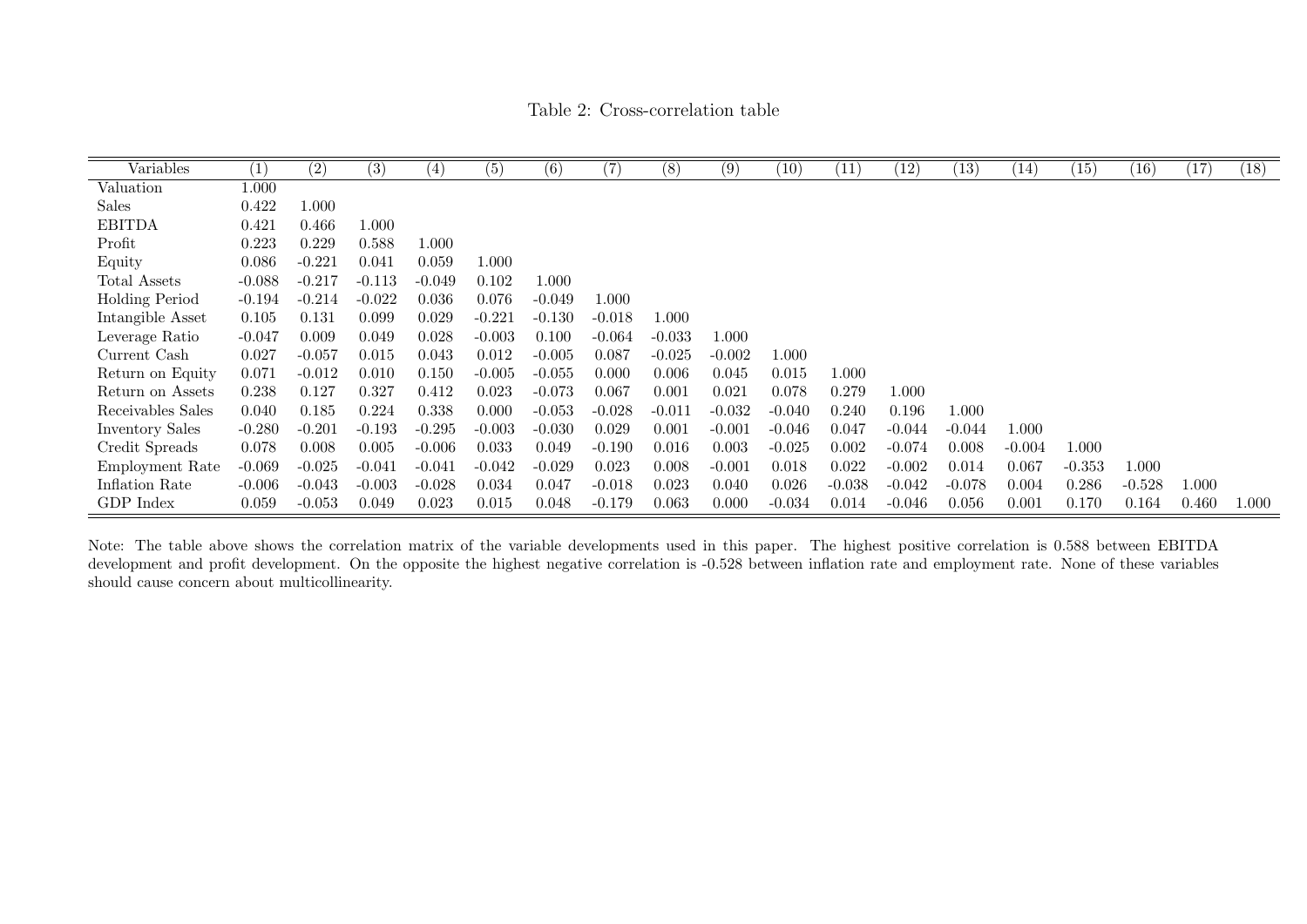|                       |                                          |         |          |     | Panel A: Company Information at Entry |         |         |     |              |            |                |            |  |
|-----------------------|------------------------------------------|---------|----------|-----|---------------------------------------|---------|---------|-----|--------------|------------|----------------|------------|--|
|                       |                                          | Total   |          |     |                                       | PBO     |         |     |              | <b>SBO</b> |                |            |  |
|                       | Mean                                     | SD      | Median   | Obs | Mean                                  | SD      | Median  | Obs | Mean         | SD         | Median         | Obs        |  |
| Valuation at Entry    | 60,801                                   | 98,030  | 26,432   | 590 | 52,784                                | 98,481  | 19,979  | 295 | 68,818*      | 97,083     | $36,143***$    | 295        |  |
| Sales at Entry        | 58,253                                   | 87,979  | 27,684   | 590 | 47,813                                | 83,215  | 19,800  | 295 | 68,693**     | 91,452     | 36,056***      | 295        |  |
| EBITDA at Entry       | 7,926                                    | 16,954  | 3,412    | 590 | 6,588                                 | 17,988  | 2,288   | 295 | 9,263        | 15,771     | $4,958***$     | 295        |  |
| Profit at Entry       | 3,079                                    | 7,922   | 1,492    | 590 | 1,740                                 | 7,082   | 745     | 295 | $4,418***$   | 8,483      | $2,423***$     | 295        |  |
| RoA at Entry          | 0.156                                    | 0.198   | 0.139    | 590 | 0.153                                 | 0.226   | 0.138   | 295 | 0.16         | 0.166      | 0.141          | 295        |  |
| Total Assets at Entry | 82,872                                   | 176,586 | 26,966   | 590 | 65,562                                | 145,864 | 19,987  | 295 | $100,182***$ | 201,478    | 36,442***      | 295        |  |
| Equity at Entry       | 2,4116                                   | 61,813  | 5,442    | 590 | 19,029                                | 54,307  | 3,491   | 295 | $29,204*$    | 68,217     | $9,271***$     | 295        |  |
| Leverage at Entry     | 2.35                                     | 52.3    | 1.601    | 587 | 1.441                                 | 58.6    | 1.816   | 293 | 3.36         | 45.3       | 1.389          | 294        |  |
|                       | Panel B: Company Information Development |         |          |     |                                       |         |         |     |              |            |                |            |  |
|                       |                                          | Total   |          |     |                                       | PBO     |         |     |              | <b>SBO</b> |                |            |  |
|                       | Mean                                     | SD      | Median   | Obs | Mean                                  | SD      | Median  | Obs | Mean         | SD         | Median         | <b>Obs</b> |  |
| Valuation CAGR        | 1.320                                    | 0.917   | 1.161    | 589 | 1.293                                 | 0.769   | 1.170   | 294 | 1.346        | 1.045      | 1.148          | 295        |  |
| Sales CAGR            | 1.245                                    | 0.617   | 1.112    | 589 | 1.289                                 | 0.613   | 1.162   | 294 | 1.2          | 0.62       | $1.088***$     | 295        |  |
| EBITDA-Margin Dev     | 0.111                                    | 0.556   | 0.018    | 588 | 0.125                                 | 0.507   | 0.031   | 294 | 0.098        | 0.601      | $0.008***$     | 294        |  |
| Profit-Margin Dev     | 0.086                                    | 0.412   | 0.014    | 589 | 0.09                                  | 0.387   | 0.022   | 294 | 0.082        | 0.436      | $0.005***$     | 295        |  |
| RoA Dev               | $-0.005$                                 | 0.115   | $-0.001$ | 587 | $-0.002$                              | 0.117   | 0.001   | 294 | $-0.009$     | 0.113      | $-0.003$       | 293        |  |
| Total Assets CAGR     | 1.202                                    | 0.388   | 1.133    | 588 | 1.268                                 | 0.455   | 1.179   | 294 | $1.136***$   | 0.0291     | $1.094***$     | 294        |  |
| <b>Equity Dev</b>     | 0.125                                    | 0.29    | 0.06     | 589 | 0.152                                 | 0.323   | 0.074   | 294 | $0.099*$     | 0.251      | 0.055          | 295        |  |
| Leverage Dev          | 2.766                                    | 32.41   | $-0.055$ | 585 | 3.734                                 | 37.166  | $-0.06$ | 292 | 1.801        | 26.877     | $-0.047$       | 293        |  |
| <b>Holding Period</b> | 4.102                                    | 2.550   | 4        | 590 | 4.054                                 | 2.445   | 4       | 295 | 4.149        | 2.654      | $\overline{4}$ | 295        |  |

Table 3: Summary

<span id="page-30-0"></span>Note: The table above presents the dataset of 295 companies from the UK that have been tracked throughout the two consecutive buyouts, i.e. the PBO and the SBO.For most of those companies we were able to collect the balance sheet and P&L fundamental data at time of the transactions, speaking before the PBO, after the PBO. and after the SBO. The variables used in this study are defined in table 2. Absolute data are presented in thousands. Panel A displays the valuation and the operative and financial characteristics of the buyouts at time of the investment entry. These fundamental data and ratios represent the basic data of the underlying portfolio company. Panel B illustrates the development of the valuation and the key characteristics throughout the holding period. The calculation of the respective developmentis also presented in table 1. The significance levels for the mean difference and median difference test between PBO and SBO are \*\*\*0.1%, \*\*1% and \*5%.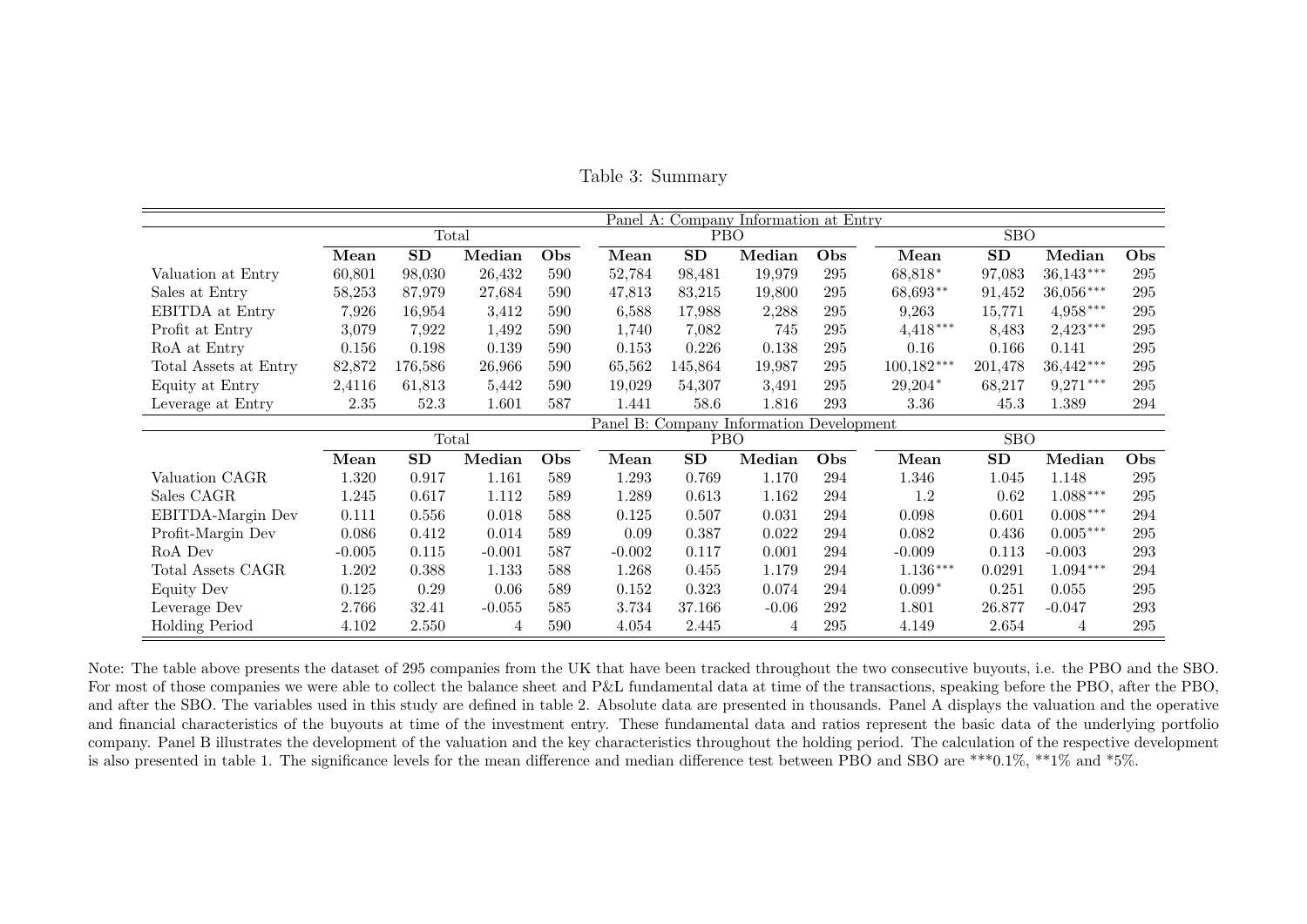|                                         | (1)        | $\overline{(2)}$ | (3)         |
|-----------------------------------------|------------|------------------|-------------|
| Growth                                  |            |                  |             |
| $Sales_G$                               | $0.885***$ | $0.881***$       | $0.786***$  |
|                                         | (0.00)     | (0.00)           | (0.00)      |
| Equity <sub>G</sub>                     | $0.018***$ | $0.022***$       | $0.023***$  |
|                                         | (0.00)     | (0.00)           | (0.00)      |
| Profitability                           |            |                  |             |
| $EBITDA$ margin <sub>G</sub>            | $0.788***$ | $0.744***$       | $0.754***$  |
|                                         | (0.00)     | (0.00)           | (0.00)      |
| Profit $\rm{margin}_G$                  | $-0.040$   | 0.008            | $-0.192*$   |
|                                         | (0.61)     | (0.93)           | (0.04)      |
|                                         |            |                  | 0.058       |
| Return on equity <sub>G</sub>           |            |                  |             |
|                                         |            |                  | (0.08)      |
| Return on $assets_G$                    |            |                  | $2.007***$  |
|                                         |            |                  | (0.00)      |
| Leverage ratio $_G$                     |            |                  | $-0.002$    |
|                                         |            |                  | (0.06)      |
| Liquidity                               |            |                  |             |
| Cash ratio <sub>G</sub>                 |            |                  | $-0.056$    |
|                                         |            |                  | (0.59)      |
| Current ratio <sub>G</sub>              |            |                  | 0.044       |
|                                         |            |                  | (0.29)      |
| Efficiency                              |            |                  |             |
| Receivables Turnover Ratio <sub>G</sub> |            |                  | $-0.002$    |
|                                         |            |                  | (0.27)      |
| Inventory Sales Ratio <sub>G</sub>      |            |                  | $-0.195***$ |
|                                         |            |                  | (0.00)      |
| Altman $z$ -score <sub>G</sub>          |            |                  | 0.008       |
|                                         |            |                  | (0.57)      |
| Intangible asset ratio $_G$             |            |                  | $0.403*$    |
|                                         |            |                  |             |
|                                         |            |                  | (0.02)      |
| log (total assets)                      |            | 0.006            | 0.016       |
|                                         |            | (0.80)           | (0.54)      |
| log (holding period)                    |            | $-0.120$         | $-0.147*$   |
|                                         |            | (0.06)           | (0.02)      |
| Macro controls                          | NO.        | YES              | YES         |
|                                         |            |                  |             |
| Time Dummy                              | NO         | <b>YES</b>       | <b>YES</b>  |
|                                         |            |                  |             |
| <b>Industry Dummy</b>                   | NO         | <b>YES</b>       | <b>YES</b>  |
|                                         |            |                  |             |
| Constant                                | $0.095**$  | 708.192          | 979.980*    |
|                                         | (0.01)     | (0.14)           | (0.04)      |
| Overall R <sub>2</sub>                  | 0.264      | 0.396            | 0.467       |
| Number of Observations                  | 588        | 588              | $572\,$     |
|                                         |            |                  |             |

Table 4: Determinant Analysis: Total Buyouts

Note: The table above shows the estimates of the panel OLS regression. For all three specifications, the dependent variable is the excess company value growth. The first specification represents the base case which includes the variables used in the valuation of the company. The second specification adds time controls, industry controls and selected macroeconomic variables. The third specification adds more company-specific variables that influence the company value. The t-statistics are reported in parenthesis below the respective coefficients. The significance levels for all specifications are \*\*\*0.1%, \*\*1% and \*5%. The lower case G indicates whether the variable is a measure of excess growth.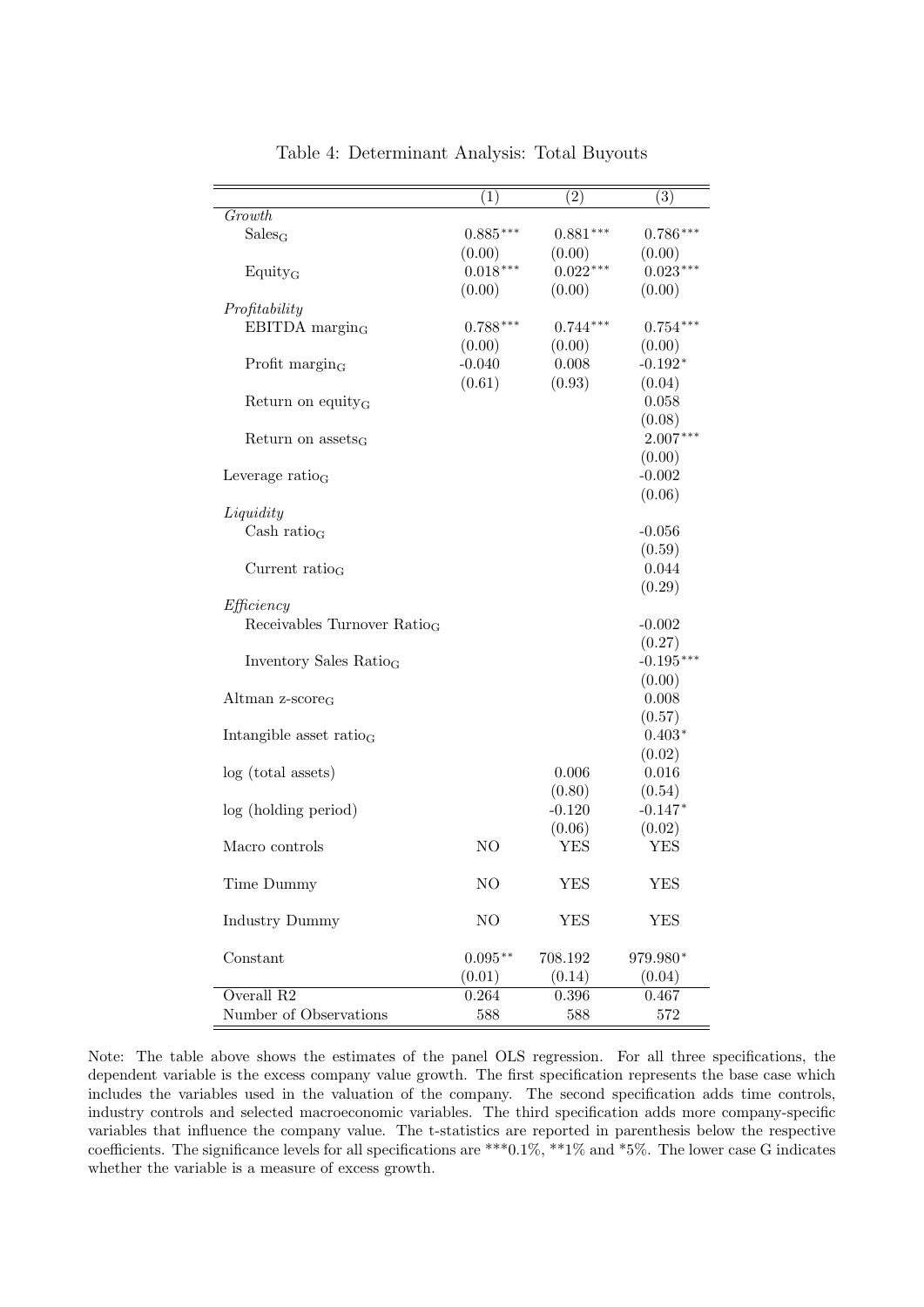|                                 | (1)            | $\overline{(2)}$ | $\overline{(3)}$ |
|---------------------------------|----------------|------------------|------------------|
| Growth                          |                |                  |                  |
| Sales <sub>G</sub>              | $0.877***$     | $0.800**$        | $0.730*$         |
|                                 | (0.00)         | (0.00)           | (0.02)           |
| Equity <sub>G</sub>             | $0.019***$     | $0.018***$       | $0.021***$       |
|                                 | (0.00)         | (0.00)           | (0.00)           |
| Profitability                   |                |                  |                  |
| EBITDA margin $_G$              | $0.851**$      | $0.982**$        | $0.922*$         |
|                                 | (0.01)         | (0.01)           | (0.01)           |
| Profit $\rm{margin}_G$          | $-0.185$       | $-0.288$         | $-0.325*$        |
|                                 | (0.15)         | (0.09)           | (0.04)           |
| Return on equity <sub>G</sub>   |                |                  | 0.072            |
|                                 |                |                  | (0.25)           |
| Return on $assets_G$            |                |                  | 0.543            |
|                                 |                |                  | (0.60)           |
| Leverage $ratio_G$              |                |                  | $-0.001$         |
|                                 |                |                  | (0.58)           |
| Liquidity                       |                |                  |                  |
| Cash ratio $_G$                 |                |                  | $-0.036$         |
|                                 |                |                  | (0.73)           |
| Current ratio <sub>G</sub>      |                |                  | 0.029            |
|                                 |                |                  | (0.55)           |
| Efficiency                      |                |                  |                  |
| Receivables turnover ratio $_G$ |                |                  | $-0.003$         |
|                                 |                |                  | (0.05)           |
| Inventory sales ratio $_G$      |                |                  | $-0.035$         |
|                                 |                |                  | (0.41)           |
| Alman z-score                   |                |                  | 0.116            |
|                                 |                |                  | (0.32)           |
| Intangible asset ratio $_G$     |                |                  | $0.511*$         |
|                                 |                |                  | (0.02)           |
| log (total assets)              |                | 0.039            | 0.037            |
|                                 |                | (0.27)           | (0.31)           |
| log (holding period)            |                | $-0.002$         | $-0.017$         |
|                                 |                | (0.99)           | (0.89)           |
| Macro controls                  | NO             | YES              | YES              |
|                                 |                |                  |                  |
| Time Dummy                      | N <sub>O</sub> | <b>YES</b>       | <b>YES</b>       |
|                                 |                |                  |                  |
| <b>Industry Dummy</b>           | NO             | <b>YES</b>       | <b>YES</b>       |
|                                 |                |                  |                  |
| Constant                        | 0.005          | 83.267           | 80.230           |
|                                 | (0.90)         | (0.05)           | (0.06)           |
| Adjusted R-Squared              | 0.361          | 0.356            | 0.380            |
| Number of observations          | 294            | 294              | 290              |

Table 5: Determinant Analysis: Primary Buyouts

Note: The table above shows the estimates of the OLS regression for all PBOs. For all three specifications, the dependent variable is the excess company value growth. The first specification represents the base case which includes the variables used in the valuation of the company. The second specification adds time controls, industry controls and selected macroeconomic variables. The third specification adds more company-specific variables that influence the company value. The t-statistics are reported in parenthesis below the respective coefficients. The significance levels for all specifications are \*\*\*0.1%, \*\*1% and \*5%. The lower case G indicates whether the variable is a measure of excess growth.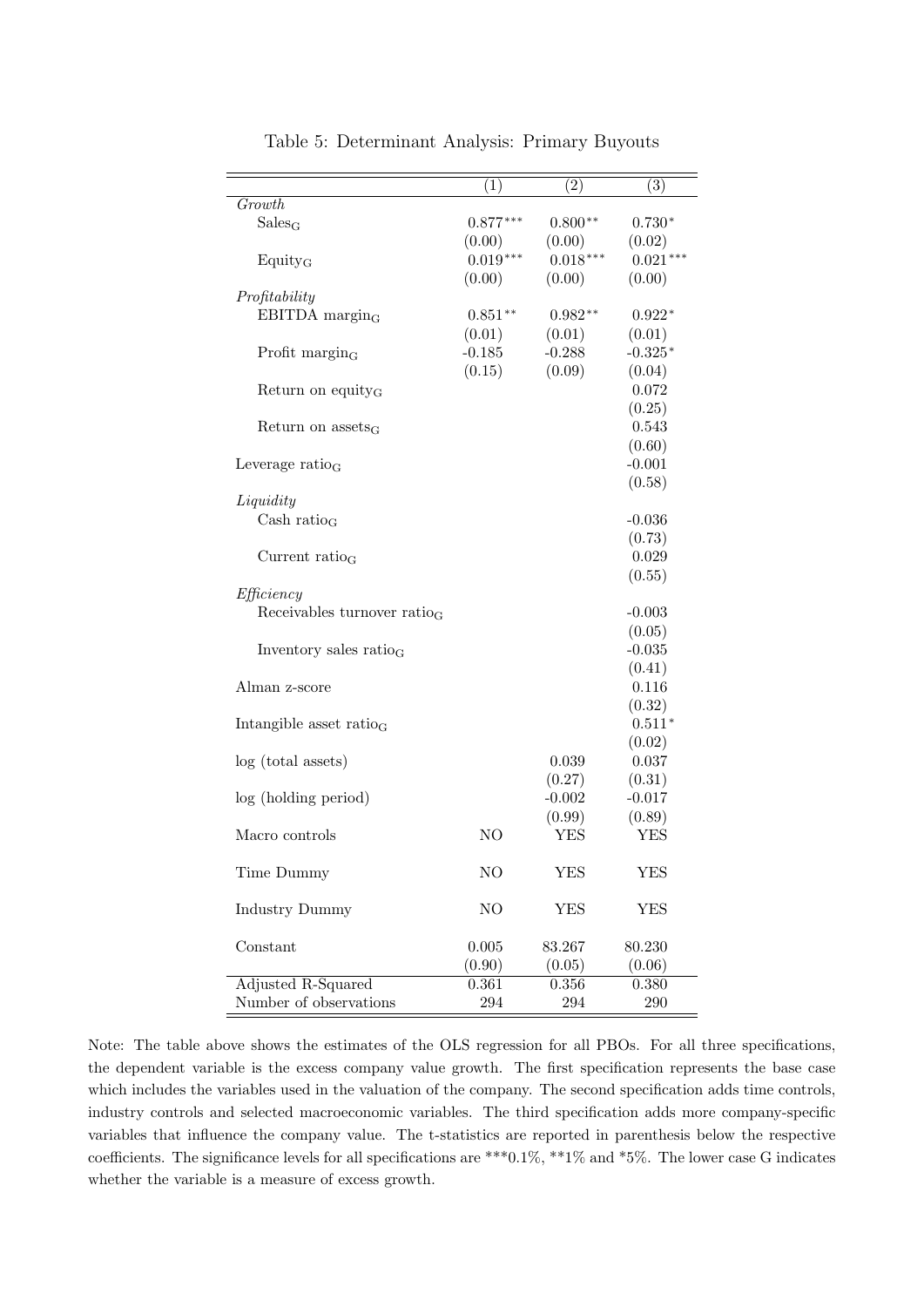| Growth<br>Sales <sub>G</sub><br>$0.932**$<br>0.786<br>0.636<br>(0.00)<br>(0.10)<br>(0.22)<br>$-0.002$<br>$-0.007$<br>$-0.000$<br>Equity <sub>G</sub><br>(0.82)<br>(0.64)<br>(1.00)<br>Profitability<br>EBITDA margin $_G$<br>$0.788*$<br>0.733<br>$0.863*$<br>(0.03)<br>(0.06)<br>(0.03)<br>0.069<br>0.155<br>Profit $\rm{margin}_G$<br>$-0.126$<br>(0.75)<br>(0.53)<br>(0.28)<br>0.085<br>Return on equity <sub>G</sub><br>(0.41)<br>$3.829**$<br>Return on $assets_G$<br>(0.01)<br>$-0.003$<br>Leverage $ratio_G$<br>(0.29)<br>Liquiditiy<br>Cash ratio <sub>G</sub><br>$-0.051$<br>(0.82)<br>$0.138*$<br>Current ratio $_G$<br>(0.03)<br>Efficiency<br>Receivables turnover ratio $_G$<br>0.026<br>(0.11)<br>$-0.265***$<br>Inventory Sales Ratio <sub>G</sub><br>(0.00)<br>$-0.208$<br>Altman z-score<br>(0.09)<br>$-0.307$<br>Intangible asset ratio $_G$<br>(0.67)<br>$-0.044$<br>log (total assets)<br>$-0.035$<br>(0.32)<br>(0.43)<br>$-0.202$<br>$-0.267*$<br>log (holding period)<br>(0.10)<br>(0.05)<br><b>YES</b><br><b>YES</b><br>NO<br>Macro controls<br>N <sub>O</sub><br><b>YES</b><br><b>YES</b><br>Time Dummy<br>NO<br><b>Industry Dummy</b><br><b>YES</b><br><b>YES</b><br>Constant<br>$0.186***$<br>1251.213<br>1917.697<br>(0.37)<br>(0.00)<br>(0.14)<br>Adjusted R-Sqaured<br>0.216<br>0.183<br>0.287 |                        | (1) | $\overline{(2)}$ | (3)     |
|-----------------------------------------------------------------------------------------------------------------------------------------------------------------------------------------------------------------------------------------------------------------------------------------------------------------------------------------------------------------------------------------------------------------------------------------------------------------------------------------------------------------------------------------------------------------------------------------------------------------------------------------------------------------------------------------------------------------------------------------------------------------------------------------------------------------------------------------------------------------------------------------------------------------------------------------------------------------------------------------------------------------------------------------------------------------------------------------------------------------------------------------------------------------------------------------------------------------------------------------------------------------------------------------------------------------------------|------------------------|-----|------------------|---------|
|                                                                                                                                                                                                                                                                                                                                                                                                                                                                                                                                                                                                                                                                                                                                                                                                                                                                                                                                                                                                                                                                                                                                                                                                                                                                                                                             |                        |     |                  |         |
|                                                                                                                                                                                                                                                                                                                                                                                                                                                                                                                                                                                                                                                                                                                                                                                                                                                                                                                                                                                                                                                                                                                                                                                                                                                                                                                             |                        |     |                  |         |
|                                                                                                                                                                                                                                                                                                                                                                                                                                                                                                                                                                                                                                                                                                                                                                                                                                                                                                                                                                                                                                                                                                                                                                                                                                                                                                                             |                        |     |                  |         |
|                                                                                                                                                                                                                                                                                                                                                                                                                                                                                                                                                                                                                                                                                                                                                                                                                                                                                                                                                                                                                                                                                                                                                                                                                                                                                                                             |                        |     |                  |         |
|                                                                                                                                                                                                                                                                                                                                                                                                                                                                                                                                                                                                                                                                                                                                                                                                                                                                                                                                                                                                                                                                                                                                                                                                                                                                                                                             |                        |     |                  |         |
|                                                                                                                                                                                                                                                                                                                                                                                                                                                                                                                                                                                                                                                                                                                                                                                                                                                                                                                                                                                                                                                                                                                                                                                                                                                                                                                             |                        |     |                  |         |
|                                                                                                                                                                                                                                                                                                                                                                                                                                                                                                                                                                                                                                                                                                                                                                                                                                                                                                                                                                                                                                                                                                                                                                                                                                                                                                                             |                        |     |                  |         |
|                                                                                                                                                                                                                                                                                                                                                                                                                                                                                                                                                                                                                                                                                                                                                                                                                                                                                                                                                                                                                                                                                                                                                                                                                                                                                                                             |                        |     |                  |         |
|                                                                                                                                                                                                                                                                                                                                                                                                                                                                                                                                                                                                                                                                                                                                                                                                                                                                                                                                                                                                                                                                                                                                                                                                                                                                                                                             |                        |     |                  |         |
|                                                                                                                                                                                                                                                                                                                                                                                                                                                                                                                                                                                                                                                                                                                                                                                                                                                                                                                                                                                                                                                                                                                                                                                                                                                                                                                             |                        |     |                  |         |
|                                                                                                                                                                                                                                                                                                                                                                                                                                                                                                                                                                                                                                                                                                                                                                                                                                                                                                                                                                                                                                                                                                                                                                                                                                                                                                                             |                        |     |                  |         |
|                                                                                                                                                                                                                                                                                                                                                                                                                                                                                                                                                                                                                                                                                                                                                                                                                                                                                                                                                                                                                                                                                                                                                                                                                                                                                                                             |                        |     |                  |         |
|                                                                                                                                                                                                                                                                                                                                                                                                                                                                                                                                                                                                                                                                                                                                                                                                                                                                                                                                                                                                                                                                                                                                                                                                                                                                                                                             |                        |     |                  |         |
|                                                                                                                                                                                                                                                                                                                                                                                                                                                                                                                                                                                                                                                                                                                                                                                                                                                                                                                                                                                                                                                                                                                                                                                                                                                                                                                             |                        |     |                  |         |
|                                                                                                                                                                                                                                                                                                                                                                                                                                                                                                                                                                                                                                                                                                                                                                                                                                                                                                                                                                                                                                                                                                                                                                                                                                                                                                                             |                        |     |                  |         |
|                                                                                                                                                                                                                                                                                                                                                                                                                                                                                                                                                                                                                                                                                                                                                                                                                                                                                                                                                                                                                                                                                                                                                                                                                                                                                                                             |                        |     |                  |         |
|                                                                                                                                                                                                                                                                                                                                                                                                                                                                                                                                                                                                                                                                                                                                                                                                                                                                                                                                                                                                                                                                                                                                                                                                                                                                                                                             |                        |     |                  |         |
|                                                                                                                                                                                                                                                                                                                                                                                                                                                                                                                                                                                                                                                                                                                                                                                                                                                                                                                                                                                                                                                                                                                                                                                                                                                                                                                             |                        |     |                  |         |
|                                                                                                                                                                                                                                                                                                                                                                                                                                                                                                                                                                                                                                                                                                                                                                                                                                                                                                                                                                                                                                                                                                                                                                                                                                                                                                                             |                        |     |                  |         |
|                                                                                                                                                                                                                                                                                                                                                                                                                                                                                                                                                                                                                                                                                                                                                                                                                                                                                                                                                                                                                                                                                                                                                                                                                                                                                                                             |                        |     |                  |         |
|                                                                                                                                                                                                                                                                                                                                                                                                                                                                                                                                                                                                                                                                                                                                                                                                                                                                                                                                                                                                                                                                                                                                                                                                                                                                                                                             |                        |     |                  |         |
|                                                                                                                                                                                                                                                                                                                                                                                                                                                                                                                                                                                                                                                                                                                                                                                                                                                                                                                                                                                                                                                                                                                                                                                                                                                                                                                             |                        |     |                  |         |
|                                                                                                                                                                                                                                                                                                                                                                                                                                                                                                                                                                                                                                                                                                                                                                                                                                                                                                                                                                                                                                                                                                                                                                                                                                                                                                                             |                        |     |                  |         |
|                                                                                                                                                                                                                                                                                                                                                                                                                                                                                                                                                                                                                                                                                                                                                                                                                                                                                                                                                                                                                                                                                                                                                                                                                                                                                                                             |                        |     |                  |         |
|                                                                                                                                                                                                                                                                                                                                                                                                                                                                                                                                                                                                                                                                                                                                                                                                                                                                                                                                                                                                                                                                                                                                                                                                                                                                                                                             |                        |     |                  |         |
|                                                                                                                                                                                                                                                                                                                                                                                                                                                                                                                                                                                                                                                                                                                                                                                                                                                                                                                                                                                                                                                                                                                                                                                                                                                                                                                             |                        |     |                  |         |
|                                                                                                                                                                                                                                                                                                                                                                                                                                                                                                                                                                                                                                                                                                                                                                                                                                                                                                                                                                                                                                                                                                                                                                                                                                                                                                                             |                        |     |                  |         |
|                                                                                                                                                                                                                                                                                                                                                                                                                                                                                                                                                                                                                                                                                                                                                                                                                                                                                                                                                                                                                                                                                                                                                                                                                                                                                                                             |                        |     |                  |         |
|                                                                                                                                                                                                                                                                                                                                                                                                                                                                                                                                                                                                                                                                                                                                                                                                                                                                                                                                                                                                                                                                                                                                                                                                                                                                                                                             |                        |     |                  |         |
|                                                                                                                                                                                                                                                                                                                                                                                                                                                                                                                                                                                                                                                                                                                                                                                                                                                                                                                                                                                                                                                                                                                                                                                                                                                                                                                             |                        |     |                  |         |
|                                                                                                                                                                                                                                                                                                                                                                                                                                                                                                                                                                                                                                                                                                                                                                                                                                                                                                                                                                                                                                                                                                                                                                                                                                                                                                                             |                        |     |                  |         |
|                                                                                                                                                                                                                                                                                                                                                                                                                                                                                                                                                                                                                                                                                                                                                                                                                                                                                                                                                                                                                                                                                                                                                                                                                                                                                                                             |                        |     |                  |         |
|                                                                                                                                                                                                                                                                                                                                                                                                                                                                                                                                                                                                                                                                                                                                                                                                                                                                                                                                                                                                                                                                                                                                                                                                                                                                                                                             |                        |     |                  |         |
|                                                                                                                                                                                                                                                                                                                                                                                                                                                                                                                                                                                                                                                                                                                                                                                                                                                                                                                                                                                                                                                                                                                                                                                                                                                                                                                             |                        |     |                  |         |
|                                                                                                                                                                                                                                                                                                                                                                                                                                                                                                                                                                                                                                                                                                                                                                                                                                                                                                                                                                                                                                                                                                                                                                                                                                                                                                                             |                        |     |                  |         |
|                                                                                                                                                                                                                                                                                                                                                                                                                                                                                                                                                                                                                                                                                                                                                                                                                                                                                                                                                                                                                                                                                                                                                                                                                                                                                                                             |                        |     |                  |         |
|                                                                                                                                                                                                                                                                                                                                                                                                                                                                                                                                                                                                                                                                                                                                                                                                                                                                                                                                                                                                                                                                                                                                                                                                                                                                                                                             |                        |     |                  |         |
|                                                                                                                                                                                                                                                                                                                                                                                                                                                                                                                                                                                                                                                                                                                                                                                                                                                                                                                                                                                                                                                                                                                                                                                                                                                                                                                             |                        |     |                  |         |
|                                                                                                                                                                                                                                                                                                                                                                                                                                                                                                                                                                                                                                                                                                                                                                                                                                                                                                                                                                                                                                                                                                                                                                                                                                                                                                                             |                        |     |                  |         |
|                                                                                                                                                                                                                                                                                                                                                                                                                                                                                                                                                                                                                                                                                                                                                                                                                                                                                                                                                                                                                                                                                                                                                                                                                                                                                                                             |                        |     |                  |         |
|                                                                                                                                                                                                                                                                                                                                                                                                                                                                                                                                                                                                                                                                                                                                                                                                                                                                                                                                                                                                                                                                                                                                                                                                                                                                                                                             |                        |     |                  |         |
|                                                                                                                                                                                                                                                                                                                                                                                                                                                                                                                                                                                                                                                                                                                                                                                                                                                                                                                                                                                                                                                                                                                                                                                                                                                                                                                             |                        |     |                  |         |
|                                                                                                                                                                                                                                                                                                                                                                                                                                                                                                                                                                                                                                                                                                                                                                                                                                                                                                                                                                                                                                                                                                                                                                                                                                                                                                                             |                        |     |                  |         |
|                                                                                                                                                                                                                                                                                                                                                                                                                                                                                                                                                                                                                                                                                                                                                                                                                                                                                                                                                                                                                                                                                                                                                                                                                                                                                                                             | Number of observations | 294 | 294              | $282\,$ |

Table 6: Determinant Analysis: Secondary Buyouts

Note: The table above shows the estimates of the OLS regression for all PBOs. For all three specifications, the dependent variable is the excess company value growth. The first specification represents the base case which includes the variables used in the valuation of the company. The second specification adds time controls, industry controls and selected macroeconomic variables. The third specification adds more company-specific variables that influence the company value. The t-statistics are reported in parenthesis below the respective coefficients. The significance levels for all specifications are \*\*\*0.1%, \*\*1% and \*5%. The lower case G indicates whether the variable is a measure of excess growth.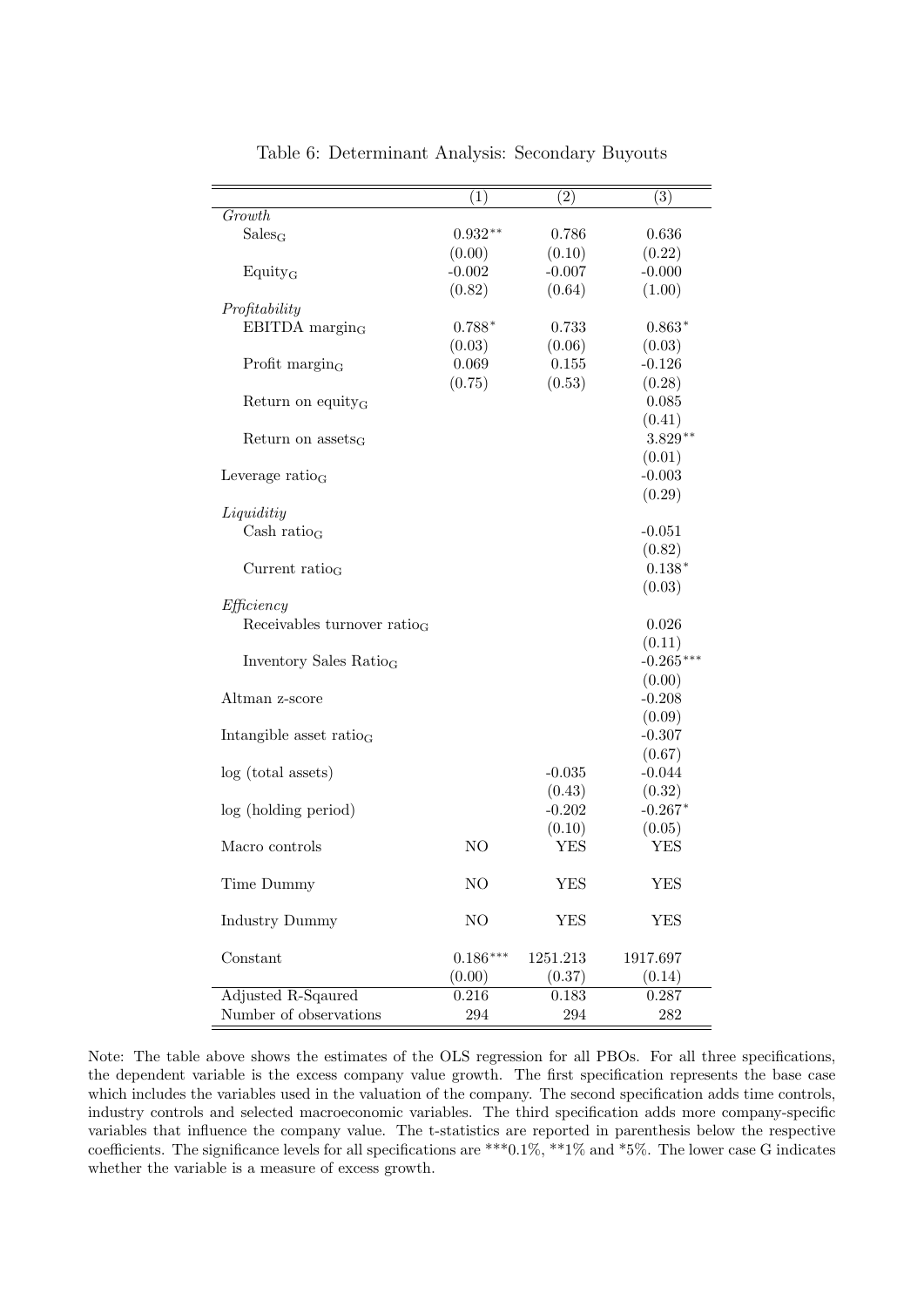<span id="page-34-0"></span>

|                                             | $\overline{(1)}$ | $\overline{(2)}$ | $\overline{(3)}$ |
|---------------------------------------------|------------------|------------------|------------------|
| Growth                                      |                  |                  |                  |
| Valuation <sub>PBO,G</sub>                  | $-0.345***$      | $-0.354***$      | $-0.318***$      |
|                                             | (0.00)           | (0.00)           | (0.00)           |
| Sales <sub>PBO,G</sub>                      | 0.222            | 0.276            | $0.394*$         |
|                                             | (0.06)           | (0.14)           | (0.04)           |
|                                             | $-0.474*$        | $-0.422*$        | $-0.330$         |
| Equity <sub>PBO,G</sub>                     |                  |                  |                  |
|                                             | (0.03)           | (0.03)           | (0.09)           |
| Profitability                               |                  |                  |                  |
| EBITDA margin <sub>PBO,G</sub>              | $0.164*$         | $0.145*$         | $0.189*$         |
|                                             | (0.03)           | (0.01)           | (0.04)           |
| Profit margin <sub>PBO,G</sub>              | $-0.088$         | $-0.025$         | $-0.052$         |
|                                             | (0.35)           | (0.68)           | (0.60)           |
| Return on assets <sub>PBO.G</sub>           |                  |                  | $-0.295***$      |
|                                             |                  |                  | (0.00)           |
| Return on equity <sub>PBO,G</sub>           |                  |                  | $-0.001$         |
|                                             |                  |                  |                  |
|                                             |                  |                  | (0.85)           |
| Leverage ratio <sub>PBO.G</sub>             |                  |                  | $-0.000$         |
|                                             |                  |                  | (0.51)           |
| Liquidity                                   |                  |                  |                  |
| Cash ratio $_{PBO,G}$                       |                  |                  | 0.069            |
|                                             |                  |                  | (0.09)           |
| Current ratio $_{PBO,G}$                    |                  |                  | $-0.041$         |
|                                             |                  |                  | (0.07)           |
|                                             |                  |                  |                  |
| Efficiency                                  |                  |                  |                  |
| Receivables turnover ratio <sub>PBO.G</sub> |                  |                  | 0.001            |
|                                             |                  |                  | (0.60)           |
| Inventory Sales Ratio <sub>PBO.G</sub>      |                  |                  | $0.543***$       |
|                                             |                  |                  | (0.00)           |
| Altman z-score <sub>PBO,G</sub>             |                  |                  | 0.010            |
|                                             |                  |                  | (0.73)           |
| Intangible asset ratio <sub>PBO,G</sub>     |                  |                  | $-0.062$         |
|                                             |                  |                  | (0.66)           |
| $log (holding period)_{PBO}$                |                  | $-0.132$         | $-0.123$         |
|                                             |                  |                  |                  |
|                                             |                  | (0.07)           | (0.12)           |
| $log (total assets)_{SBO}$                  |                  | $-0.020$         | $-0.040$         |
|                                             |                  | (0.46)           | (0.10)           |
| Macro controls                              | NO               | YES              | YES              |
|                                             |                  |                  |                  |
| Time Dummy                                  | NO               | <b>YES</b>       | <b>YES</b>       |
|                                             |                  |                  |                  |
| <b>Industry Dummy</b>                       | NO               | YES              | <b>YES</b>       |
|                                             |                  |                  |                  |
| Constant                                    |                  |                  | 4.570            |
|                                             | $0.266***$       | 2.773            |                  |
|                                             | (0.00)           | (0.59)           | (0.37)           |
| Adjusted R-Squared                          | 0.062            | 0.136            | 0.292            |
| Number of observations                      | 295              | 294              | 290              |

Table 7: Target Selection

The table above shows the estimates of the OLS model regressing the excess valuation growth during the SBO on the excess variable developments during the PBO. The first specification represents the base case which includes the variables used in the valuation of the company. The second specification adds time controls, industry controls and selected macroeconomic variables. The third specification adds more company-specific variables that influence the company value. The t-statistics are reported in parenthesis below the respective coefficients. The significance levels for all specifications are \*\*\*0.1%, \*\*1% and \*5%. The lower case G indicates whether the variable is a measure of excess growth.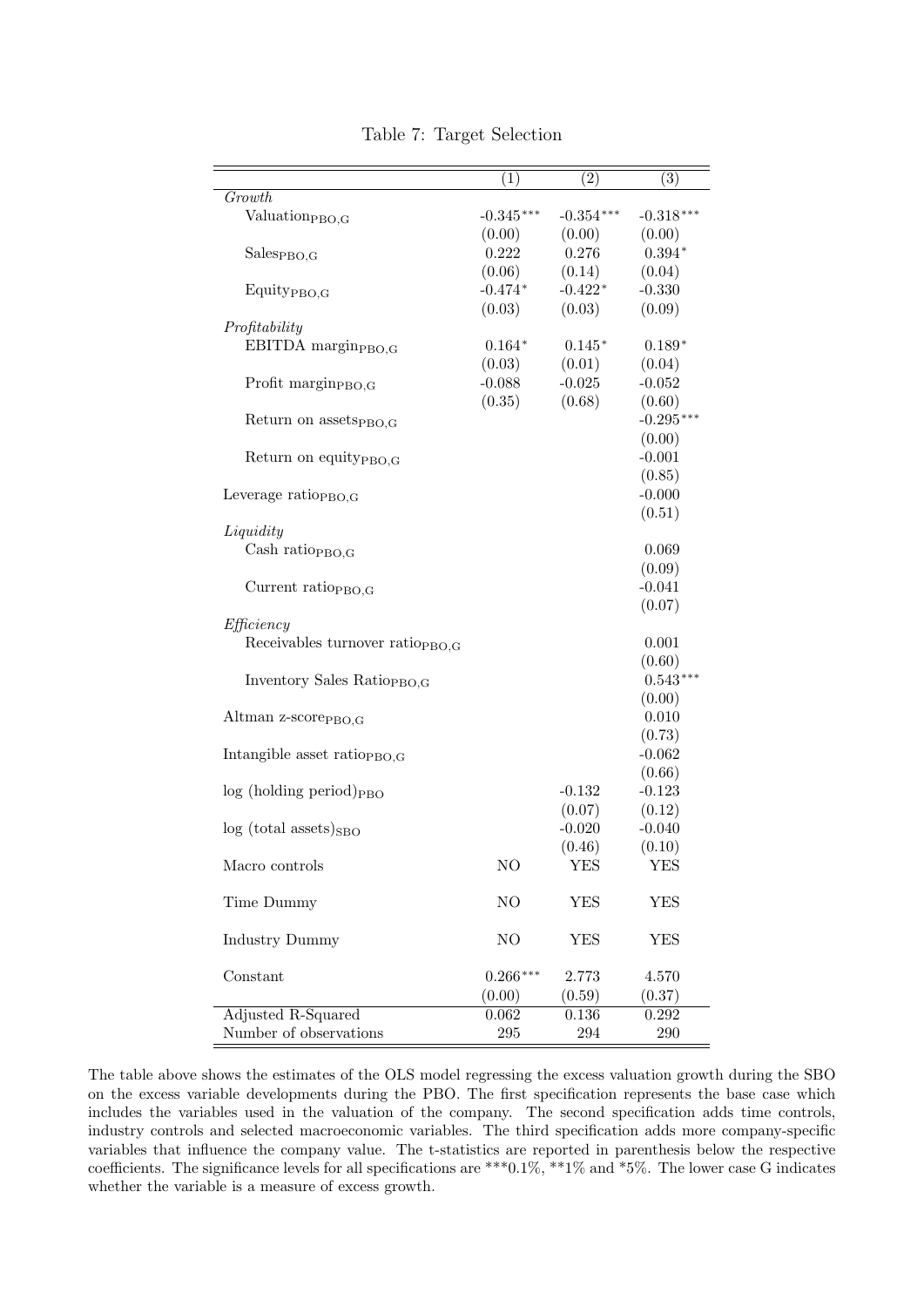<span id="page-35-0"></span>

|                                             | (1)        | $\overline{(2)}$ | $\overline{(3)}$ | (4)        | $\overline{(5)}$ |
|---------------------------------------------|------------|------------------|------------------|------------|------------------|
|                                             | Valuation  | Sales            | <b>EBITDA</b>    | RoA        | Inventory        |
| Growth                                      |            |                  |                  |            |                  |
| Sales <sub>SBO,G</sub>                      | 0.004      | 0.413            | $0.980***$       | $0.481**$  | $0.531***$       |
|                                             | (0.99)     | (0.10)           | (0.00)           | (0.00)     | (0.00)           |
| Equity <sub>SBO,G</sub>                     | 0.780      | $0.474*$         | 0.335            | 0.362      | 0.170            |
|                                             | (0.10)     | (0.02)           | (0.30)           | (0.05)     | (0.61)           |
| Profitability                               |            |                  |                  |            |                  |
| EBITDA margin $_{\rm SBO,G}$                | 0.047      | 0.075            | $-0.128$         | $0.564**$  | 0.208            |
|                                             | (0.84)     | (0.81)           | (0.26)           | (0.01)     | (0.18)           |
| Profit $\rm{margin}_{SBO,G}$                | $0.202**$  | 0.496            | 0.251            | 0.020      | 0.024            |
|                                             | (0.01)     | (0.19)           | (0.42)           | (0.48)     | (0.49)           |
|                                             | $-0.713$   | $1.918*$         | $2.243**$        | 0.057      | 0.005            |
| Return on assets <sub>SBO.G</sub>           |            |                  |                  |            |                  |
|                                             | (0.70)     | (0.02)           | (0.01)           | (0.96)     | (1.00)           |
| Return on equity <sub>SBO.G</sub>           | $-0.010$   | 0.026            | 0.003            | 0.023      | 0.011            |
|                                             | (0.66)     | (0.25)           | (0.79)           | (0.25)     | (0.50)           |
| Leverage ratios <sub>BO.G</sub>             | 0.001      | $-0.004*$        | $-0.003$         | 0.000      | $-0.001$         |
|                                             | (0.84)     | (0.03)           | (0.18)           | (0.91)     | (0.62)           |
| Liquidity                                   |            |                  |                  |            |                  |
| Cash ratios <sub>BO,G</sub>                 | 0.028      | 0.085            | $0.034***$       | $-0.042$   | 0.188            |
|                                             | (0.06)     | (0.32)           | (0.00)           | (0.64)     | (0.34)           |
| Current ratio $_{\text{SBO,G}}$             | $-0.001$   | $-0.013$         | 0.000            | $-0.029$   | $-0.038$         |
|                                             | (0.66)     | (0.52)           | (0.86)           | (0.47)     | (0.41)           |
| Efficiency                                  |            |                  |                  |            |                  |
| Inventory sales ratios <sub>BO.G</sub>      | $-1.621$   | $-0.211$         | $-0.118$         | $-2.886$   | $-3.147$         |
|                                             | (0.55)     | (0.74)           | (0.83)           | (0.07)     | (0.06)           |
| Receivables turnover ratio <sub>SBO.G</sub> | 0.010      | $-0.058$         | $-0.055$         | 0.011      | $-0.039$         |
|                                             | (0.30)     | (0.06)           | (0.09)           | (0.22)     | (0.07)           |
| Altman z-score                              | 0.088      | $-0.054$         | 0.118            | 0.099      | $-0.281$         |
|                                             | (0.23)     | (0.60)           | (0.06)           | (0.14)     | (0.08)           |
| Intangible asset ratio <sub>SBO.G</sub>     | $-0.083$   | 0.084            | 0.002            | $-0.769**$ | $-0.124$         |
|                                             | (0.54)     | (0.31)           | (0.99)           | (0.00)     | (0.63)           |
| $log$ (holding period) $_{SBO,G}$           | $-0.296$   | $-0.071$         | $-0.025$         | $-0.084$   | $-0.051$         |
|                                             | (0.11)     | (0.28)           | (0.72)           | (0.31)     | (0.58)           |
| $log (total assets)_{SBO}$                  | $-0.000$   | $-0.000$         | $0.000*$         | 0.000      | $-0.000$         |
|                                             | (0.94)     | (0.56)           | (0.02)           | (0.56)     | (0.49)           |
| Macro Controls                              | <b>YES</b> | <b>YES</b>       | <b>YES</b>       | <b>YES</b> | <b>YES</b>       |
|                                             |            |                  |                  |            |                  |
| Time Dummy                                  | <b>YES</b> | <b>YES</b>       | <b>YES</b>       | <b>YES</b> | <b>YES</b>       |
|                                             |            |                  |                  |            |                  |
| Industry Dummy                              | <b>YES</b> | ${\rm YES}$      | <b>YES</b>       | <b>YES</b> | <b>YES</b>       |
|                                             |            |                  |                  |            |                  |
| Constant                                    | $-0.581$   | 7.520            | 3.729            | $2.002\,$  | $-5.672$         |
|                                             | (0.95)     | (0.11)           | (0.50)           | (0.80)     | (0.30)           |
| Adjusted R-Squared                          | 0.358      | 0.405            | $0.456\,$        | 0.490      | 0.503            |
| Number of observations                      | 106        | $205\,$          | 171              | 135        | 141              |
|                                             |            |                  |                  |            |                  |

Table 8: SBO Value Drivers

Note: The table above shows the estimates of the OLS model regressing the excess valuation growth during the SBO on the excess variable developments during the SBO. All specifications include the base variables, time controls, industry controls, macroeconomic variables and additional company-specific variables. The specifications are subsamples that represent the target selection criteria identified in the second research question. The t-statistics are reported in parenthesis below the respective coefficients. The significance levels for all specifications are \*\*\*0.1%, \*\*1% and \*5%. The lower case G indicates whether the variable is a measure of excess growth.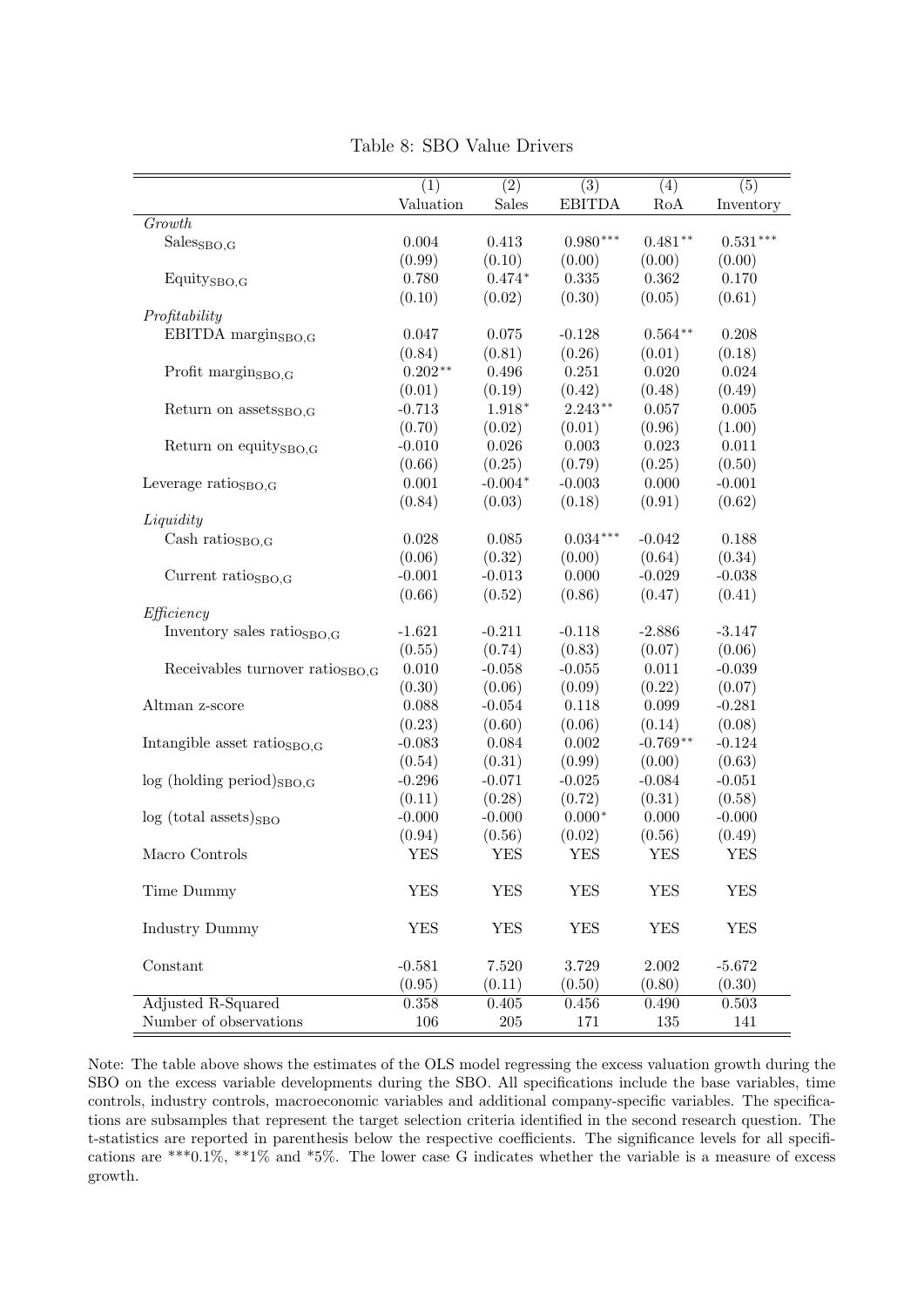## References

- <span id="page-36-10"></span>Acharya, V. V., Gottschalg, O., Hahn, M., & Kehoe, C. (2012). Corporate Governance and Value Creation: Evidence from Private Equity. The Review of Financial Studies, 26 (2), 368–402.
- <span id="page-36-2"></span>Achleitner, A.-K., Braun, R., & Engel, N. (2011). Value Creation and Pricing in Buyouts: Empirical Evidence from Europe and North America. Review of Financial Economics, 20 (4), 146–161.
- <span id="page-36-1"></span>Achleitner, A.-K., & Figge, C. (2014). Private Equity Lemons? Evidence on Value Creation in Secondary Buyouts. *European Financial Management*,  $20(2)$ , 406–433.
- <span id="page-36-12"></span>Achleitner, A.-K., Figge, C., & Lutz, E. (2014). Drivers of Value Creation in a Secondary Buyout: The Acquisition of Brenntag by BC Partners. Qualitative Research in Financial *Markets,*  $6(3)$ ,  $278-301$ .
- <span id="page-36-5"></span>Alford, A. W. (1992). The Effect Of The Set Of Comparable Firms On The Accuracy Of The Price Earnings Valuation Method. Journal of Accounting Research, 30 (1), 94–108.
- <span id="page-36-8"></span>Altman, E. I. (1968). Financial ratios, discriminant analysis and the prediction of corporate bankruptcy. The journal of finance, 23 (4), 589–609.
- <span id="page-36-7"></span>Baker, M., & Ruback, R. S. (1999). Estimating Industry Multiples. Working Paper. Harvard University.
- <span id="page-36-3"></span>Barber, B. M., & Lyon, J. D. (1996). Detecting Abnormal Operating Performance: The Empirical Power and Specification of Test Statistics. Journal of Financial Economics, 41 (3), 359–399.
- <span id="page-36-4"></span>Bhojraj, S., & Lee, C. M. (2002). Who Is My Peer? A Valuation-Based Approach to the Selection of Comparable Firms. Journal of Accounting Research,  $40(2)$ , 407-439.
- <span id="page-36-6"></span>Bhojraj, S., Lee, C. M., & Oler, D. K. (2003). What's My Line? A Comparison of Industry Classification Schemes for Capital Market Research. Journal of Accounting Research, 41 (5), 745–774.
- <span id="page-36-0"></span>Bonini, S. (2015). Secondary Buyouts: Operating Performance and Investment Determinants. Financial Management,  $44(2)$ , 431-470.
- <span id="page-36-11"></span>Capron, L., & Shen, J.-C. (2007). Acquisitions of private vs. public firms: Private information, target selection, and acquirer returns. Strategic management journal, 28 (9), 891–911.
- <span id="page-36-9"></span>De Fontenay, E. (2014). Private Equity Firms as Gatekeepers. Review of Banking & Financial Law,  $33, 115-189$ .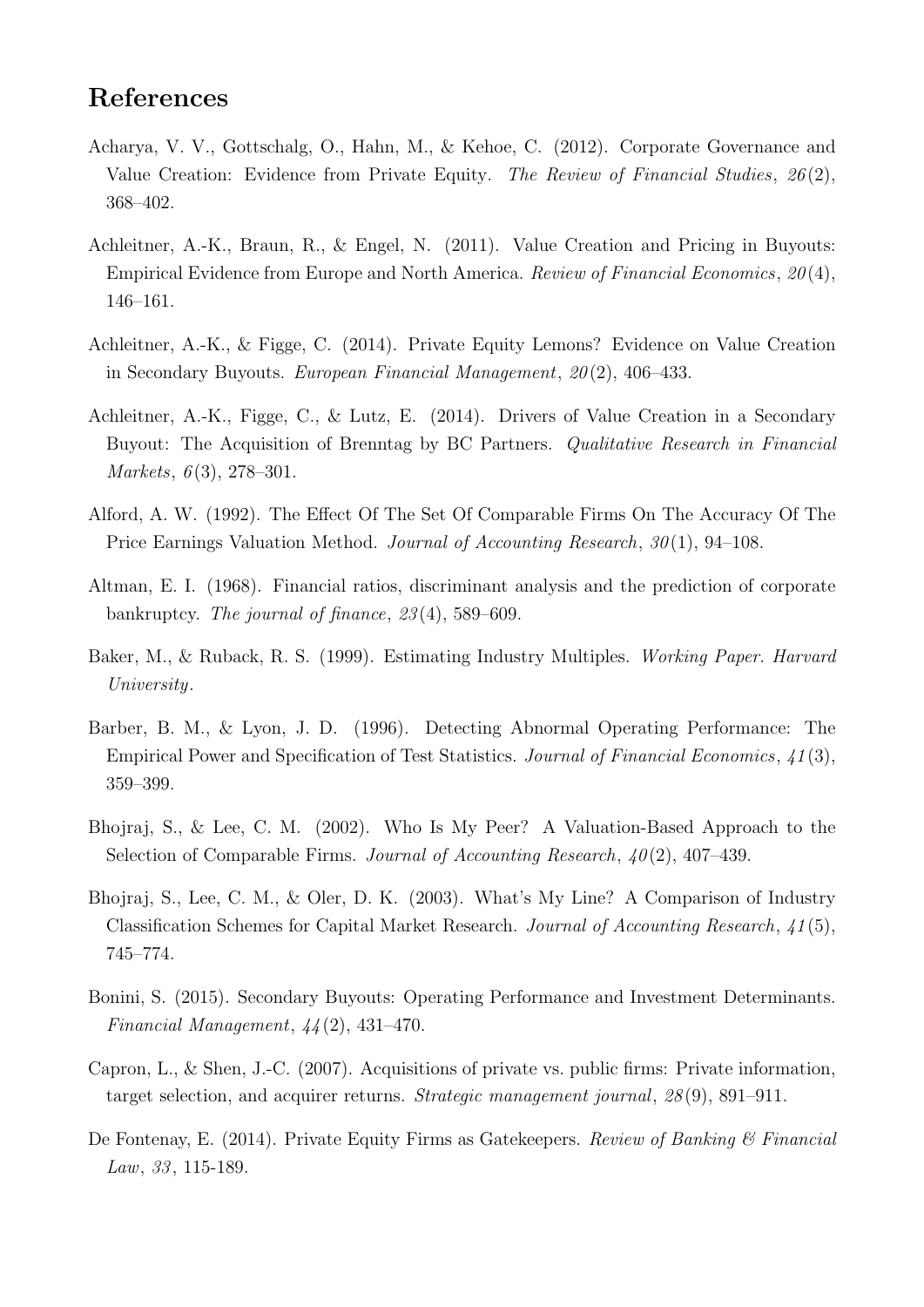- <span id="page-37-2"></span>Degeorge, F., Martin, J., & Phalippou, L. (2016). On Secondary Buyouts. Journal of Financial Economics,  $120(1)$ ,  $124-145$ .
- <span id="page-37-4"></span>Guo, S., Hotchkiss, E. S., & Song, W. (2011). Do Buyouts (Still) Create Value? The Journal of Finance,  $66(2)$ , 479–517.
- <span id="page-37-13"></span>Hausman, J. A. (1978). Specification Tests in Econometrics. Econometrica: Journal of the Econometric Society,  $46(6)$ , 1251–1271.
- <span id="page-37-6"></span>Herrmann, V., & Richter, F. (2003). Pricing with Performance-Controlled Multiples. Schmalenbach Business Review, 55 (3), 194–219.
- <span id="page-37-14"></span>Jenkinson, T., & Sousa, M. (2011). Why Do Private Equity Firms Sell to Each Others? Working Paper, Said Business School, Oxford University.
- <span id="page-37-0"></span>Jenkinson, T., & Sousa, M. (2015). What Determines the Exit Decision for Leveraged Buyouts? Journal of Banking & Finance, 59, 399-408.
- <span id="page-37-8"></span>Jensen, M. C. (1986). Agency Cost of Free Cash Flow, Corporate Finance, and Takeovers. The American Economic Review, 76 (2), 323–329.
- <span id="page-37-1"></span>Jensen, M. C. (1989). Eclipse of the Public Corporation. Harvard Business Review, 67(5), 61-74.
- <span id="page-37-7"></span>Jensen, M. C., & Meckling, W. H. (1976). Theory of the Firm: Managerial Behavior, Agency Costs and Ownership Structure. Journal of Financial Economics, 3 (4), 305-360.
- <span id="page-37-9"></span>Korteweg, A. (2010). The Net Benefits to Leverage. The Journal of Finance, 65 (6), 2137–2170.
- <span id="page-37-11"></span>Lee, C., Lee, K., & Pennings, J. M. (2001). Internal Capabilities, External Networks, and Performance: A Study on Technology-Based Ventures. Strategic Management Journal, 22 (6), 615–640.
- <span id="page-37-3"></span>Liu, J., Nissim, D., & Thomas, J. (2002). Equity Valuation Using Multiples. Journal of Accounting Research,  $40(1)$ , 135–172.
- <span id="page-37-10"></span>Matthews, G., Bye, M., & Howland, J. (2009). Operational Improvement: The Key to Value Creation in Private Equity. Journal of Applied Corporate Finance, 21 (3), 21–27.
- <span id="page-37-5"></span>Pereiro, L. E. (2002). Valuation of Companies in Emerging Markets: A Practical Approach (Vol. 156). John Wiley & Sons.
- <span id="page-37-12"></span>Perembetov, K., Herger, I., Braun, R., & Puche, B. (2014). Value Creation in Private Equity. Working Paper .
- <span id="page-37-15"></span>PitchBook. (2018a). EU PE Breakdown. Report.
- <span id="page-37-16"></span>PitchBook. (2018b). US PE Breakdown. Report.